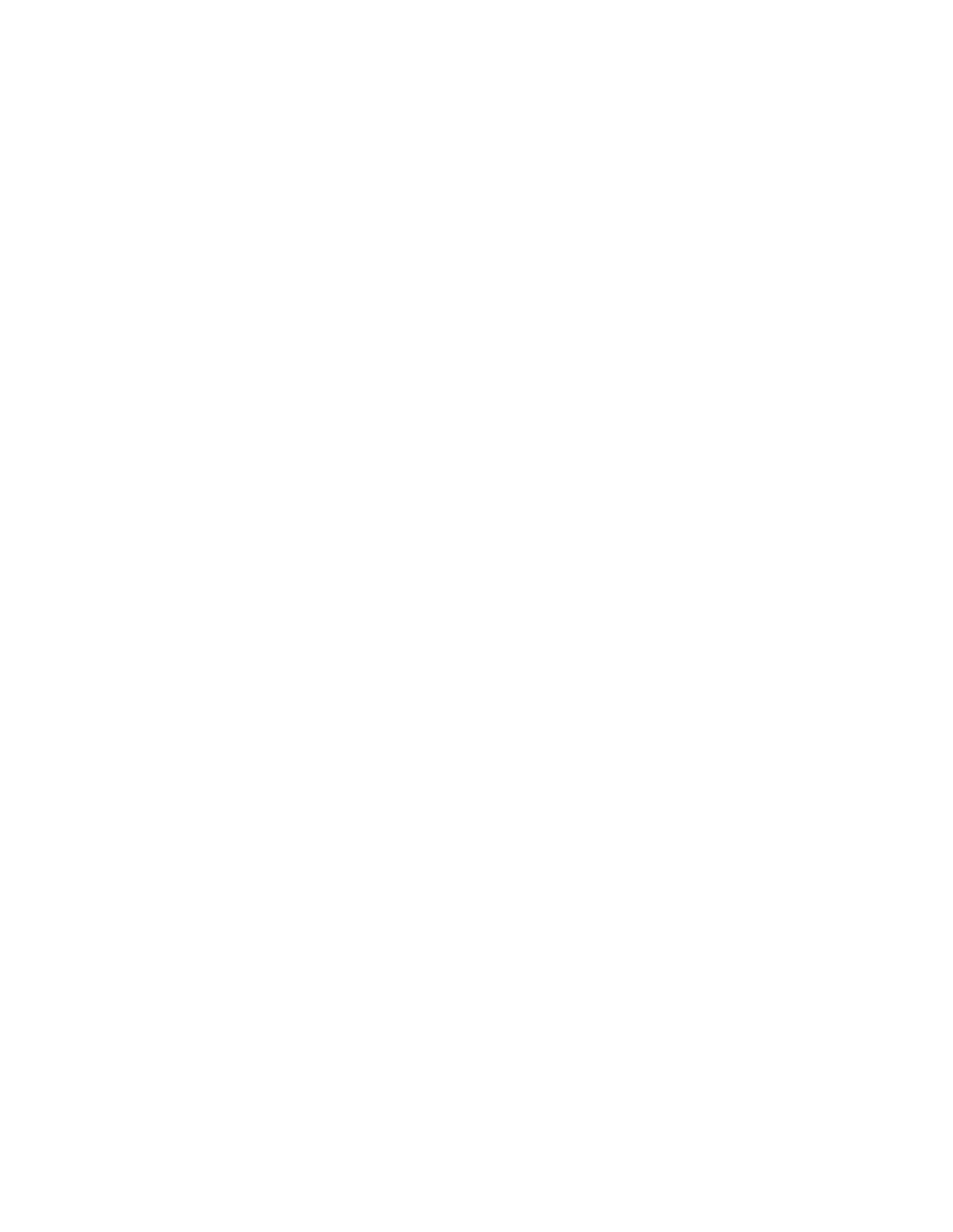### <span id="page-2-0"></span>Acknowledgements

First of all, I am very thankful to God for a great opportunity to write this thesis and for giving me the strength and courage to complete this work.

I am extremely grateful to my supervisor, Professor Dag Haugland, for his excellent guidance. I have always received valuable suggestions and encouragement from him. His support, patience and tireless proofreading throughout this work is commendable.

I would like to acknowledge the staff in the Department of Informatics for their help. I am also thankful to the students of the optimization group with whom I shared an office for maintaining a good academic environment.

I am deeply grateful to my former colleagues at Tobii Technology Norge AS for their well wishes.

Finally, I would like to express my sincere gratitude to my parents, siblings and friends for their constant support and unconditional love.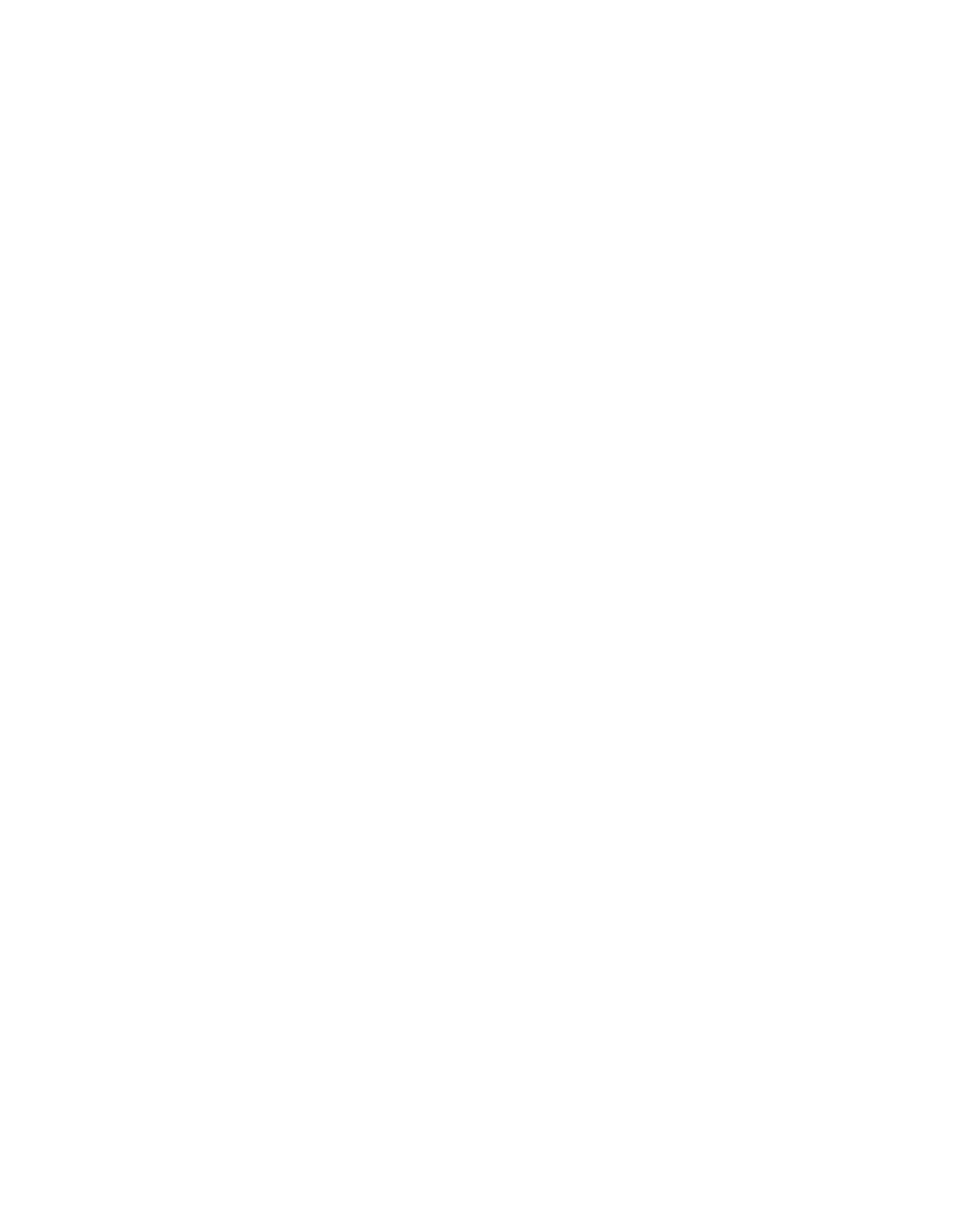### Abstract

<span id="page-4-0"></span>In pipeline transportation of natural gas, simple network flow problems are replaced by hard ones when bounds on the flow quality are imposed. The sources, typically represented by gas wells, provide flow of unequal compositions. For instance, some sources may be richer in undesired contaminants, such as  $CO<sub>2</sub>$ , than others. At the terminals, constraints on the relative content of the contaminant may be imposed. Flow streams are blended at junction points in the network, where the relative  $CO<sub>2</sub>$ -content becomes a weighted average of the relative  $CO_2$ -content in entering streams. To account for the quality bounds at the terminals, the quality therefore must be traced from the sources via junction points to the terminals.

The problem of allocating flow at minimum cost is referred to as the pooling problem when the above-mentioned quality bounds are imposed. It is known that the pooling problem is NP-hard, which means that it is very unlikely that exact solutions can be found in instances of large scale. Some exact methods, based on strong mathematical formulations and intended for instances of small and medium size, have recently been developed. However, the literature offers few approaches to approximation algorithms and other inexact methods dedicated for large pooling problem instances.

This thesis focuses on the development of inexact or heuristic techniques for the pooling problem. The aim of these techniques is to find good feasible solutions for large pooling problem instances at a reasonable computation cost, and the methods do not guarantee global optimality. In order to achieve this, three approaches are discussed in this thesis. First, we propose an improvement heuristic which iteratively reduces the total cost. Since the quality of the solutions provided by the improvement method depends upon good initial solutions, we propose construction heuristic methods that give good feasible solutions for the pooling problem. The methods construct a sequence of sub-graphs, each of which contains a single terminal, and an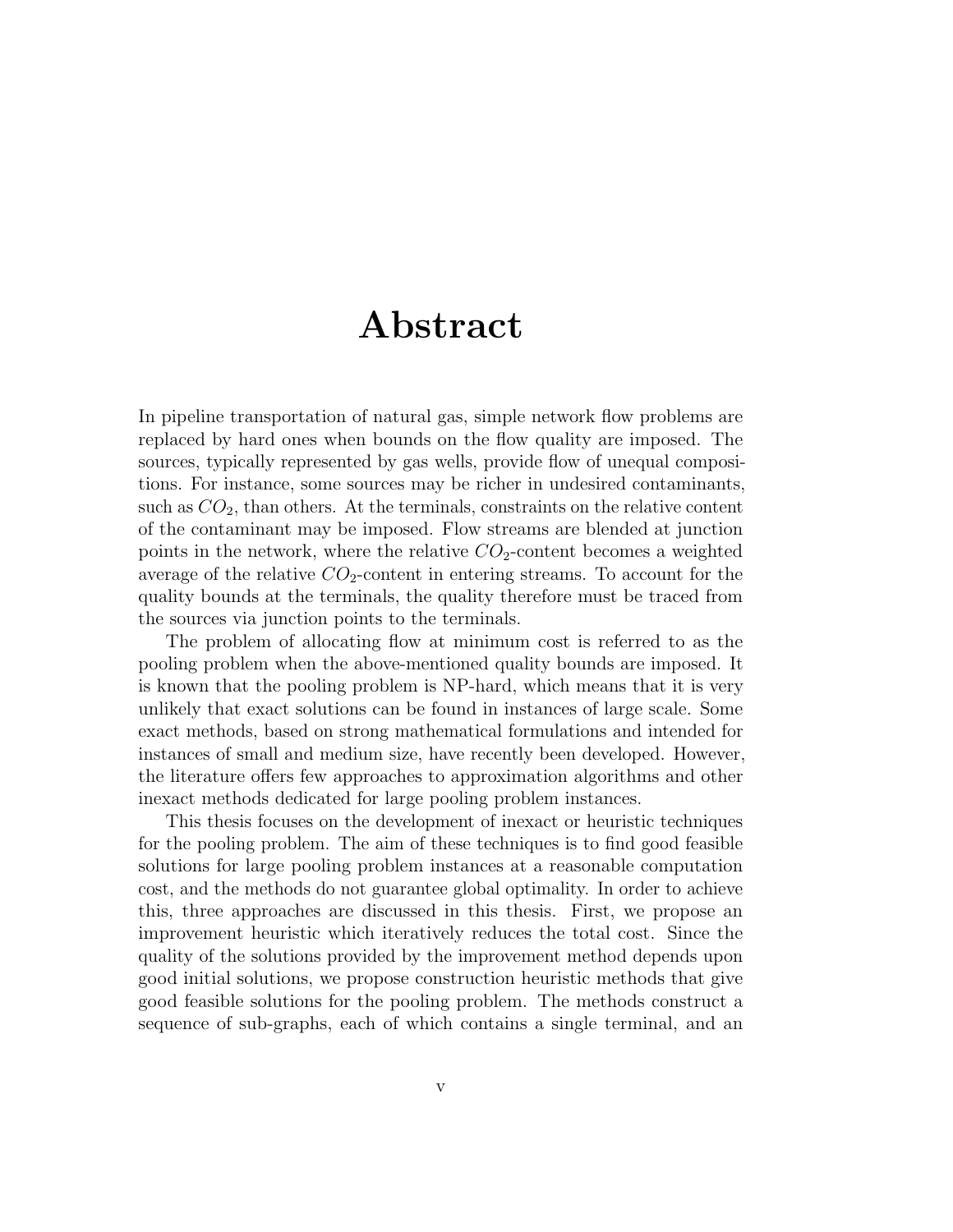associated linear program for optimizing the flow to the terminal. The optimal solution to each linear program serves as a feasible augmentation of total flow accumulated so far. Finally, we combine both the above mentioned methods, such that the solution given by the construction heuristic is used as the starting solution by the improvement method. Computational experiments indicate that all the heuristic methods proposed in this thesis are faster compared to the heuristics that were proposed earlier.

Since the exact solutions are not known in large instances, the solutions given by the heuristic methods are compared to lower bounds on the optimal objective function value. In this thesis, we also propose a constraint generation algorithm, that aims to compute lower bounds on the minimum cost fast.

> May 31, 2014 – Bergen, Norway, Anisha Kejriwal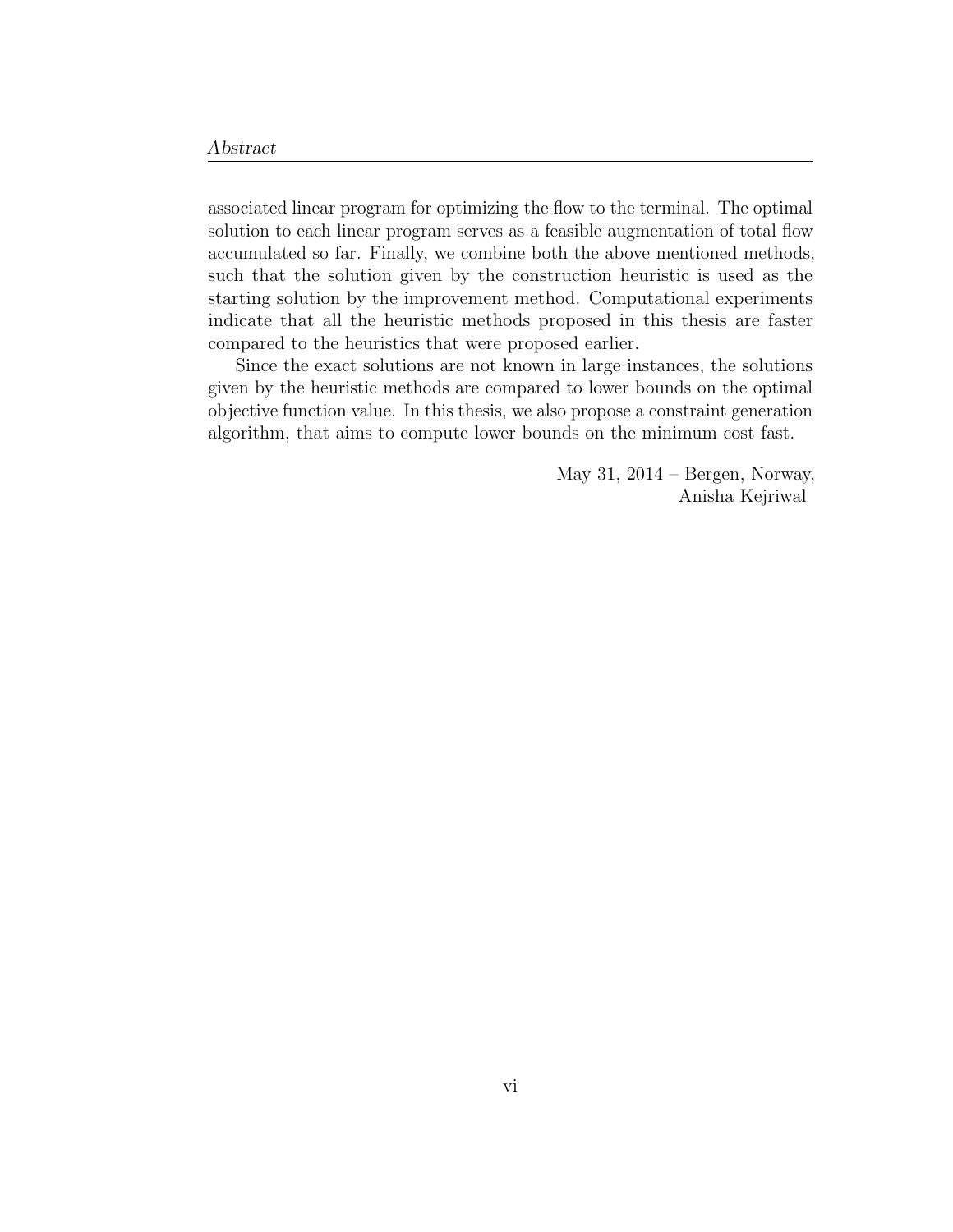# **Contents**

|              |          | Acknowledgements                                                                        | iii              |
|--------------|----------|-----------------------------------------------------------------------------------------|------------------|
|              | Abstract |                                                                                         | $\mathbf{V}$     |
|              |          | List of Algorithms                                                                      | ix               |
|              |          | List of Figures                                                                         | $\mathbf x$      |
|              |          | List of Tables                                                                          | хi               |
| 1            |          | Introduction                                                                            | 1                |
|              | 1.1      |                                                                                         | $\overline{2}$   |
|              | 1.2      | Previous work (literature review)                                                       | $\boldsymbol{6}$ |
|              |          | Local optimization techniques<br>1.2.1                                                  | $\overline{6}$   |
|              |          | Global optimization techniques<br>1.2.2                                                 | 8                |
|              | 1.3      | Problem definition<br>. The second contract is a second contract of the second $\alpha$ | 9                |
|              | 1.4      |                                                                                         | 9                |
| $\mathbf{2}$ |          | Model formulations for the pooling problem                                              | 10               |
|              | 2.1      | The quality formulation $\ldots \ldots \ldots \ldots \ldots \ldots \ldots$              | 10               |
|              | 2.2      |                                                                                         | 11               |
|              |          | 2.2.1<br>Formulations with source proportions                                           | 12               |
|              |          | Formulation with terminal proportions<br>2.2.2                                          | 15               |
|              |          | Formulation with both source and terminal proportions<br>2.2.3                          | 16               |
| 3            |          | Heuristic methods                                                                       | 18               |
|              | 3.1      |                                                                                         | 18               |
|              | 3.2      |                                                                                         | <b>20</b>        |
|              |          | 3.2.1 Construction heuristic                                                            | 23               |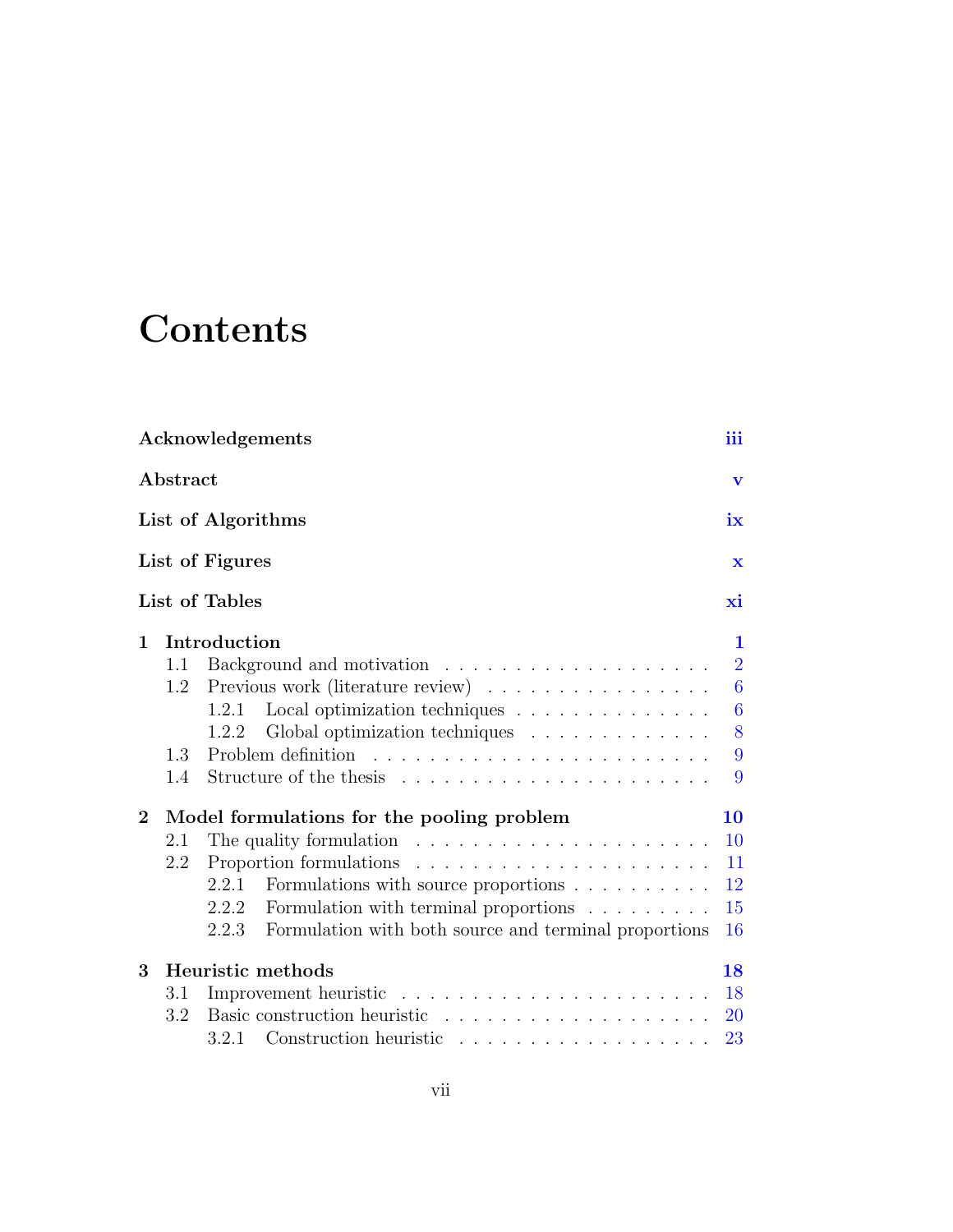| $\overline{4}$ |     | Relaxations                                                       |    |
|----------------|-----|-------------------------------------------------------------------|----|
|                | 4.1 | Fast computation of lower bounds on the minimum cost $27$         |    |
|                |     | 5 Numerical experiments                                           | 30 |
|                | 5.1 |                                                                   | 30 |
|                | 5.2 | Experiments with heuristic methods 31                             |    |
|                |     | 5.2.1 Comparisons between heuristic methods 42                    |    |
|                | 5.3 | Experiments with relaxations $\ldots \ldots \ldots \ldots \ldots$ |    |
|                | 5.4 |                                                                   |    |
| 6              |     | Conclusion and future work                                        | 50 |
|                | 6.1 |                                                                   | 50 |
|                | 6.2 |                                                                   | 52 |
|                |     | <b>Bibliography</b>                                               | 53 |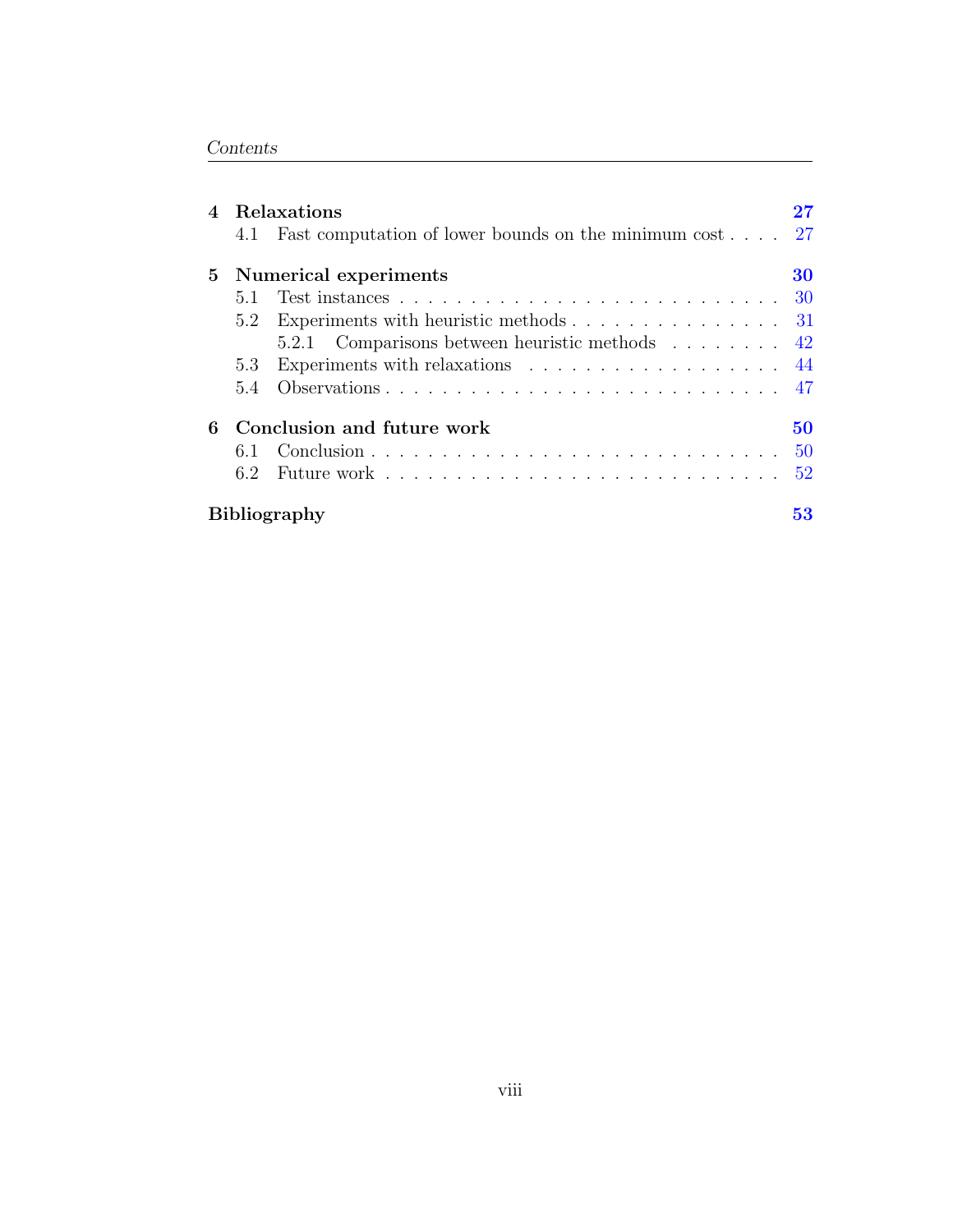# <span id="page-8-0"></span>List of Algorithms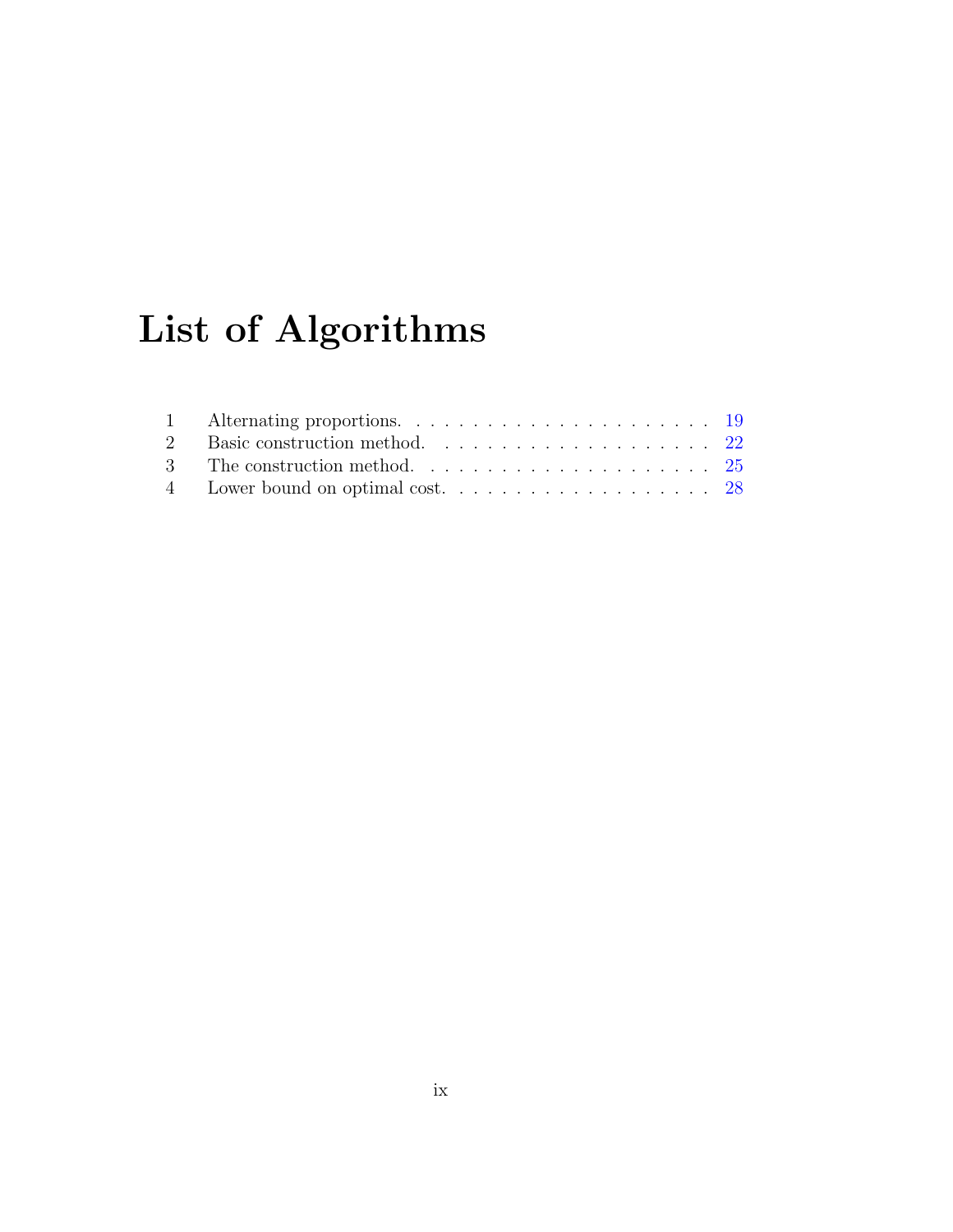# <span id="page-9-0"></span>List of Figures

| 1.2 A sample blending problem. $\ldots \ldots \ldots \ldots \ldots \ldots$ 3 |  |
|------------------------------------------------------------------------------|--|
| 1.3 The Haverly1 pooling problem instance. 4                                 |  |
| 1.4 A generalized pooling problem instance. 5                                |  |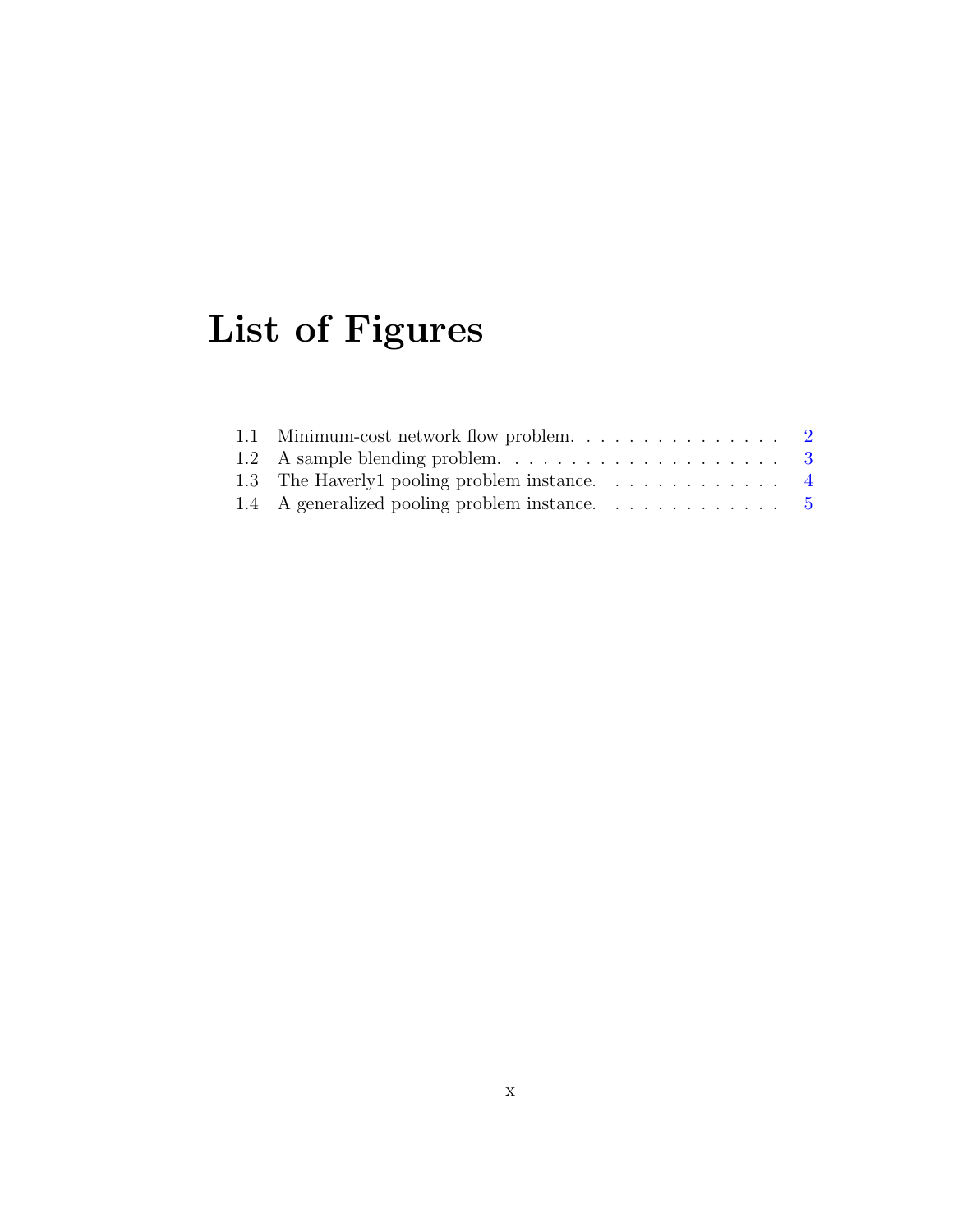# <span id="page-10-0"></span>List of Tables

| 5.1 | Size of small-scale instances. $\ldots \ldots \ldots \ldots \ldots \ldots$     | 31 |
|-----|--------------------------------------------------------------------------------|----|
| 5.2 | Size of large-scale instances. $\ldots \ldots \ldots \ldots \ldots$            | 31 |
| 5.3 | Comparison between the improvement heuristic and the opti-                     |    |
|     | mal solution for small-scale instances                                         | 32 |
| 5.4 | Comparison between the improvement heuristic and the bound                     |    |
|     | from a global solver for large-scale instances. $\ldots \ldots \ldots$         | 33 |
| 5.5 | Comparison between the basic construction heuristic, the con-                  |    |
|     | struction heuristic and the optimal solution for small-scale                   |    |
|     | instances.<br>and the state of the state of the state of                       | 34 |
| 5.6 | Comparison between the basic construction heuristic, the con-                  |    |
|     | struction heuristic and the bound from a global solver for                     |    |
|     |                                                                                | 35 |
| 5.7 | Comparison between the three versions of the construction                      |    |
|     | heuristic and the optimal solution for small-scale instances                   | 36 |
| 5.8 | Comparison between the three versions of the construction                      |    |
|     | heuristic and the bound from a global solver for large-scale                   |    |
|     | instances.<br>.                                                                | 37 |
| 5.9 | Results from the improvement heuristic with initial solution                   |    |
|     | from the construction heuristic using no-ranking method for                    |    |
|     |                                                                                | 38 |
|     | 5.10 Results from the improvement heuristic with initial solution              |    |
|     | from the construction heuristic using no-ranking method for                    |    |
|     | $large-scale instances. \dots \dots \dots \dots \dots \dots \dots \dots \dots$ | 39 |
|     | 5.11 Results from the improvement heuristic with initial solution              |    |
|     | from the construction heuristic using one-time ranking method                  |    |
|     |                                                                                | 39 |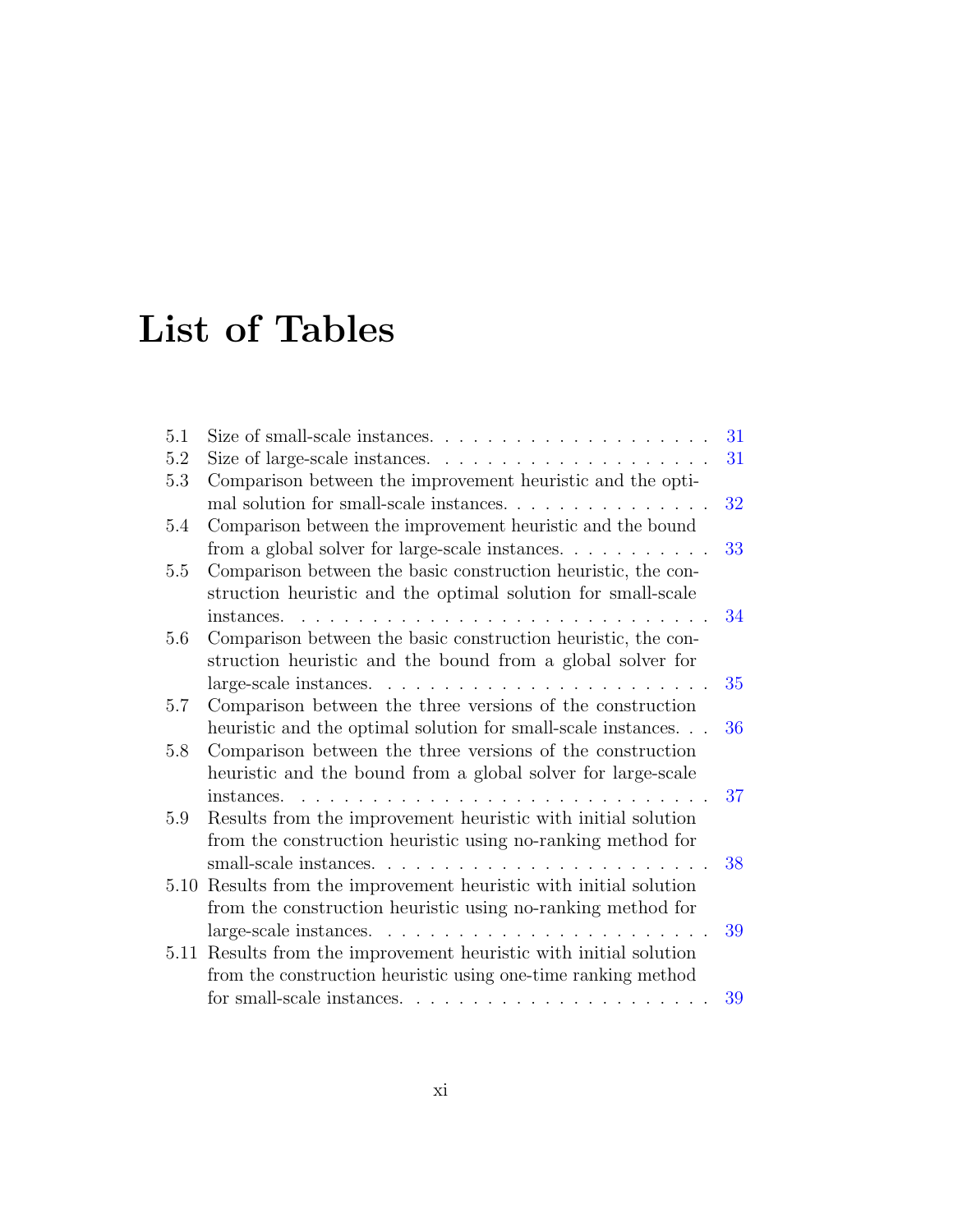| 5.12 Results from the improvement heuristic with initial solution                      |    |
|----------------------------------------------------------------------------------------|----|
| from the construction heuristic using one-time ranking method                          |    |
| for large-scale instances. $\ldots \ldots \ldots \ldots \ldots \ldots \ldots$          |    |
| 5.13 Results from the improvement heuristic with initial solution                      |    |
| from the construction heuristic using re-ranking method for                            |    |
|                                                                                        | 40 |
| 5.14 Results from the improvement heuristic with initial solution                      |    |
| from the construction heuristic using re-ranking method for                            |    |
|                                                                                        |    |
| 5.15 Comparing output from the improvement method in combina-                          |    |
| tion with the three versions of the construction heuristic for                         |    |
| $large-scale instances. \dots \dots \dots \dots \dots \dots \dots$                     | 42 |
| 5.16 Comparison between Impr1, Impr2 and the bound from a                              |    |
| global solver for large-scale instances.                                               | 44 |
| 5.17 Comparison between the time required by our algorithm and                         |    |
| the $STP$ -relaxation for small-scale instances                                        | 45 |
| 5.18 Comparison between the time required by our algorithm and                         |    |
| the $STP$ -relaxation for large-scale instances.                                       | 46 |
| 5.19 Comparison between our heuristics, the construction heuristic                     |    |
| in $\lbrack 3\rbrack$ and the bound from a global solver for large-scale instances. 48 |    |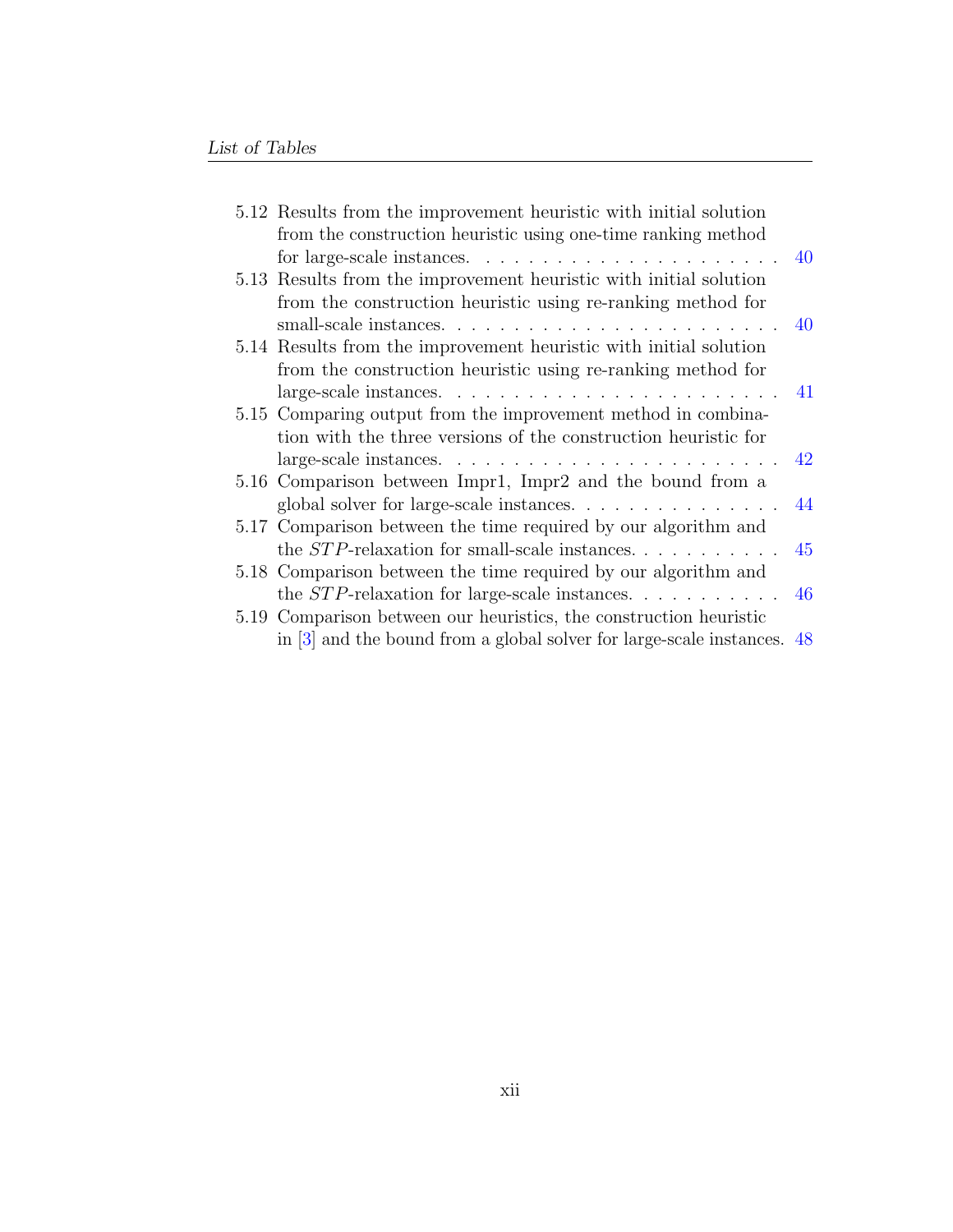# <span id="page-12-0"></span>Chapter 1 Introduction

The pooling problem is an important global optimization problem. One application area is pipeline transportation of natural gas. Natural gas has various uses such as heating households, air conditioning and providing fuel for cooking as it is available at affordable prices. Since natural gas burns cleaner than gasoline or diesel, natural gas-powered cars, trucks and buses are being used to reduce emissions. Therefore, efficient and economical ways of transporting natural gas to the consumers is very important. Natural gas is transported from the sources to the terminals through a pipeline network. Since pipelines are safe, efficient and, they are unseen as most of them are buried, they are the primary means of transporting natural gas to the consumer markets. The sources, typically represented by gas wells, can supply natural gas having different components like carbon dioxide  $(CO_2)$ , nitrogen  $(N_2)$ , ethane  $(C_2H_6)$ , propane  $(C_3H_8)$  etc in varying amounts. At the terminals, constraints on the relative content of the contaminant may be imposed for the natural gas to be of use. Since the network does not have any nodes for purifying the natural gas, the only way to control the level of contaminants is by means of blending operations either at the terminals or at intermediate nodes within the network called pools. At the pools, the relative content of a contaminant (eg  $CO<sub>2</sub>$ ) becomes a weighted average of the relative  $CO<sub>2</sub>$ -content in the source streams. To account for the quality bounds at the terminals, the quality therefore must be traced from the sources via pools to the terminals. The optimization problem of allocating flow at minimum cost is referred to as the *pooling problem* when the above-mentioned quality bounds are imposed.

Apart from pipeline transportation of natural gas, the pooling problem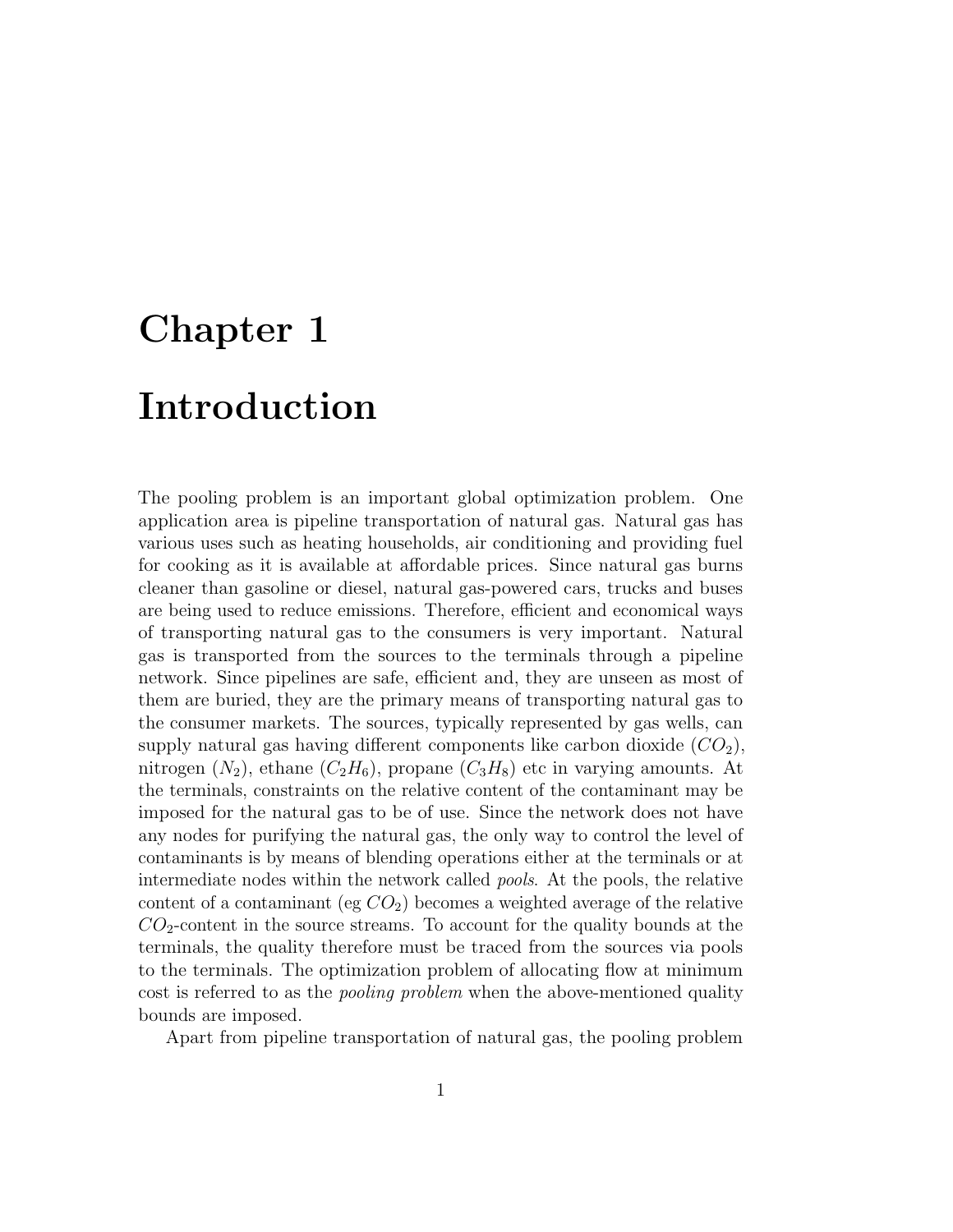can also occur in petroleum refining and waste-water treatment. For a detailed review of industrial applications, the reader can refer to the works by Visweswaran [\[35\]](#page-67-0) and Kallrath [\[21\]](#page-66-0).

### <span id="page-13-0"></span>1.1 Background and motivation

The pooling problem is an extension of the *minimum-cost network flow* problem. The minimum-cost network flow problem consists of a flow network, that is, a directed graph  $D = (N, A)$ , where N is the set of nodes and A is the set of arcs.  $b_i$  denotes the net supply (arc flow out - arc flow in) at each node  $i \in N$ . The value of  $b_i$  is determined by the nature of node i. In particular,  $b_i$  is positive for a supply node, negative for a demand node and zero for intermediate nodes. Each arc  $(i, j) \in A$  has a flow capacity  $u_{ij}$  and a unit cost  $c_{ij}$  associated with it. The flow may be routed through intermediate nodes that reflect warehouses or distribution centers instead of being sent directly from sources to terminals. The objective is to send a homogeneous flow at a minimum cost from a set of sources to a set of terminals that satisfies the demand at the terminals. The arc flows  $f_{ij}$  for each  $(i, j) \in A$  must be non-negative and must be no greater than the arc capacities. Flow conservation must also be satisfied at all the intermediate nodes. An example of this problem is illustrated in Figure [1.1.](#page-13-1)

<span id="page-13-1"></span>

Figure 1.1: Minimum-cost network flow problem.

In Figure [1.1,](#page-13-1) node 1 is a *supply node* supplying 25 flow units, and nodes 4 and 5 are demand nodes requiring 10 and 15 flow units, respectively, as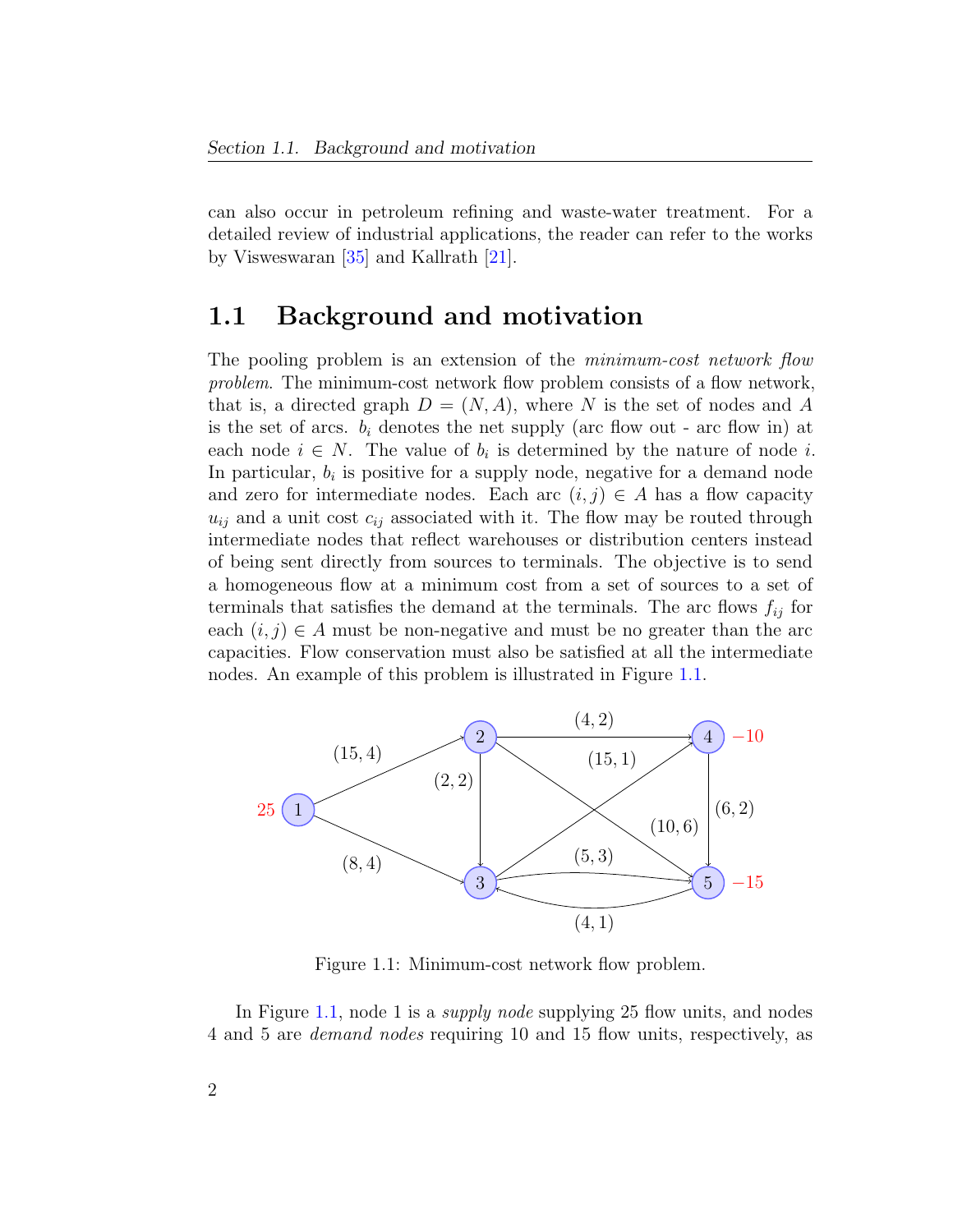indicated by the negative signs. The remaining nodes have no net supply or demand and are called the intermediate nodes. The numbers next to the arcs specify the arc capacity and the cost of shipping 1 unit along the arc, respectively. Hence, the flow on arc 1-2 must be between 0 and 15 flow units, and each unit of flow on this arc costs 4 units. It is well known that this problem can be formulated as a linear programming problem and can hence be solved by means of efficient algorithms.

The minimum-cost network flow problem needs to be extended when the flow coming from different sources have different qualities. The *blending* problem which typically occurs in petroleum refining has only two sets of nodes: sources and terminals. The quality of the flow at different sources varies. The flow from the sources is blended at the terminals in such a way that the quality bounds at the terminals are respected. This problem can also be formulated as a linear program and can hence be solved fast. The objective in the blending problem is to minimize the total cost of producing demand at the terminals. An example of the blending problem is illustrated in Figure [1.2.](#page-14-0)

<span id="page-14-0"></span>

Figure 1.2: A sample blending problem.

The pooling problem combines features of both the minimum-cost network flow problem and the blending problem. The pooling problem network is tripartite and consists of sources, intermediate nodes called pools and terminals. The sources supply raw materials (eg natural gas), having different qualities. The natural gas is first blended in the pools or sent directly to the terminals in such a way that the demand at the terminals are met and the total cost of transportation is minimized. In addition, like in the blending problem, the flow must be assigned such that the resulting quality at the terminals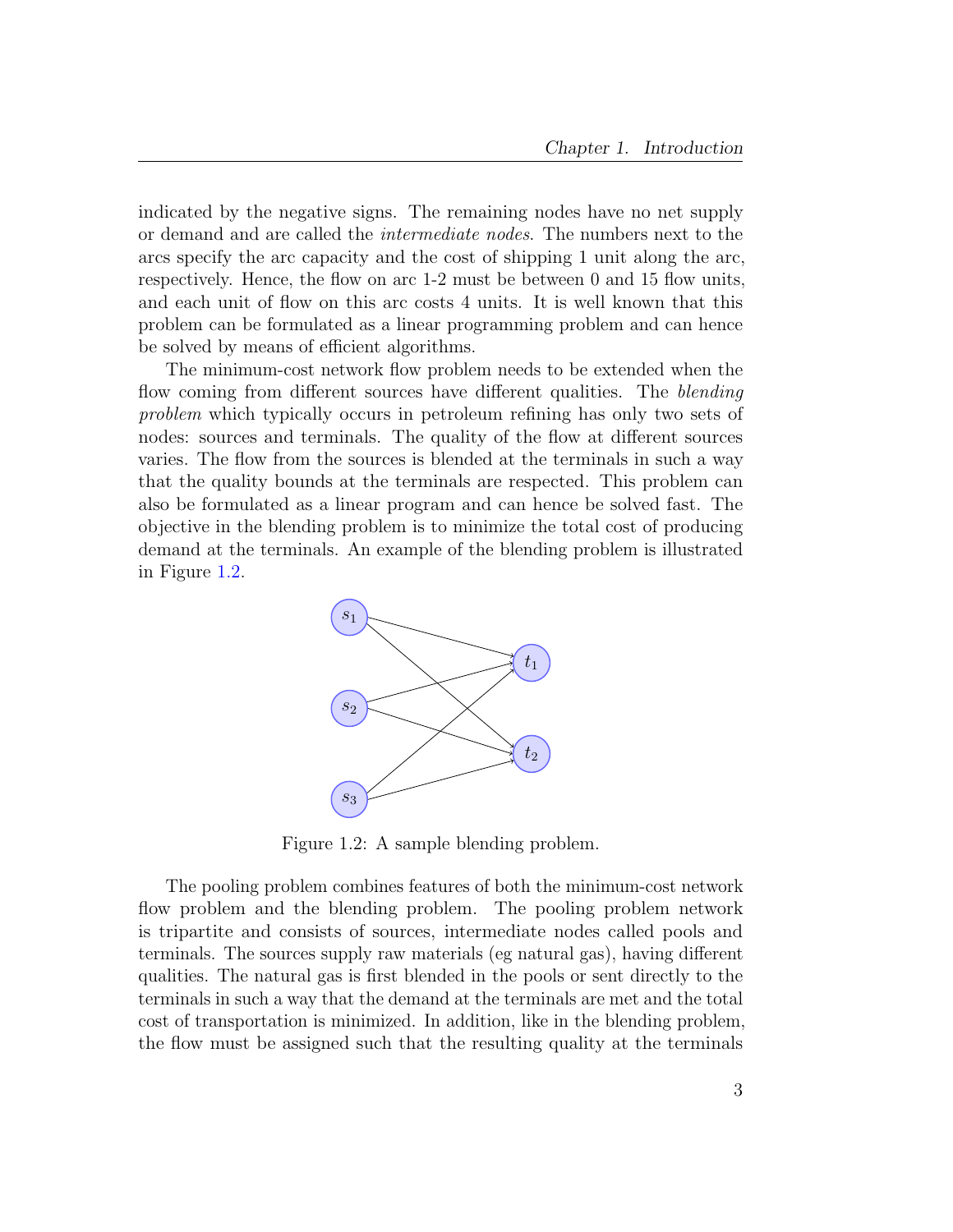is below the given bounds. The presence of pools introduces non-linearities and non-convexities in the model, thus making the problem difficult. In [\[20\]](#page-65-0), Haverly defines the pooling problem by means of an instance that is studied quite frequently, referred to as Haverly1 [\[20\]](#page-65-0). We illustrate this instance in Figure [1.3.](#page-15-0)

<span id="page-15-0"></span>

Figure 1.3: The Haverly1 pooling problem instance.

In Figure [1.3,](#page-15-0) there are three sources  $s_1, s_2$  and  $s_3$  that supply natural gas with different levels of contaminant  $CO<sub>2</sub>$ . The amount of  $CO<sub>2</sub>$  contamination at the sources  $s_1, s_2$  and  $s_3$  are given as 3\%, 1\% and 2\%, respectively. The natural gas from sources  $s_1$  and  $s_2$  is blended in the pool  $p_1$  and then sent to the terminals  $t_1$  and  $t_2$ . The natural gas from source  $s_3$  is sent directly to the terminals  $t_1$  and  $t_2$ . The demand at the terminals  $t_1$  and  $t_2$  is 100 and 200 units of natural gas, respectively, and they will pay for the natural gas only if its  $CO<sub>2</sub>$  content does not exceed 2.5% and 1.5%, respectively. In many pooling problem instances, for example in Haverly1 in [\[20\]](#page-65-0), the price of the natural gas and their selling prices are specific to source and terminal nodes, respectively. These can be translated into arc costs in the network as follows: Since one unit of natural gas at sources  $s_1$  and  $s_2$  costs 6\$ and 16\$, respectively, hence, the costs of transporting one unit of natural gas from  $s_1$  to  $p_1$  and from  $s_2$  to  $p_1$  are 6\$ and 16\$, respectively. Terminals  $t_1$  and  $t_2$ pay 9\$ and 15\$, respectively, for one unit of natural gas. Hence, the costs of transporting one unit of natural gas along arcs  $(p_1, t_1)$  and  $(p_1, t_2)$  are -9\$ and  $-15\$ , respectively. Similarly, the cost of one unit of natural gas at source  $s_3$  is 10\$. Hence, the transportation costs per unit of natural gas from  $s_3 - t_1$  and  $s_3 - t_2$  are 1\$ (10\$-9\$) and -5\$ (10\$-15\$), respectively, as shown in Figure [1.3.](#page-15-0)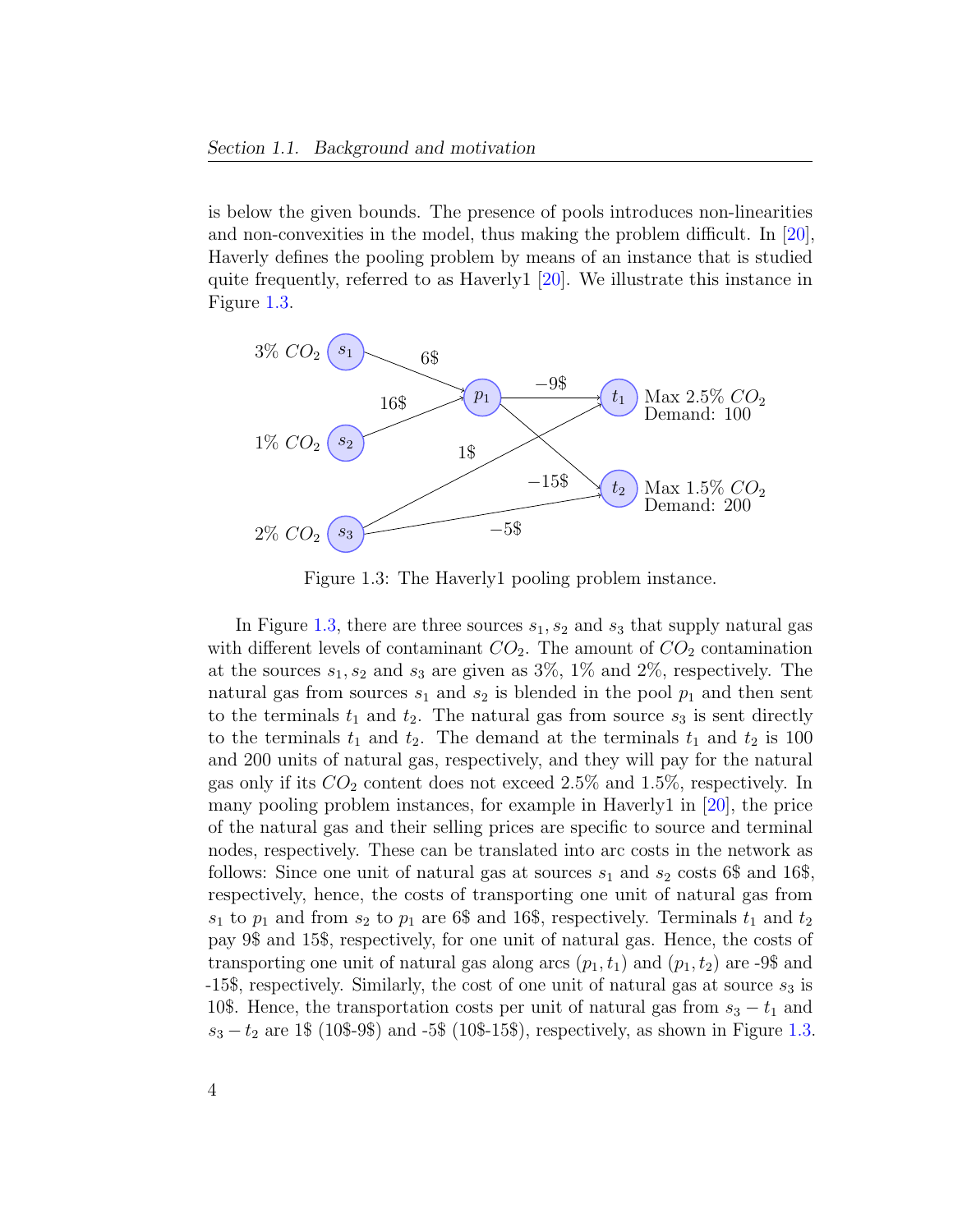The pooling problem similar to Haverly1 stated above is referred to as the standard pooling problem where the only links in the network are from sources to pools, pools to terminals and sources to terminals. A more complex pooling problem was introduced by Audet et al. [\[7\]](#page-64-2) by allowing links between pools as well, referred to as the generalized pooling problem, an example of which is given in Figure [1.4.](#page-16-0) In this thesis, we focus only on the standard pooling problem.

<span id="page-16-0"></span>

Figure 1.4: A generalized pooling problem instance.

It is known that the pooling problem is NP-hard [\[2\]](#page-64-3), which means that it is very unlikely that exact solutions can be found in instances of large scale. Some exact methods, based on strong mathematical formulations and intended for instances of small and medium size, have recently been developed [\[2\]](#page-64-3). However, the literature offers few approaches to approximation algorithms and other inexact methods dedicated for large pooling problem instances. Therefore, it is important to develop and implement fast methods for the pooling problem.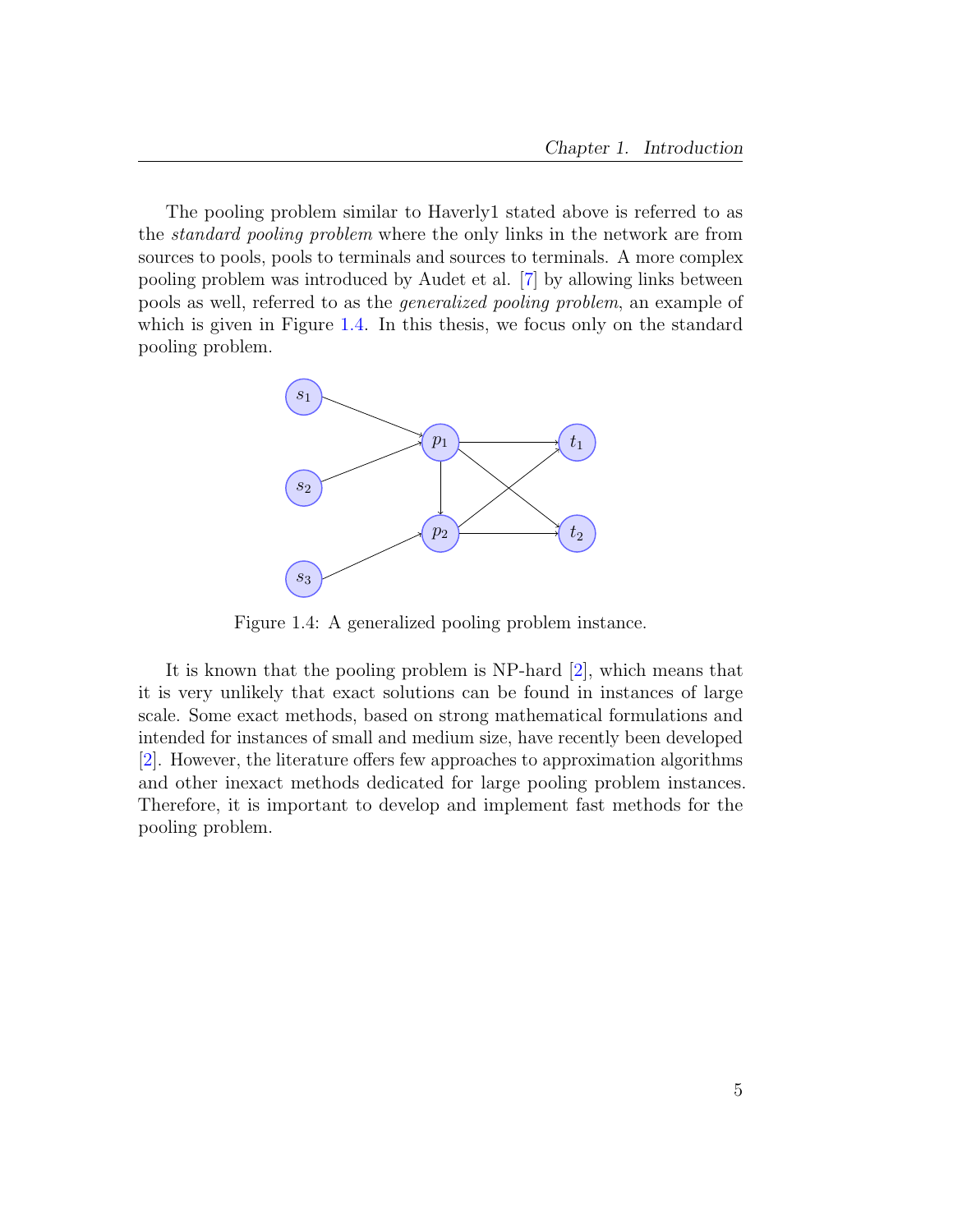### <span id="page-17-0"></span>1.2 Previous work (literature review)

The pooling problem has been extensively studied over the last four decades. The literature offers different solution techniques that have been proposed, and can be classified into local and global optimization techniques.

#### <span id="page-17-1"></span>1.2.1 Local optimization techniques

The early approaches aimed to find a good local optimum. One of the approaches was proposed by Haverly [\[20\]](#page-65-0). It is a recursive approach in which the values of pool qualities are estimated and fixed. Then the flow is optimized by solving the resulting linear program (LP), and the new qualities are calculated by using the flow values from the solution of the LP. The method stops if the estimated values of pool qualities coincide with their new values, otherwise a new LP is constructed using the new values of the pool qualities. It was observed that the solution obtained by this recursive method depends on the initially estimated values of the pool qualities and hence it may or may not converge to a local optimum. The method was also known to be unstable and it took much computational time in large instances [\[24\]](#page-66-1). Another recursive approach for the pooling problem was proposed by Audet et al. [\[7\]](#page-64-2) which was referred to as Alternate heuristic (ALT). A variable neighborhood search (VNS) heuristic based upon the ALT heuristic was also proposed by Audet et al. [\[7\]](#page-64-2).

Successive linear programming (SLP) is another approach that has been used to solve the pooling problem in the petrochemical industries. In this method, the bi-linear terms are approximated using the first order Taylor's expansion and the resulting LP is solved. The solution from the LP is used as the new base of the Taylor's expansion, and the process is repeated until it converges to a fixed point. SLP was introduced by the name mathematical approximation program (MAP) by Griffith and Stewart [\[18\]](#page-65-1) who tested the approach on petroleum refinery optimization in Shell oil company. SLP and the generalized reduced gradient (GRG) algorithms have been used by Lasdon et al. [\[22\]](#page-66-2) to solve the pooling problem, and the results have shown that they have some advantages over Haverly's recursive approach. For more information about these algorithms, the reader can refer to Griffith and Stewart [\[18\]](#page-65-1), Palacios-Gomez et al. [\[27\]](#page-66-3), Baker and Lasdon [\[8\]](#page-64-4) and Greenberg [\[17\]](#page-65-2).

In [\[3\]](#page-64-1), Alfaki and Haugland proposed a construction heuristic for the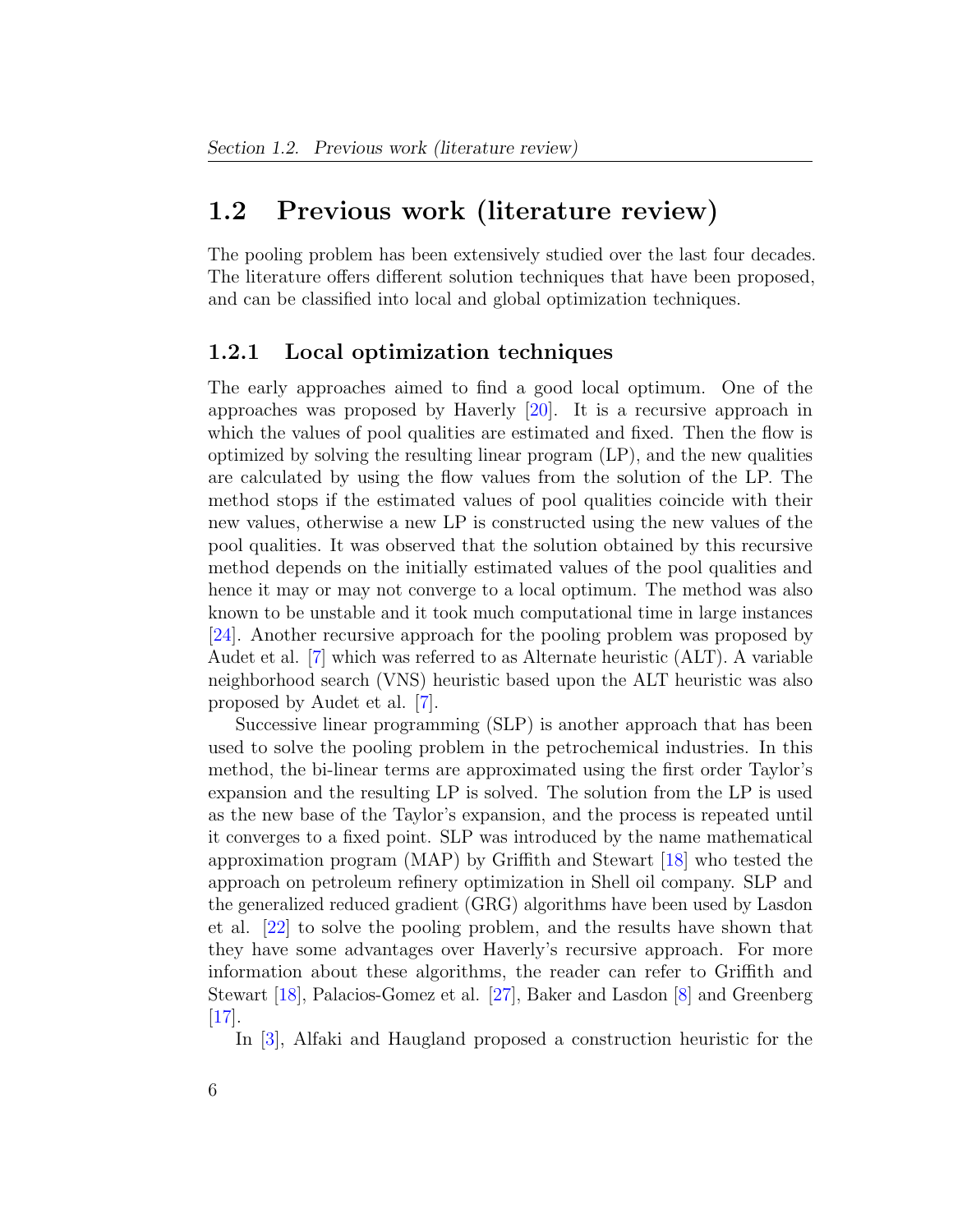pooling problem. This method constructs a sequence of sub-graphs, each consisting of a single terminal, and a bi-linear program associated with it. The bi-linear program was solved for optimizing the flow to the terminal, and the corresponding flow augmentation was made for each sub-problem. This method was designed to give good feasible solutions, especially in large-scale instances, and it did not guarantee to find the optimal solution. Experimental results showed that this heuristic outperformed multi-start local optimization techniques provided by commercially available software in large-scale instances.

Another approach to solve the pooling problem is decomposition. The idea of this method is to decompose the problem into two linear sub-problems by fixing a variable in the bi-linear terms. These sub-problems are solved for their respective global optimums at each iteration, and the process continues until the stopping criteria is satisfied. A well-known decomposition method was proposed by Benders [\[9\]](#page-64-5) for solving nonlinear optimization problems. A generalization of Benders decomposition was proposed by Geoffrion [\[15\]](#page-65-3). Floudas and Aggarwal [\[12\]](#page-65-4) proposed a method that searches for a global solution based on the generalized Benders decomposition. It was observed that this method could not guarantee convergence to a global solution.

The literature mentions some discretization approaches for the pooling problem. In one of these approaches used by Tomasgard et al. [\[33\]](#page-67-1) and Rømo et al. [\[30\]](#page-66-4), the quality variables were discretized to approximate the bi-linear constraints. This resulted in the approximation of the pooling problem by a mixed integer linear programming (MILP) problem. A similar approach was used by Faria and Bagajewicz [\[11\]](#page-65-5), Pham [\[28\]](#page-66-5) and Pham et al. [\[29\]](#page-66-6). A generalization of the discretization approach by Pham et al. [\[29\]](#page-66-6), was proposed by Alfaki and Haugland [\[4\]](#page-64-6). In this method, the bi-linear terms were linearized by discretizing the domain of the proportion variables into a fixed number of points. Computational experiments performed in [\[4\]](#page-64-6), showed that this method outperformed traditional solution methods where continuous models were used. Recently, different discretization methods have been proposed to approximate a bi-linear program as a MILP by Gupte et al. [\[19\]](#page-65-6). These ideas were tested on random instances of the pooling problem. The experiments suggested that discretization is a promising approach especially for large-scale and generalized pooling problems.

An analysis on the sensitivity of local optimal solutions with respect to problem parameters was performed by Greenberg [\[17\]](#page-65-2) and Frimannslund et al. [\[14\]](#page-65-7).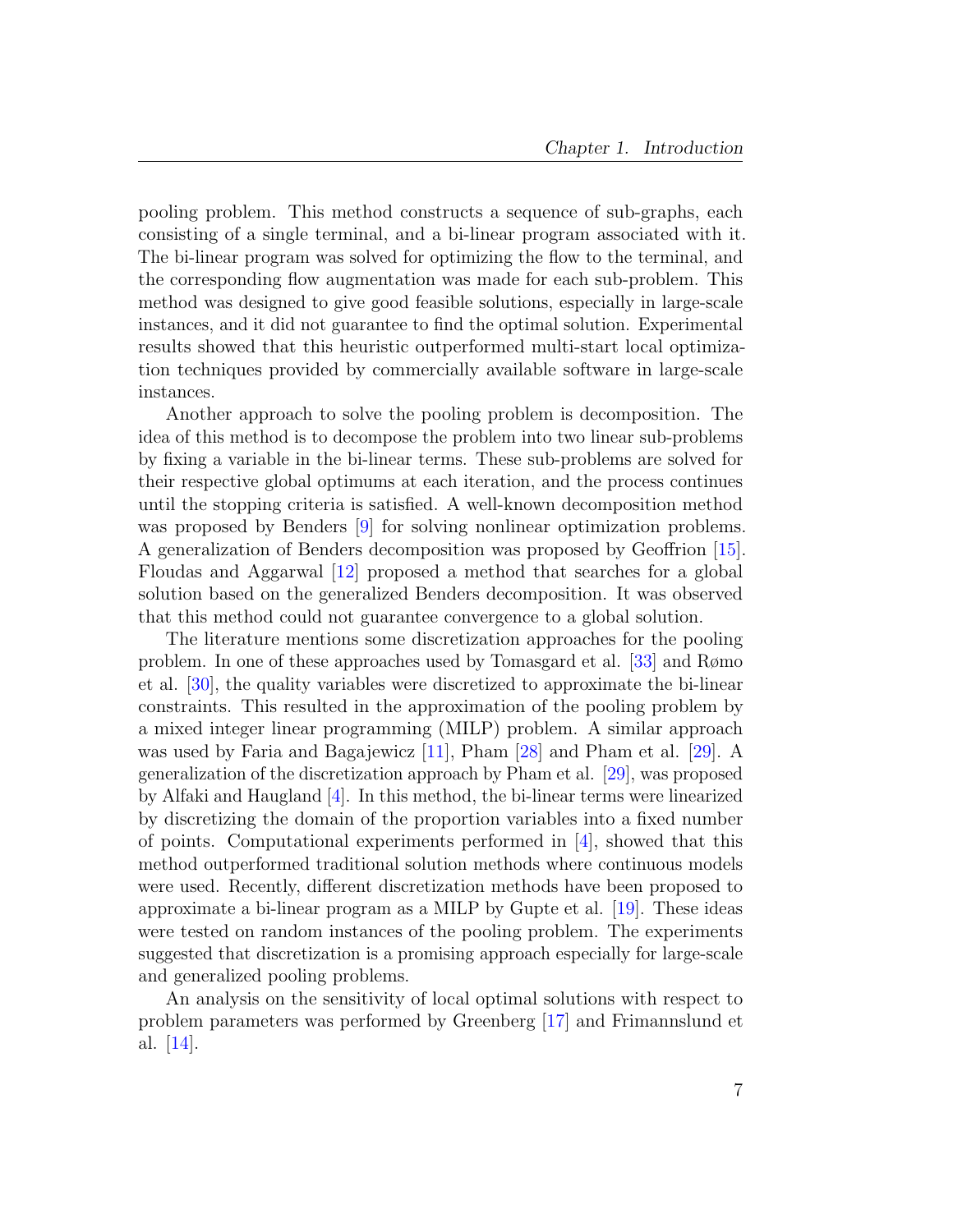#### <span id="page-19-0"></span>1.2.2 Global optimization techniques

During the last two decades, many global optimization techniques have been proposed for the pooling problem. An approach based on duality theory and Lagrangian relaxation was first proposed by Floudas and Aggarwal [\[12\]](#page-65-4) and Visweswaran and Floudas [\[34\]](#page-67-2). The method was called Global Optimization Algorithm (GOP) which guaranteed convergence to a global solution. Another duality related approach was proposed by Ben-Tal et al.  $[10]$ . Some Lagrangian-based approaches for the pooling problem can be found in [\[1\]](#page-64-7) and [\[6\]](#page-64-8). McCormick [\[25\]](#page-66-7) used convex and concave envelopes to construct a relaxation which was applied in a branch-and-bound algorithm. This approach was first applied to the pooling problem by Foulds et al. [\[13\]](#page-65-9). Recently, different relaxation techniques have been integrated into the branch-and-bound algorithm. Some of these relaxation techniques include the reduced reformulation linearization technique by Liberti and Pantelides [\[23\]](#page-66-8) and the piecewise linear relaxation technique by Gounaris [\[16\]](#page-65-10).

Global optimization algorithms are quite effective for instances of modest size. In larger instances, however, global optimizers fail to converge in reasonable time, while existing local optimizers depend largely on good initial guesses [\[3\]](#page-64-1). For recent research on the pooling problem, the reader can refer to the works by Alfaki [\[5\]](#page-64-9) and Misener [\[26\]](#page-66-9).

This research aims to develop fast methods to obtain optimal or nearoptimal solutions for the pooling problem. We propose improvement and construction heuristic methods to achieve this. Our goal is to reduce the computation time needed by these methods, especially for large-scale instances. We follow the approach of linearizing the bi-linear problem by fixing the values of the variables that participate in the bi-linear terms. The next chapters of this thesis reviews some of the formulations for the pooling problem existing in the literature, and then we describe various approaches we use in order to get good feasible solutions.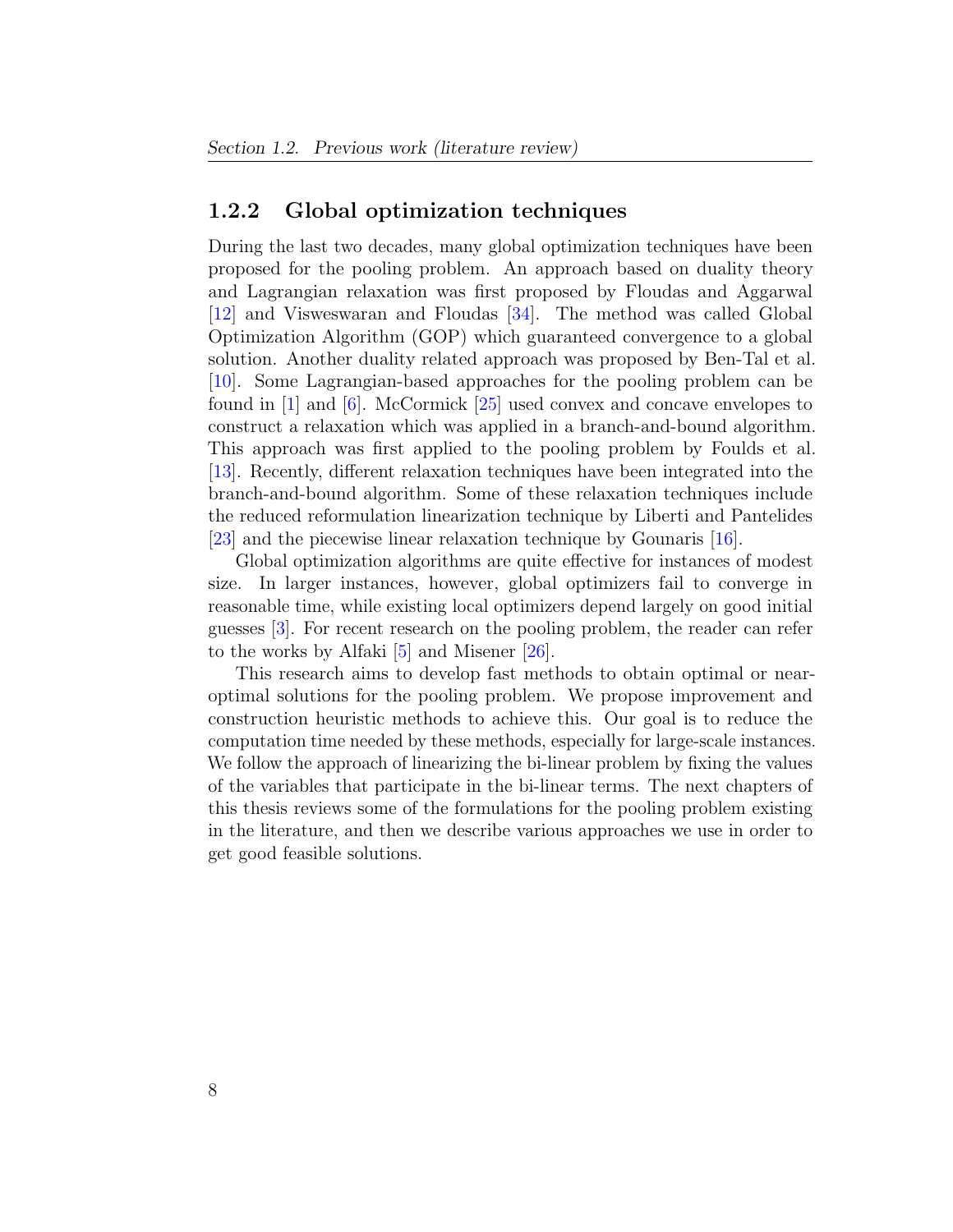#### <span id="page-20-0"></span>1.3 Problem definition

We are given a directed graph  $D = (S, P, T, A)$ , where the node set  $N =$  $(S, P, T)$  consists of the sources S, pools P and terminals T, and the arc set  $A \subseteq (S \times P) \cup (P \times T) \cup (S \times T)$  links sources with pools, pools with terminals and sources with terminals. We let  $K$  be a finite set, and refer to its elements as quality attributes. Define the vectors of unit cost  $c \in \mathbb{R}^A$ , and let  $b_i$  denote the flow capacity of node  $i \in N$ . For all  $k \in K$ , we are given an input quality  $q_s^k$  corresponding to attribute  $k \in K$  at each source  $s \in S$ , and a quality bound  $q_t^k$  corresponding to attribute  $k \in K$  at each terminal  $t \in T$ . For each pool  $p \in P$ , we denote the sets of neighbor sources and terminals by  $S_p = \{s \in S : (s, p) \in A\}$  and  $T_p = \{t \in T : (p, t) \in A\}$ , respectively. For each source  $s \in S$  and each terminal  $t \in T$ , respectively, we denote the sets of neighbor pools by  $P_s = \{p \in P : (s, i) \in A\}$ , and  $P_t = \{p \in P : (i, t) \in A\}$ . We also define  $S_t = \{ s \in S : (s, t) \in A \}$  and  $T_s = \{ t \in T : (s, t) \in A \}$ . The set of arcs incident to some source is denoted  $A_S = A \cap (S \times (P \cup T))$ , and the set of arcs incident to some terminal is denoted  $A_T = A \cap ((S \cup P) \times T)$ .

Let  $f_{ij}$  denote the flow on arc  $(i, j) \in A$ . Then the *pool qualities* are defined as  $w_p^k = \frac{\sum_{s \in S_p} q_s^k f_{sp}}{\sum_{s \in S_p} f_{sp}}$  $\frac{\sum_{s \in Sp} q_s s_s s_p}{\sum_{s \in Sp} f_{sp}}$   $(p \in P, k \in K)$ . That is, the quality at pool p is a weighted average of the input qualities at the sources from which the pool receives flow, and the weights are identical to the flow values. Analogously, the terminal qualities are given as  $w_t^k = \frac{\sum_{s \in S_t} q_s^k f_{st} + \sum_{p \in P_t} w_p^k f_{pt}}{\sum_{s \in S_t} f_{st} + \sum_{p \in P_t} f_{pt}}$  $\frac{\sum_{s\in S_t}q_s s s t + \sum_{p\in P_t}w_p s p t}{\sum_{s\in S_t} f_{st} + \sum_{p\in P_t} f_{pt}}$ .

### <span id="page-20-1"></span>1.4 Structure of the thesis

This thesis is composed of six chapters, including this introductory chapter. The remaining chapters are organized as follows: Chapter [2](#page-21-0) describes various model formulations for the pooling problem. Chapter [3](#page-29-0) explains the heuristic methods, mainly the improvement and the construction heuristics, which aim to find good feasible solutions for large pooling problem instances. Chapter [4](#page-38-0) explains a constraint generation algorithm for fast computation of lower bounds on the minimum cost. Chapter [5](#page-41-0) presents the results of various numerical experiments performed on the methods described in Chapters [3](#page-29-0) and [4.](#page-38-0) Finally, Chapter [6](#page-61-0) gives the conclusion and possible directions for future work.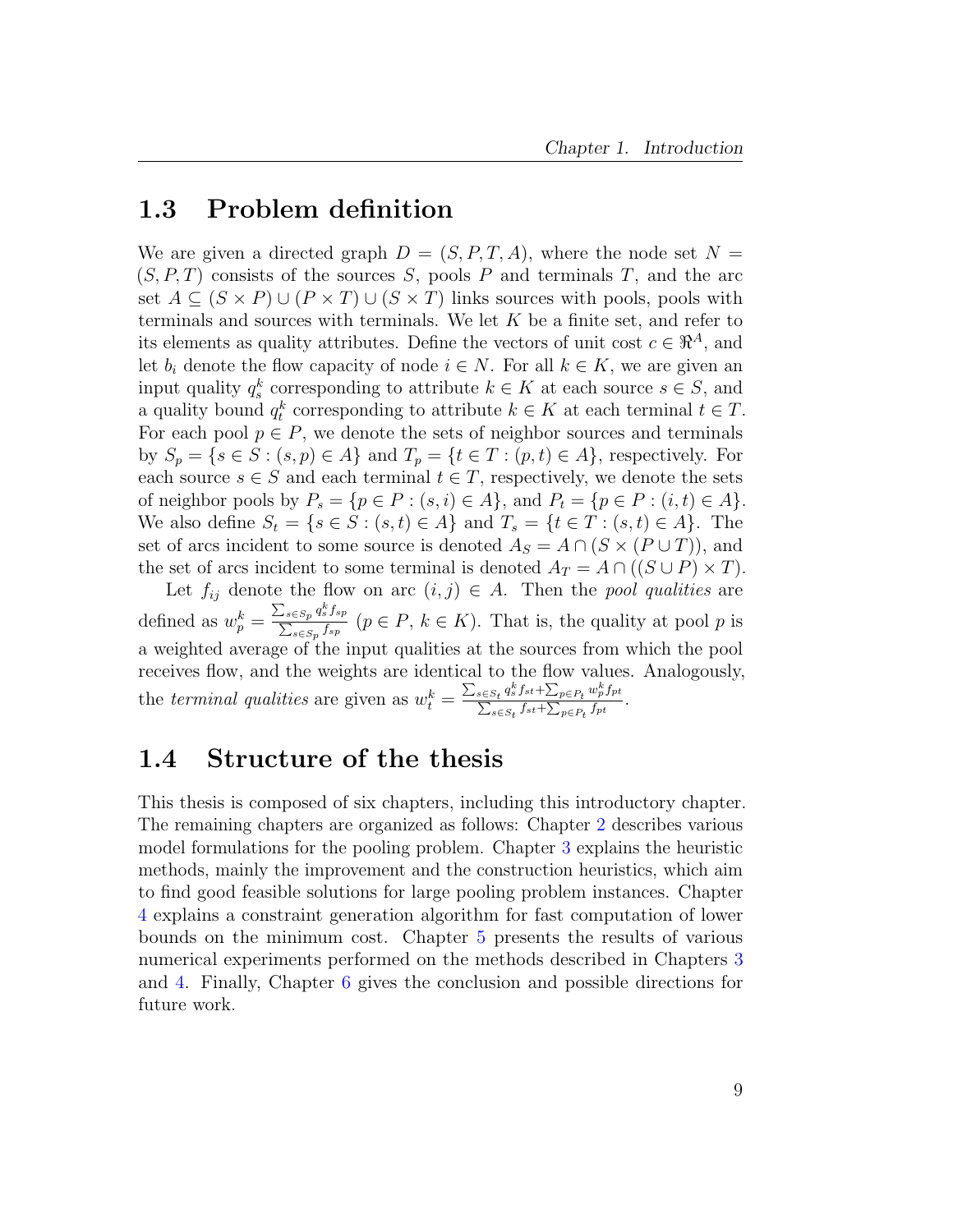### <span id="page-21-0"></span>Chapter 2

# Model formulations for the pooling problem

The pooling problem can be formulated in different ways. These formulations can lie into two major categories. The first one takes into account flow and quality variables, whereas the second uses flow proportions instead of quality variables. These formulations are discussed more in the following sections.

### <span id="page-21-1"></span>2.1 The quality formulation

Combining the flow and quality variables in a model, and utilizing  $\sum_{s \in S_p} f_{sp} =$  $\sum_{t\in T_p} f_{pt}$  ( $p \in P$ ), leads to the so-called P-formulation of the problem which was introduced by Haverly [\[20\]](#page-65-0):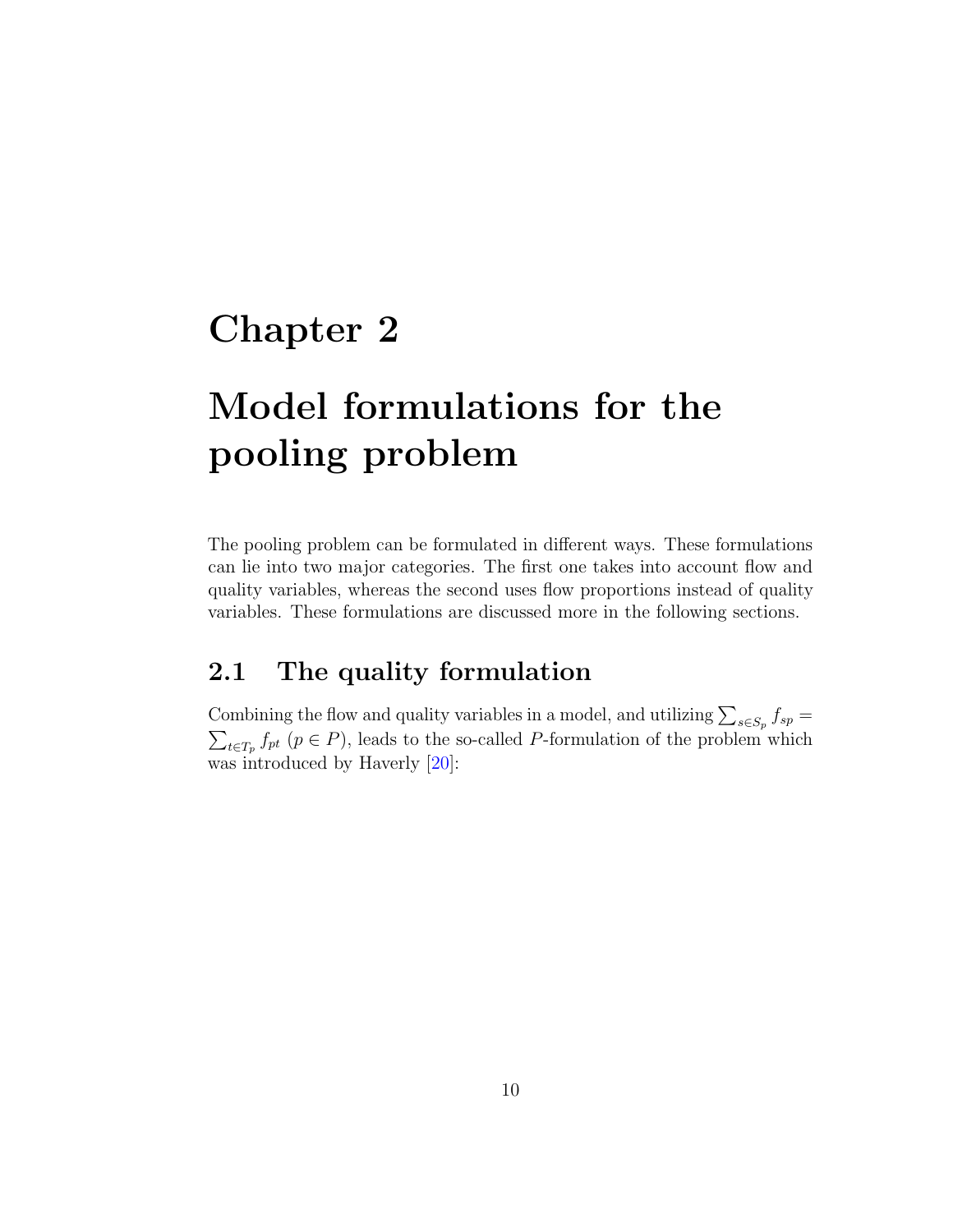$$
\min_{f,w} \sum_{(i,j)\in A} c_{ij} f_{ij} \tag{2.1}
$$

$$
s.t. \sum_{p \in P_s} f_{sp} + \sum_{t \in T_s} f_{st} \le b_s \qquad s \in S \qquad (2.2)
$$

<span id="page-22-8"></span><span id="page-22-7"></span><span id="page-22-1"></span>
$$
\sum_{s \in S_p} f_{sp} \le b_p \qquad \qquad p \in P \qquad (2.3)
$$

$$
\sum_{s \in S_t} f_{st} + \sum_{p \in P_t} f_{pt} \le b_t \qquad \qquad t \in t \qquad (2.4)
$$

<span id="page-22-3"></span><span id="page-22-2"></span>
$$
\sum_{s \in S_p} f_{sp} - \sum_{t \in T_p} f_{pt} = 0 \qquad p \in P \qquad (2.5)
$$

<span id="page-22-4"></span>
$$
\sum_{s \in S_p} q_s^k f_{sp} - w_p^k \sum_{t \in T_p} f_{pt} = 0 \qquad p \in P, k \in K \qquad (2.6)
$$

<span id="page-22-5"></span>
$$
\sum_{s \in S_t} q_s^k f_{st} + \sum_{p \in P_t} w_p^k f_{pt}
$$
  
-  $q_t^k \left( \sum_{s \in S_t} f_{st} + \sum_{p \in P_t} f_{pt} \right) \le 0$   $t \in T, k \in K$  (2.7)

<span id="page-22-6"></span>
$$
f_{ij} \ge 0 \qquad (i,j) \in A \qquad (2.8)
$$

Constraints  $(2.2)$ – $(2.4)$  reflect the flow capacity bound at all sources, pools and the terminals. Constraint [\(2.5\)](#page-22-3) expresses conservation of flow around the pools. Constraint [\(2.6\)](#page-22-4) results from the definition of pool qualities given in Section [1.3.](#page-20-0) Constraint  $(2.7)$  results from the definition of terminal qualities given in Section [1.3](#page-20-0) and the quality bound constraint,  $w_t^k \le q_t^k$  for all  $k \in K$ . Constraint [\(2.8\)](#page-22-6) reflects that the flow in the network must be non-negative. We note that  $(2.1)$ – $(2.8)$  is not a linear program, as constraints  $(2.6)$ – $(2.7)$ contain products of variables.

### <span id="page-22-0"></span>2.2 Proportion formulations

The pooling problem can be reformulated so that the quality variables can be replaced by variables that represent proportions of flow. Two types of proportion variables can be used, namely source and terminal proportions. On that basis, the formulations can further be divided into two parts: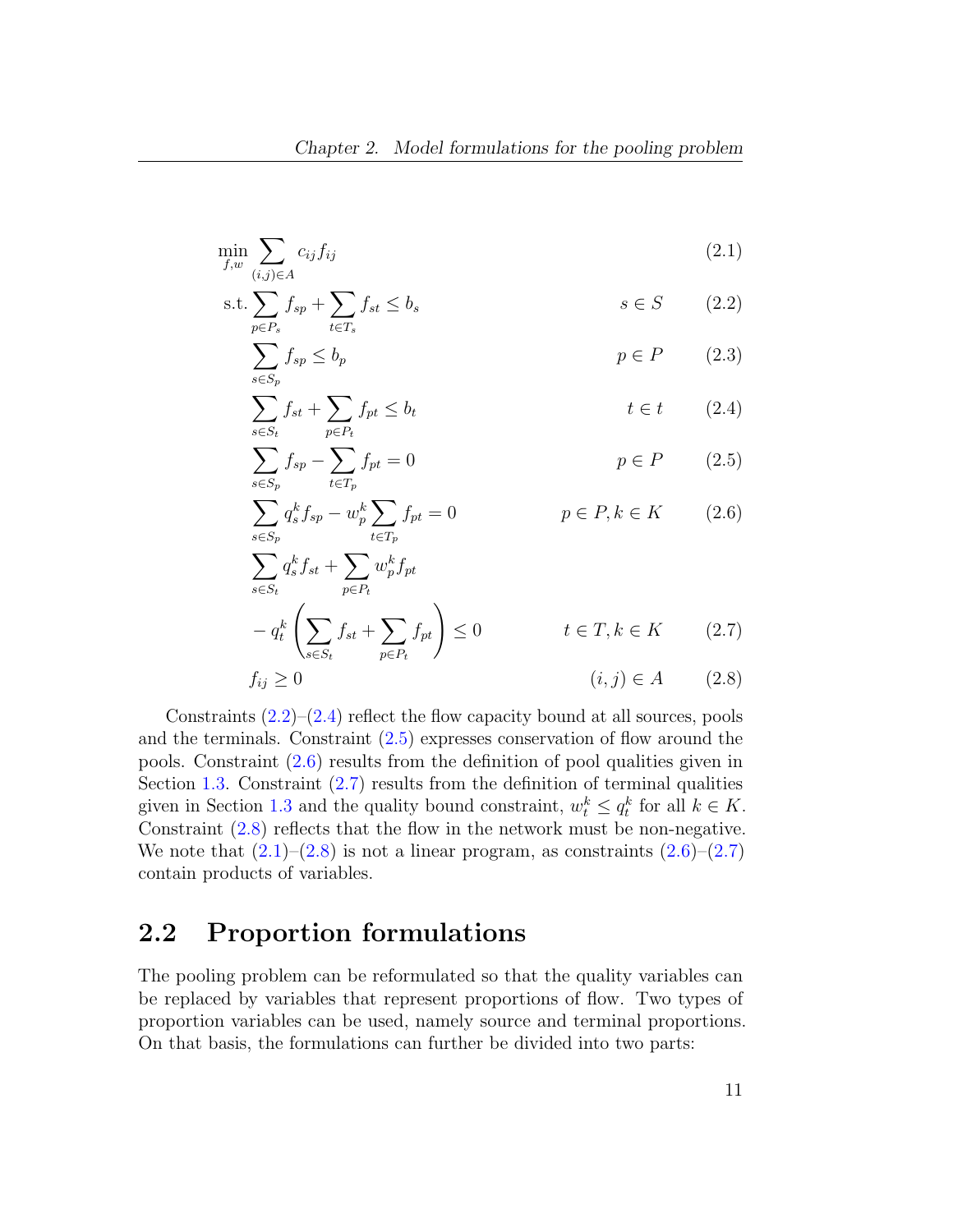#### <span id="page-23-0"></span>2.2.1 Formulations with source proportions

#### 2.2.1.1 Q-formulation

We introduce *source proportions* as variables associated with each pair consisting of a pool and a source: For each  $p \in P$  and  $s \in S_p$ , let  $y_p^s$  denote the proportion of the flow entering pool  $p$  that originates from source  $s$ , i.e.  $y_p^s = \frac{f_{sp}}{\sum_{t \in T_s} f_t}$  $\frac{f_{sp}}{f_{te}T_p}$  if the flow through p is non-zero. Then the flow variable  $f_{sp}$ can be replaced by  $y_p^s \sum_{t \in T_p} f_{pt}$ , and the pool quality  $w_p^k$  can be replaced by  $\sum_{s\in S_p} q_s^k y_p^s$ . We arrive at the Q-formulation which was first proposed by Ben-Tal et al. [\[10\]](#page-65-8):

$$
\min_{f,y} \sum_{s \in S} \sum_{t \in T_s} c_{st} f_{st} + \sum_{s \in S} \sum_{p \in P_s} c_{sp} \sum_{t \in T_p} y_p^s f_{pt}
$$
\n
$$
+ \sum_{p \in P} \sum_{t \in T_p} c_{pt} f_{pt}
$$
\n
$$
s.t. \sum_{p \in P_s} \sum_{t \in T_p} y_p^s f_{pt} + \sum_{t \in T_s} f_{st} \le b_s \qquad s \in S \qquad (2.9)
$$
\n
$$
\sum_{p \in P_s} f_{st} < b_n \qquad p \in P \qquad (2.10)
$$

<span id="page-23-2"></span><span id="page-23-1"></span>
$$
\sum_{t \in T_p} f_{pt} \le b_p \qquad \qquad p \in P \qquad (2.10)
$$
\n
$$
\sum_{t \in T_p} f_{st} + \sum_{t \in t} f_{pt} \le b_t \qquad \qquad t \in t
$$

$$
\sum_{s \in S_t}^{s \in S_t} q_s^k f_{st} + \sum_{p \in P_t} \sum_{s \in S_p} q_s^k y_p^s f_{pt}
$$

<span id="page-23-5"></span><span id="page-23-3"></span>
$$
- q_t^k \left( \sum_{s \in S_t} f_{st} + \sum_{p \in P_t} f_{pt} \right) \le 0 \qquad t \in T, k \in K \qquad (2.11)
$$

<span id="page-23-4"></span>
$$
\sum_{s \in S_p} y_p^s = 1 \qquad \qquad p \in P \qquad (2.12)
$$

$$
0 \le y_p^s \le 1 \qquad \qquad p \in P, s \in S_p \qquad (2.13)
$$

<span id="page-23-7"></span><span id="page-23-6"></span>
$$
f_{st} \ge 0 \qquad s \in S, t \in T_s \qquad (2.14)
$$
\n
$$
f_{pt} \ge 0 \qquad p \in P, t \in T_p \qquad (2.15)
$$

We arrive at constraint  $(2.9)$  by replacing the value of  $f_{sp}$  in constraint  $(2.2)$ , at  $(2.10)$  by utilizing the flow conservation in constraint  $(2.3)$  and at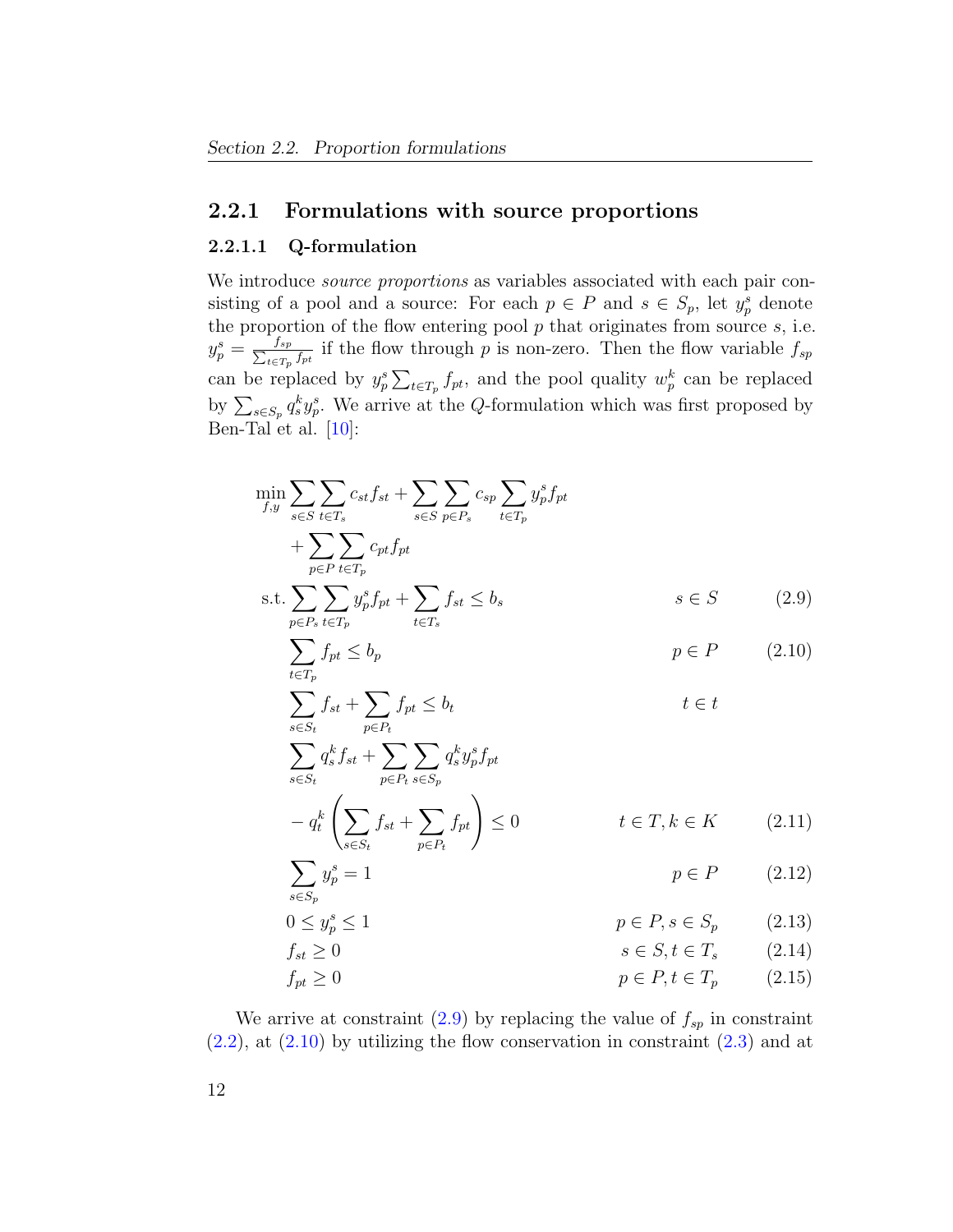$(2.11)$  by replacing the value of  $w_p^k$  in  $(2.7)$ . The source proportions must lie between 0 and 1 and they must sum to 1 which is reflected by constraints [\(2.13\)](#page-23-4) and  $(2.12)$ , respectively. In this formulation, the flow variables correspond to the arcs that are entering terminals and they must be non-negative as shown by the constraints  $(2.14)-(2.15)$  $(2.14)-(2.15)$  $(2.14)-(2.15)$ .

#### 2.2.1.2 PQ-formulation

The Q-formulation can be extended to the  $PQ$ -formulation, which was introduced by Tawarmalani and Sahinidis [\[32\]](#page-67-3) by adding some constraints to it. The new constraints are:

<span id="page-24-0"></span>
$$
\sum_{t \in T_p} y_p^s f_{pt} - b_p y_p^s \le 0 \qquad \qquad p \in P, s \in S_p \qquad (2.16)
$$

<span id="page-24-1"></span>
$$
f_{pt} = \sum_{s \in S_p} y_p^s f_{pt} \qquad p \in P, t \in T_p \qquad (2.17)
$$

They are formed by applying the reformulation linearization technique  $(RLT)$  [\[31\]](#page-67-4) to constraints  $(2.10)$  and  $(2.12)$ . Hence, constraint  $(2.16)$  is obtained by multiplying [\(2.10\)](#page-23-2) by  $y_p^s$ , and [\(2.17\)](#page-24-1) by multiplying [\(2.12\)](#page-23-5) by  $f_{pt}$ .

Sometimes, it is convenient to introduce the variable  $x_{spt} = y_p^s f_{pt}$ , denoting the flow along path  $(s, p, t)$ , where  $(s, p), (p, t) \in A$ . Then, we also have  $f_{pt} = \sum_{s \in S_p} x_{spt}$ , obtained by replacing  $y_p^s f_{pt}$  by  $x_{spt}$  in constraint [\(2.17\)](#page-24-1), and the  $PQ$ -formulation becomes: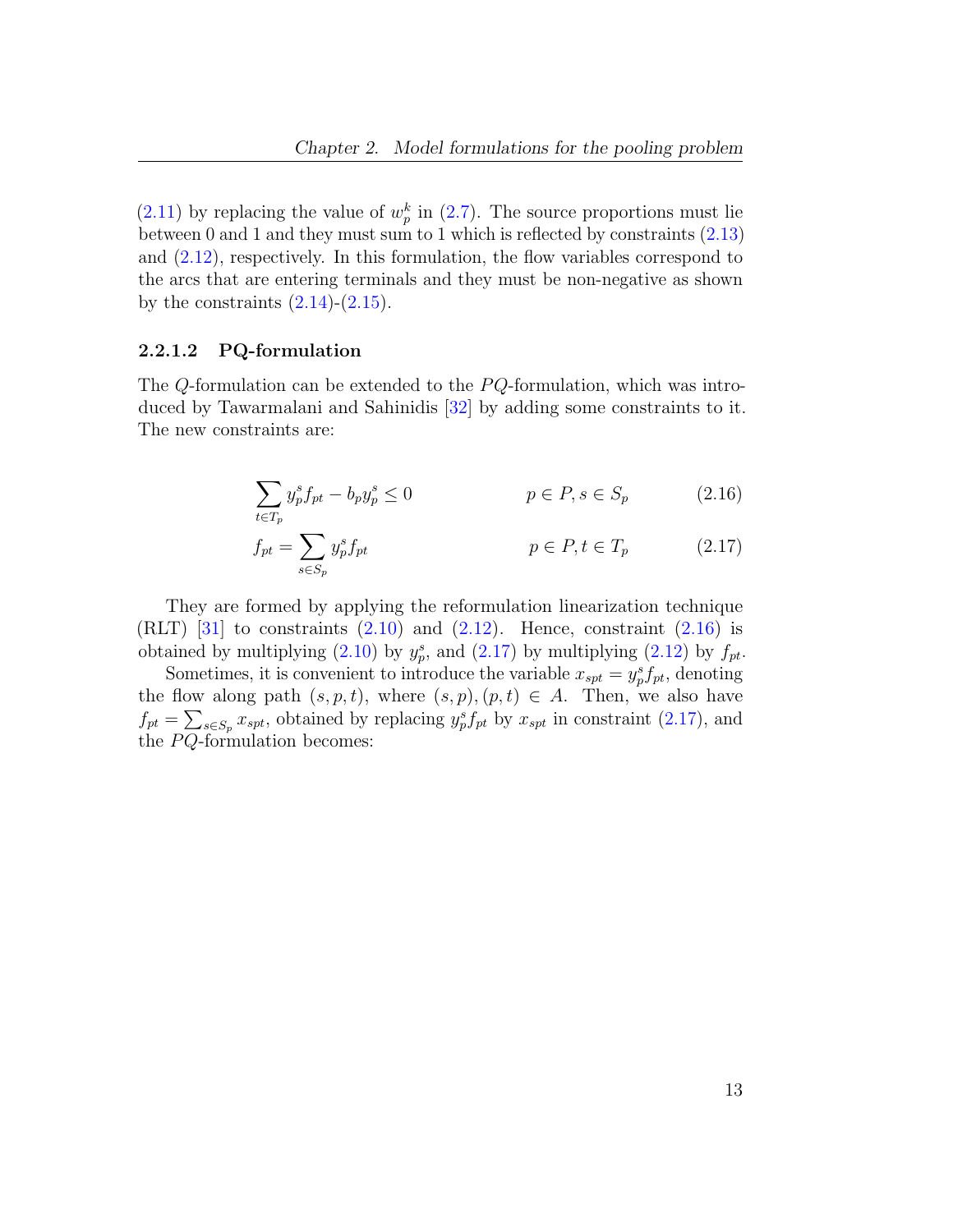<span id="page-25-1"></span><span id="page-25-0"></span>
$$
\min_{f,y,x} \sum_{s \in S} \sum_{t \in T_s} c_{st} f_{st} + \sum_{s \in S} \sum_{p \in P_s} c_{sp} \sum_{t \in T_p} x_{spt}
$$
\n
$$
+ \sum_{p \in P_s} \sum_{t \in T_p} c_{pt} f_{pt}
$$
\n
$$
s.t. \sum_{p \in P_s} \sum_{t \in T_p} x_{spt} + \sum_{t \in T_s} f_{st} \le b_s \qquad s \in S \quad (2.18)
$$
\n
$$
\sum_{p \in P_s} f_{pt} \le b_p \qquad p \in P
$$
\n
$$
\sum_{s \in S_t} f_{st} + \sum_{p \in P_t} f_{pt} \le b_t \qquad t \in t
$$
\n
$$
\sum_{s \in S_t} q_s^k f_{st} + \sum_{p \in P_t} \sum_{s \in S_p} q_s^k x_{spt}
$$
\n
$$
- q_t^k \left( \sum_{s \in S_t} f_{st} + \sum_{p \in P_t} f_{pt} \right) \le 0 \qquad t \in T, k \in K \quad (2.19)
$$
\n
$$
\sum_{t \in T_p} x_{spt} - b_p y_p^s \le 0 \qquad p \in P, s \in S_p \quad (2.20)
$$
\n
$$
f_{pt} = \sum_{s \in S_p} x_{spt} \qquad p \in P, t \in T_p \quad (2.21)
$$
\n
$$
\sum_{s \in S_p} y_p^s = 1 \qquad s \in S, p \in P_s, t \in T_p \quad (2.22)
$$
\n
$$
\sum_{s \in S_p} y_p^s = 1 \qquad p \in P, s \in S_p
$$
\n
$$
0 \le y_p^s \le 1 \qquad p \in P, s \in S_p
$$
\n
$$
f_{st} \ge 0 \qquad s \in S, t \in T_s
$$
\n
$$
f_{pt} \ge 0 \qquad p \in P, t \in T_p
$$

<span id="page-25-4"></span><span id="page-25-3"></span><span id="page-25-2"></span>Constraints  $(2.18)$ ,  $(2.19)$  and  $(2.20)$  result from replacing the bi-linear term  $y_p^s f_{pt}$  by  $x_{spt}$  in constraints  $(2.9)$ ,  $(2.11)$  and  $(2.16)$ , respectively. Constraint  $(2.21)$  ensures that the flow on the arc  $(p, t)$  equals the total flow on paths intersecting the arc. Constraint  $(2.22)$  reflects that the flow along path  $(s, p, t)$  equals the flow on arc  $(p, t)$  times the proportion of flow at pool p coming from source s.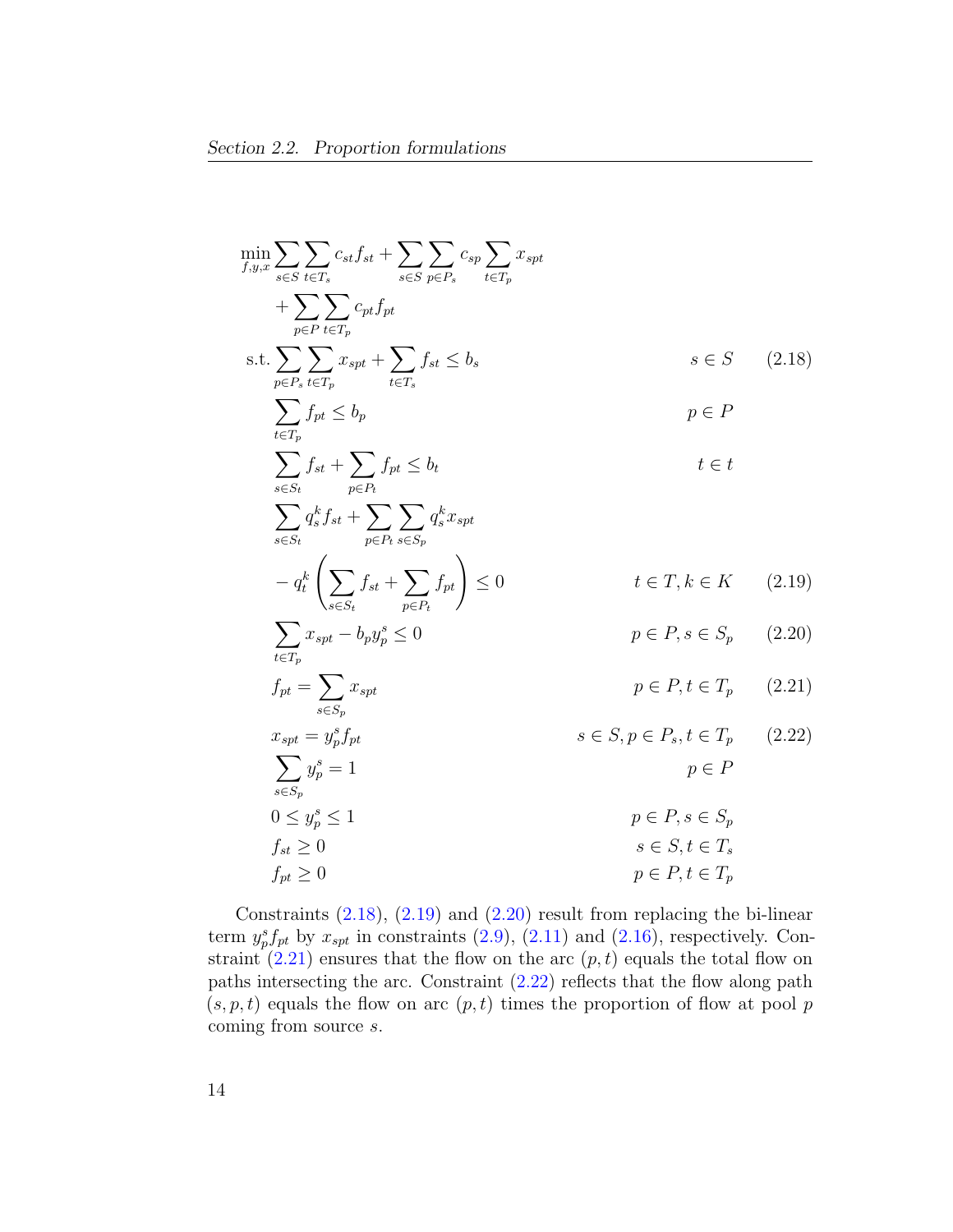### <span id="page-26-0"></span>2.2.2 Formulation with terminal proportions

A sibling formulation to the  $PQ$ -formulation was developed in [\[2\]](#page-64-3) by introducing the terminal proportions  $y_p^t$   $(p \in P, t \in T_p)$ . For each pool  $p \in P$ ,  $y_p^t$ is defined as the proportion of flow at p that goes to the terminal  $t \in T$ , i.e.  $y_p^t = \frac{f_{pt}}{\sum_{s \in S_n}}$  $\frac{J_{pt}}{s\in S_p}$  if the flow through p is non-zero. The TP-formulation reads:

$$
\min_{f,y,x} \sum_{s \in S} \sum_{t \in T_s} c_{st} f_{st} + \sum_{s \in S} \sum_{p \in P_s} c_{sp} f_{sp}
$$
\n
$$
+ \sum_{p \in P} \sum_{t \in T_p} c_{pt} \sum_{s \in S_p} x_{spt}
$$
\n
$$
s.t. \sum_{p \in P_s} f_{sp} + \sum_{t \in T_s} f_{st} \le b_s
$$
\n
$$
\sum_{s \in S_p} f_{sp} \le b_p
$$
\n
$$
= \sum_{s \in S_t} f_{st} + \sum_{p \in P_t} \sum_{s \in S_p} x_{spt} \le b_t
$$
\n
$$
= q_t^k \left( \sum_{s \in S_t} f_{st} + \sum_{p \in P_t} \sum_{s \in S_p} x_{spt} \right) \le 0
$$
\n
$$
t \in T, k \in K
$$
\n
$$
\sum_{s \in S_p} x_{spt} - b_p y_p^t \le 0
$$
\n
$$
f_{sp} = \sum_{t \in T_p} x_{spt}
$$
\n
$$
r_{spt} = y_p^t f_{sp}
$$
\n
$$
x_{spt} = y_p^t f_{sp}
$$
\n
$$
y \in P, s \in S_p
$$
\n
$$
y \in P, s \in S_p
$$
\n
$$
y \in P, s \in T_p
$$
\n
$$
0 \le y_p^t \le 1
$$
\n
$$
f_{sp} \ge 0
$$
\n
$$
f_{sf} \ge 0
$$
\n
$$
f_{sf} \ge 0
$$
\n
$$
f_{sf} \ge 0
$$
\n
$$
f_{sf} \ge 0
$$
\n
$$
f_{sf} \ge 0
$$
\n
$$
f_{sf} \ge 0
$$
\n
$$
f_{sf} \ge 0
$$
\n
$$
f_{sf} \ge 0
$$
\n
$$
f_{sf} \ge 0
$$
\n
$$
f_{sf} \ge 0
$$
\n
$$
f_{sf} \ge 0
$$
\n
$$
f_{sf} \ge 0
$$
\n
$$
f_{sf} \ge 0
$$
\n
$$
f_{sf}
$$

<span id="page-26-6"></span><span id="page-26-5"></span><span id="page-26-4"></span><span id="page-26-3"></span><span id="page-26-2"></span><span id="page-26-1"></span>The constraints can be interpreted as  $TP$ -variants of the constraints in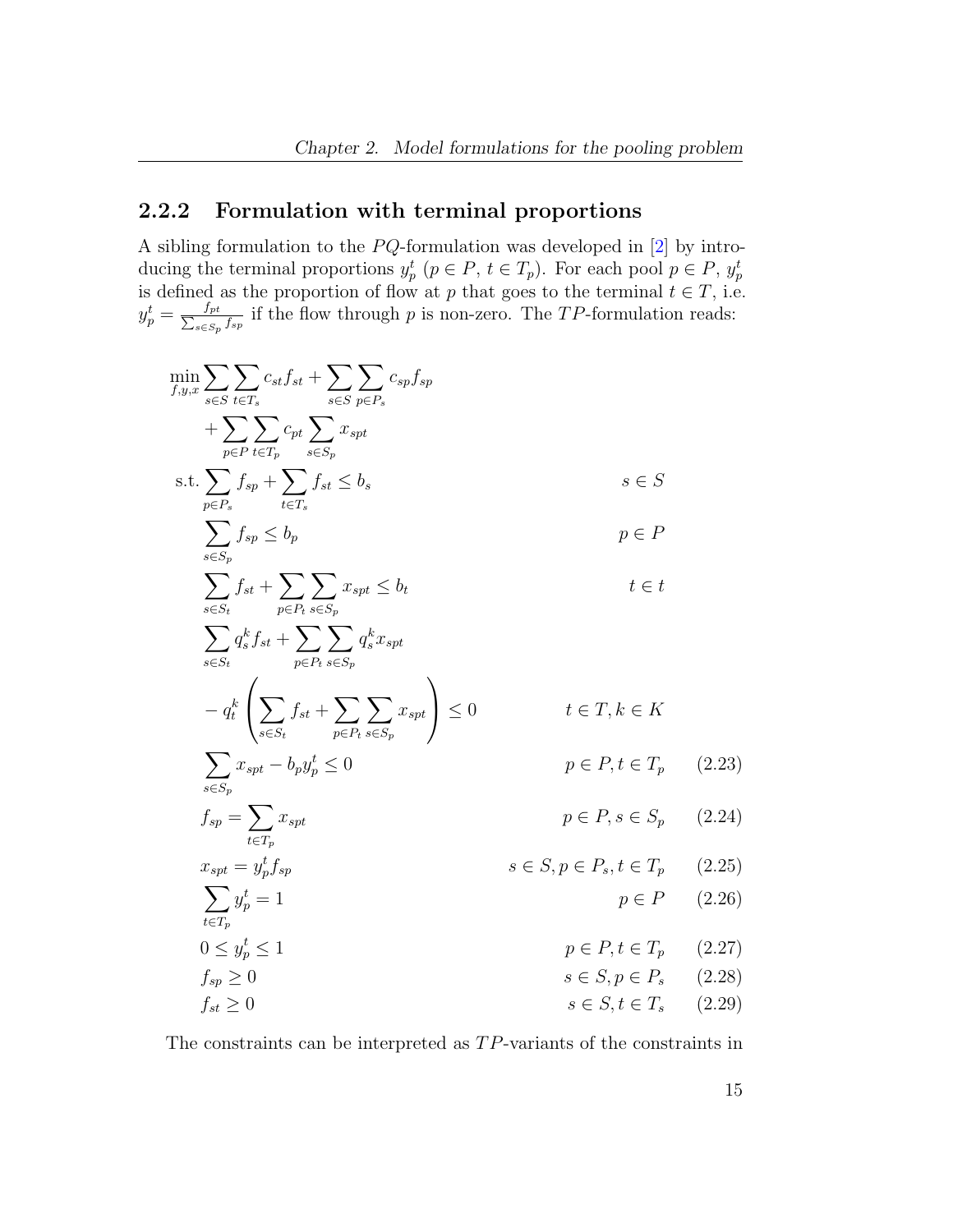the PQ-formulation. Hence, the flow variable  $f_{pt}$  equals  $y_p^t \sum_{s \in S_p} f_{sp}$ , and the path flow  $x_{spt} = y_p^t f_{sp}$  as shown by the constraint [\(2.25\)](#page-26-1). Then, we also have  $f_{sp} = \sum_{t \in T_p} x_{spt}$  as given by the constraint [\(2.24\)](#page-26-2). The terminal proportions must lie between 0 and 1 and they must sum to 1 which is reflected by constraints [\(2.27\)](#page-26-3) and [\(2.26\)](#page-26-4), respectively. In this formulation, the flow variables correspond to the arcs that are leaving sources and they must be non-negative as shown by the constraints  $(2.28)$ - $(2.29)$ .

### <span id="page-27-0"></span>2.2.3 Formulation with both source and terminal proportions

In  $[2]$ , Alfaki and Haugland derived the *STP*-formulation by combining both the source and terminal proportions in one model. Therefore, all the variables and the constraints from both the  $PQ$  and  $TP$ -formulations are merged. The linear relaxations of the  $PQ$ , TP and STP-formulations defined in [\[2\]](#page-64-3) are referred to as  $PQ$ ,  $TP$  and  $STP$ -relaxations, respectively. The lower bound on the optimal objective function value provided by the  $STP$ -relaxation, is at least as tight as those provided by the  $PQ$  and  $TP$ -relaxations. Experiments performed in  $[2]$ , show that, the *STP*-relaxation gave a bound identical to the best of those given by the  $PQ$  and  $TP$ -relaxations in all the small-scale instances, whereas, it gives tighter bounds than its two competitors in most of the large-scale instances. The ST P-formulation can be stated as follows: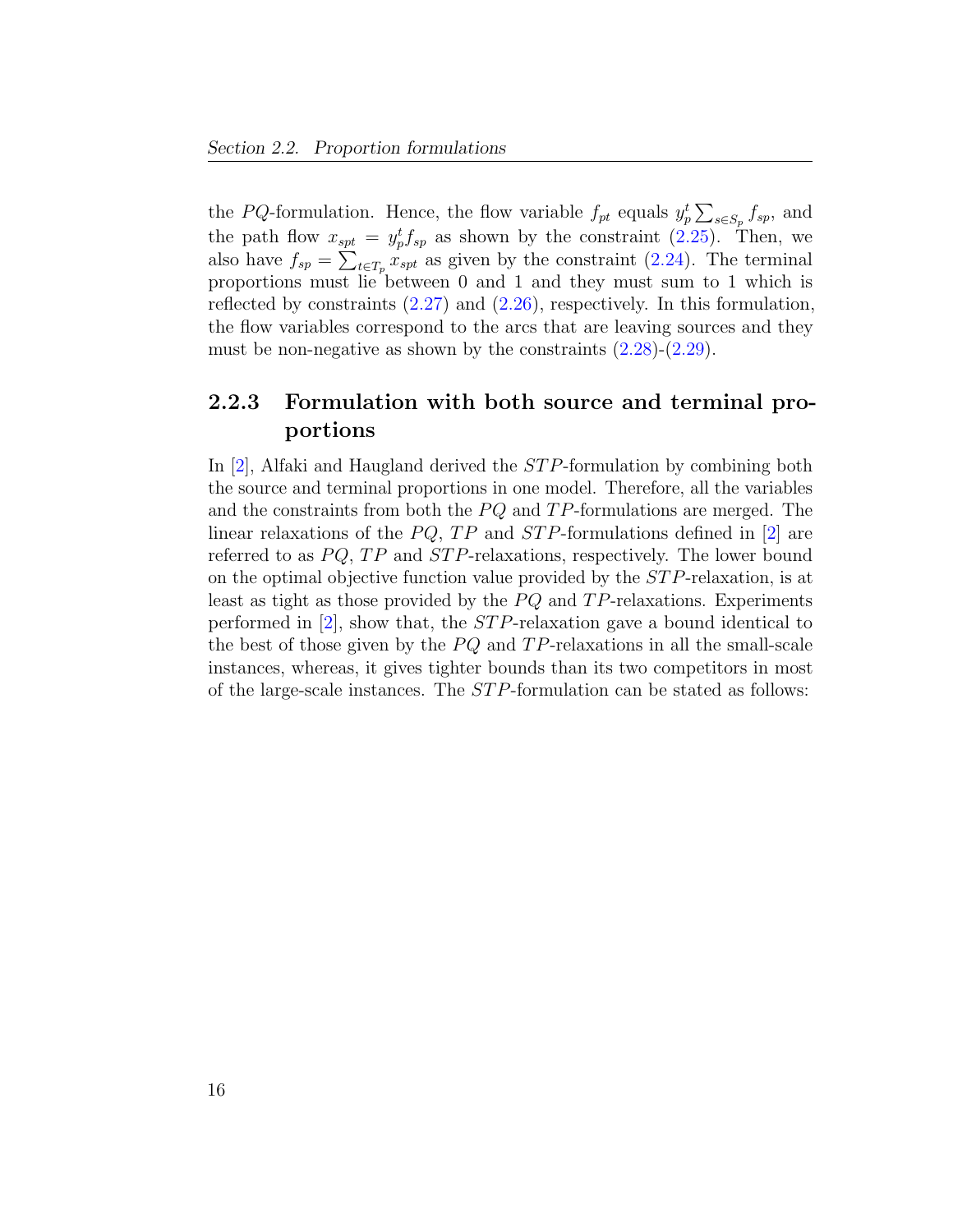$$
\min_{f,y,x} \sum_{(i,j)\in A} c_{ij} f_{ij}
$$
\n
$$
(2.30)
$$
\n
$$
\sum_{i=1}^{n} c_{ij} \sum_{j=1}^{n} f_{ij}
$$

$$
\text{s.t.} \sum_{p \in P_s} f_{sp} + \sum_{t \in T_s} f_{st} \le b_s \qquad s \in S \qquad (2.31)
$$

<span id="page-28-0"></span>
$$
\sum_{s \in S_p} f_{sp} \le b_p \qquad \qquad p \in P \qquad (2.32)
$$

$$
\sum_{s \in S_t} f_{st} + \sum_{p \in P_t} f_{pt} \le b_t \qquad t \in t \qquad (2.33)
$$

$$
\sum_{s \in S_t} q_s^k f_{st} + \sum_{p \in P_t} \sum_{s \in S_p} q_s^k x_{spt}
$$
  
\n
$$
- q_t^k \left( \sum_{s \in S_t} f_{st} + \sum_{p \in P_t} f_{pt} \right) \le 0 \qquad t \in T, k \in K \qquad (2.34)
$$
  
\n
$$
f_{sp} = \sum_{t \in T_p} x_{spt} \qquad p \in P, s \in S_p \qquad (2.35)
$$

$$
f_{pt} = \sum_{s \in S_p} x_{spt} \qquad p \in P, t \in T_p \qquad (2.36)
$$

$$
f_{ij} \ge 0 \qquad (i,j) \in A \qquad (2.37)
$$
  
\n
$$
x_{spt} = y_p^s f_{pt} \qquad s \in S, p \in P_s, t \in T_p \qquad (2.38)
$$

$$
x_{spt} = y_p^t f_{sp} \qquad \qquad s \in S, p \in P_s, t \in T_p \qquad (2.39)
$$

$$
\sum_{s \in S_p} y_p^s = 1 \qquad \qquad p \in P \qquad (2.40)
$$

$$
\sum_{t \in T_p} y_p^t = 1 \tag{2.41}
$$

$$
\sum_{t \in T_p} x_{spt} - b_p y_p^s \le 0 \qquad \qquad p \in P, s \in S_p \qquad (2.42)
$$

$$
\sum_{s \in S_p} x_{spt} - b_p y_p^t \le 0
$$
\n
$$
p \in P, t \in T_p \qquad (2.43)
$$
\n
$$
0 \le y_p^s, y_p^t \le 1
$$
\n
$$
p \in P, s \in S_p, t \in T_p \qquad (2.44)
$$

$$
y_p^s, y_p^t \le 1 \qquad \qquad p \in P, s \in S_p, t \in T_p \qquad (2.44)
$$

<span id="page-28-3"></span><span id="page-28-2"></span><span id="page-28-1"></span>17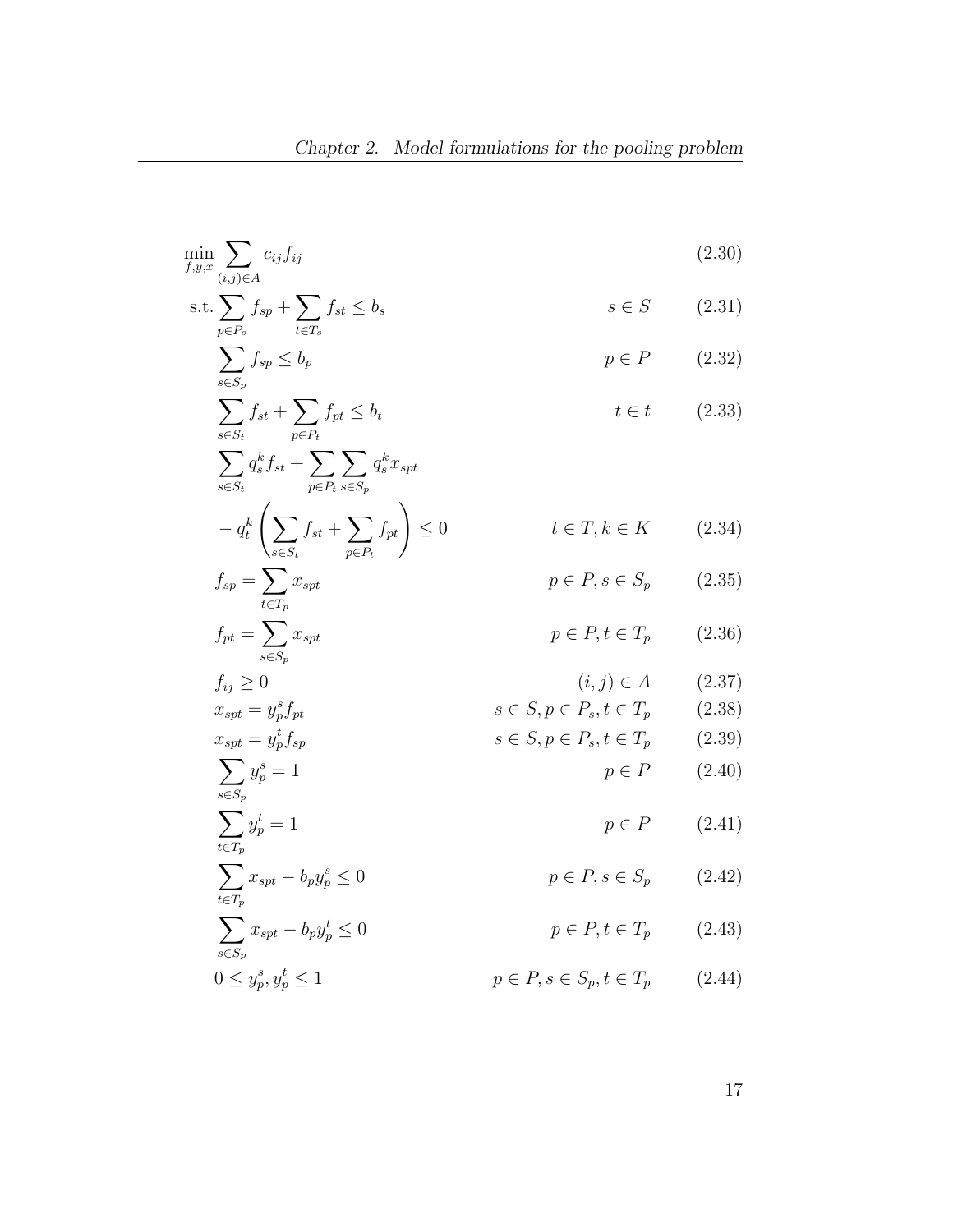### <span id="page-29-0"></span>Chapter 3

### Heuristic methods

Since the pooling problem is NP-hard [\[2\]](#page-64-3), it is essential to develop fast heuristic methods that in many instances can produce optimal or near-optimal solutions.

#### <span id="page-29-1"></span>3.1 Improvement heuristic

A popular idea is to utilize the bi-linear structure of the problem, which means that we get a linear program if e.g. the y-variables are fixed. We consider the problem where all constraints involving y-variables are removed from the *STP*-formulation, i.e. the problem defined by  $(2.30)$ – $(2.37)$ . We refer to the reduced problem, which we observe is a linear program, as the independent flow relaxation. It corresponds to neglect of the fact that flow streams are blended at the pools. Another interpretation is that we allow that, for instance, 80% of the flow from source  $s_1$  to pool p is sent to terminal t, whereas, for instance, 30% of the flow from source  $s_2$  to pool p is sent to terminal  $t$ . In practice, these proportions have to be identical, which is ensured by constraints  $(2.38)$ – $(2.44)$ .

Once we have solved the independent flow relaxation (let  $(\hat{f}, \hat{x})$ ) denote an optimal solution to it), we make an estimate of either all the source proportions or all the terminal proportions. For the sake of reasoning, we choose the source proportions. The proportion of the flow through pool  $p$ entering from source s, is naturally estimated as  $\hat{y}_p^s = \frac{\hat{f}_{sp}}{\sum_{t \in T_p} \hat{f}_{pt}}$ . Again, since [\(2.38\)](#page-28-2) is not imposed, we do not necessarily have that  $\hat{y}_p^s = \frac{\hat{x}_{spt}}{f_{nt}}$  $\frac{c_{spt}}{f_{pt}}$  for  $t \in T_p$ .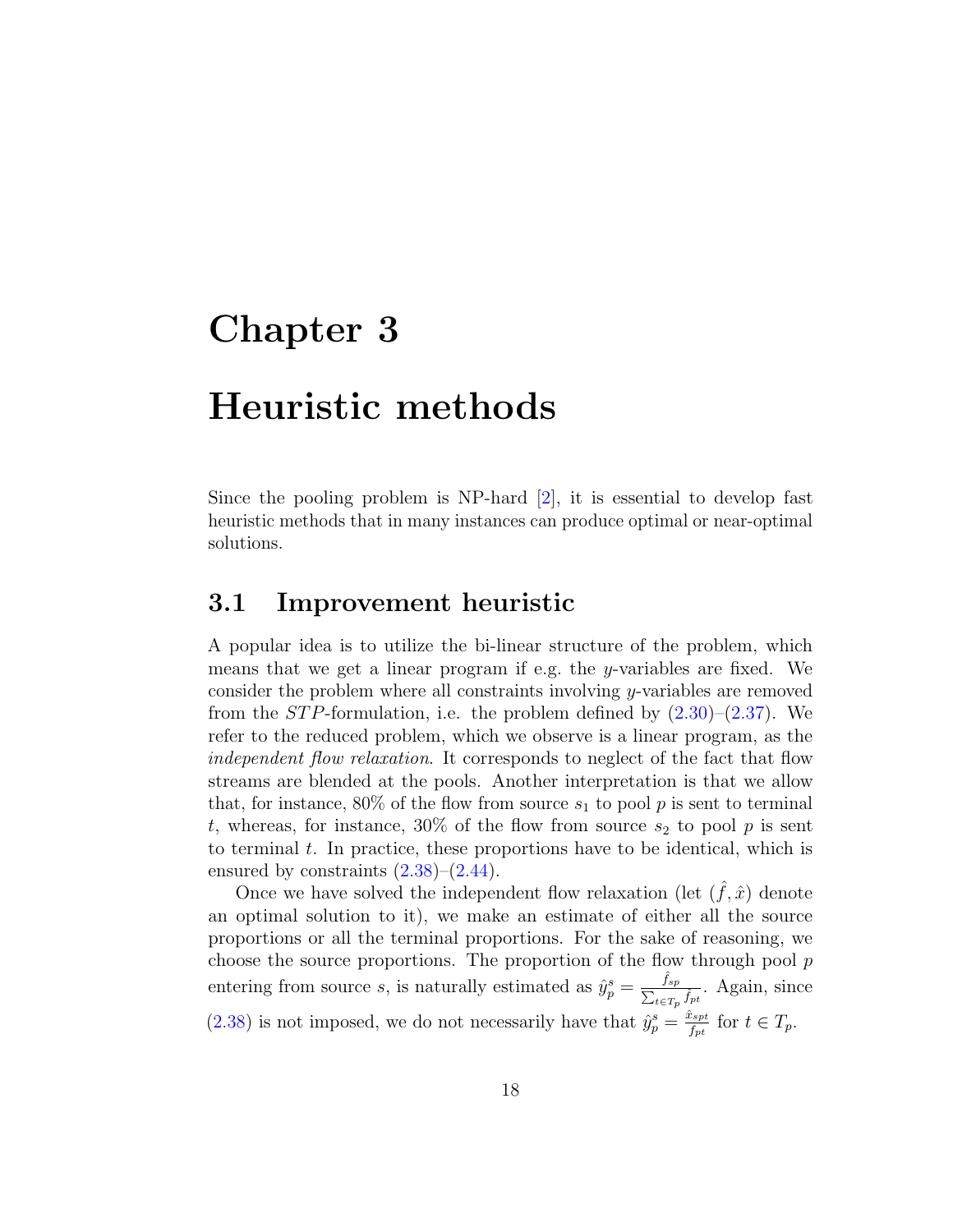Next, we solve the independent flow relaxation with the additional constraints  $x_{spt} - \hat{y}_p^s f_{pt} = 0$  for all  $s \in S$ ,  $p \in P_s$ , and  $t \in T_p$ . This is identical to [\(2.38\)](#page-28-2) with *fixed* source proportions ( $\hat{y}_p^s$  is a constant, not a variable), and the constraints become linear. Based on the new optimal solution  $(\hat{f}, \hat{x})$ , we estimate the terminal proportions  $\hat{y}_p^t = \frac{\hat{f}_p}{\sum_{k=1}^{t-1}}$  $\sum_{}^{}% \left( \sum_{}^{}% \left( \sum_{}^{}% \left( \sum_{}^{}% \left( \sum_{}^{}% \left( \sum_{}^{}% \left( \sum_{}^{}% \left( \sum_{}^{}% \left( \sum_{}^{}% \left( \sum_{}^{}% \right) \right) \right) \right) \right) \right) \right) \right)$ pt  $\frac{J_{pt}}{s\in S_p}\hat{f}_{sp}$ , and we solve the independent flow relaxation with side constraints  $x_{spt} - \hat{y}_p^t f_{sp} = 0$  for all  $s \in S$ ,  $p \in P_s$ , and  $t \in T_p$ . As expressed in Algorithm [1,](#page-30-0) the procedure continues by alternations between fixed source and terminal proportions until no significant flow changes are observed.

#### <span id="page-30-0"></span>Algorithm 1 Alternating proportions.

1: Let  $(\hat{f}, \hat{x})$  be an optimal solution to  $(2.30)$ – $(2.37)$ 2: Let mode equal either  $S$  or  $T$ 3: repeat 4: if mode= $S$  then 5: for  $p \in P$ ,  $s \in S_p$  do 6:  $\hat{y}_p^s \leftarrow \frac{\hat{f}_{sp}}{\sum_{t \in T_p} \hat{f}_{pt}}$ 7: end for 8:  $(\hat{f}, \hat{x}) \leftarrow$  optimal solution to  $(2.30)$ – $(2.37)$  with additional constraints 9:  $x_{spt} - \hat{y}_p^s f_{pt} = 0$  for all  $s \in S, p \in P_s$ , and  $t \in T_p$ . 10: mode  $\leftarrow T$ 11: else 12: for  $p \in P$ ,  $t \in T_p$  do 13:  $\hat{y}_p^t \leftarrow \frac{\hat{f}_p}{\sum_{s \in S}}$ pt  $_{s\in S_p}$   $\hat{f}_{sp}$ 14: end for 15:  $(\hat{f}, \hat{x}) \leftarrow$  optimal solution to  $(2.30)$ – $(2.37)$  with additional constraints 16:  $x_{spt} - \hat{y}_p^t f_{sp} = 0$  for all  $s \in S, p \in P_s$ , and  $t \in T_p$ . 17: mode  $\leftarrow$  S 18: end if 19: **until** no change in  $\hat{f}$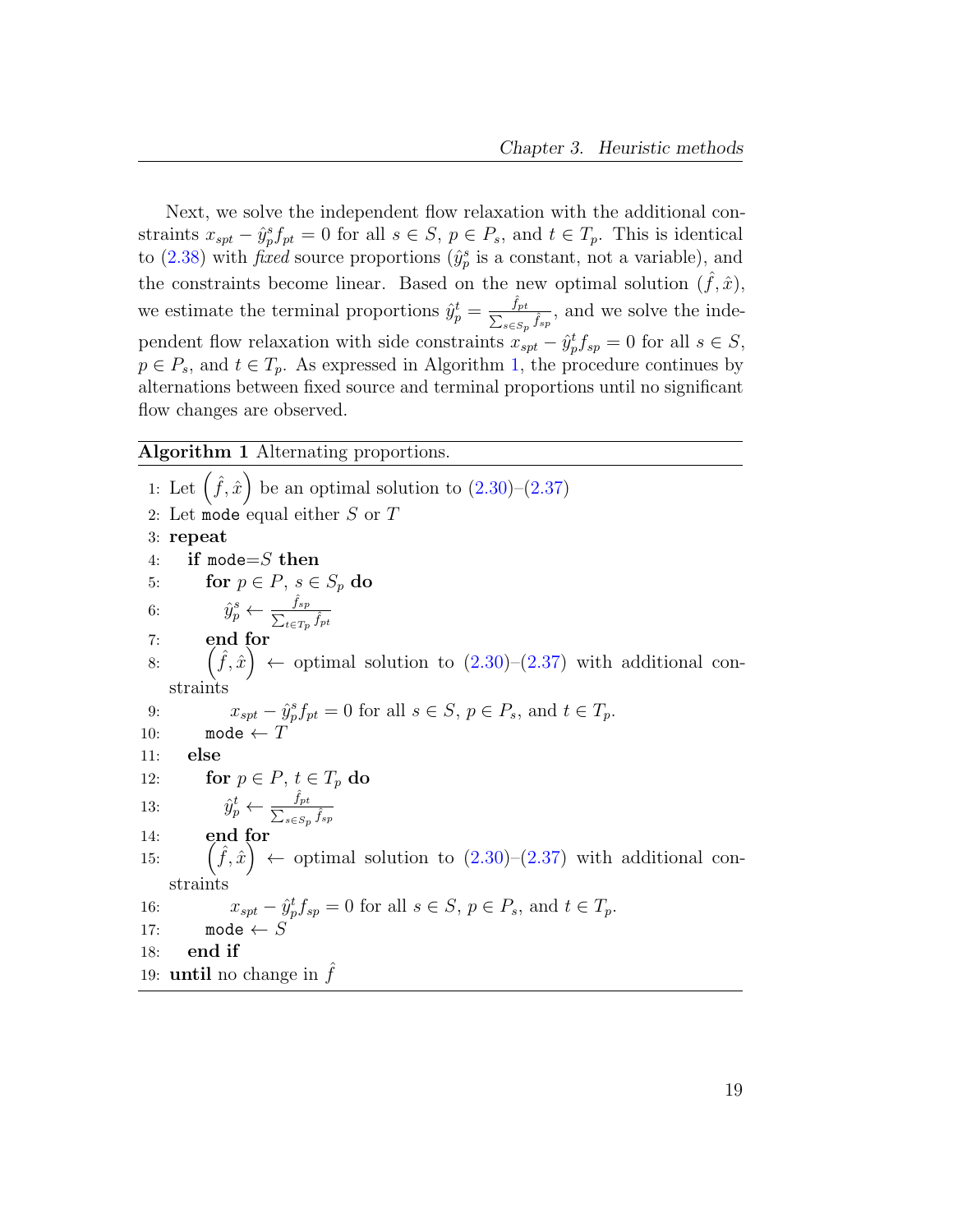#### <span id="page-31-0"></span>3.2 Basic construction heuristic

The quality of the solutions provided by the improvement heuristic described in the previous section depends upon good initial solutions. Therefore, we develop a *basic construction heuristic* for the pooling problem in this section. This method is designed to give good feasible solutions. The idea of this method is to construct a flow by sending to only one terminal at a time and accumulating the corresponding flow. The selection of terminal is based on a ranking system. Since a linear program (LP) is used to do this, it makes the method fast.

The pooling problem with a single terminal denoted by  $t_n \in T$  where  $n \in \{1, 2...|T|\}$ , can be expressed as a LP given by:

$$
\min_{f} \sum_{(i,j)\in A} c_{ij} f_{ij} \tag{3.1}
$$

s.t. 
$$
\sum_{p \in P_s} f_{sp} + f_{st_n} \le b_s - \sum_{i \in P_s \cup T_s} F_{si} \qquad s \in S \qquad (3.2)
$$

<span id="page-31-6"></span><span id="page-31-1"></span>
$$
\sum_{s \in S_p} f_{sp} \le b_p \cdot open_p \qquad \qquad p \in P_{t_n} \qquad (3.3)
$$

<span id="page-31-2"></span>
$$
\sum_{s \in S_{t_n}} f_{st_n} + \sum_{p \in P_{t_n}} f_{pt_n} \le b_{t_n} \tag{3.4}
$$

$$
\sum_{s \in S_p} f_{sp} - f_{pt_n} = 0 \qquad \qquad p \in P_{t_n} \qquad (3.5)
$$

<span id="page-31-5"></span><span id="page-31-4"></span><span id="page-31-3"></span>
$$
\sum_{s \in S_{t_n}} (q_s^k - q_{t_n}^k) f_{st_n} + \sum_{p \in P_{t_n}} \sum_{s \in S_p} (q_s^k - q_{t_n}^k) f_{sp} \le 0 \qquad k \in K \qquad (3.6)
$$

$$
f_{ij} \ge 0 \tag{3.7}
$$

It is linear as we have eliminated all the terminals except one. We define *open<sub>p</sub>* for  $p \in P_{t_n}$  which equals 1 if pool p is open and 0 otherwise. We set open<sub>p</sub> to 1 initially. In the above LP, constraints  $(3.2)$ – $(3.4)$  reflect the flow capacity bound at all sources, pools and the terminal  $t_n$ , respectively. Constraint [\(3.5\)](#page-31-3) is for conservation of flow at the pools. Constraint [\(3.7\)](#page-31-4) reflects that the flow in the network must be non-negative. Constraint [\(3.6\)](#page-31-5) reflects the quality bounds at the terminal  $t_n$ , and can be explained as follows:

Let us assume that the sources supply natural gas with only one contaminant which is  $CO_2$ . Then,  $q_s^k$  denotes the relative  $CO_2$  content that enters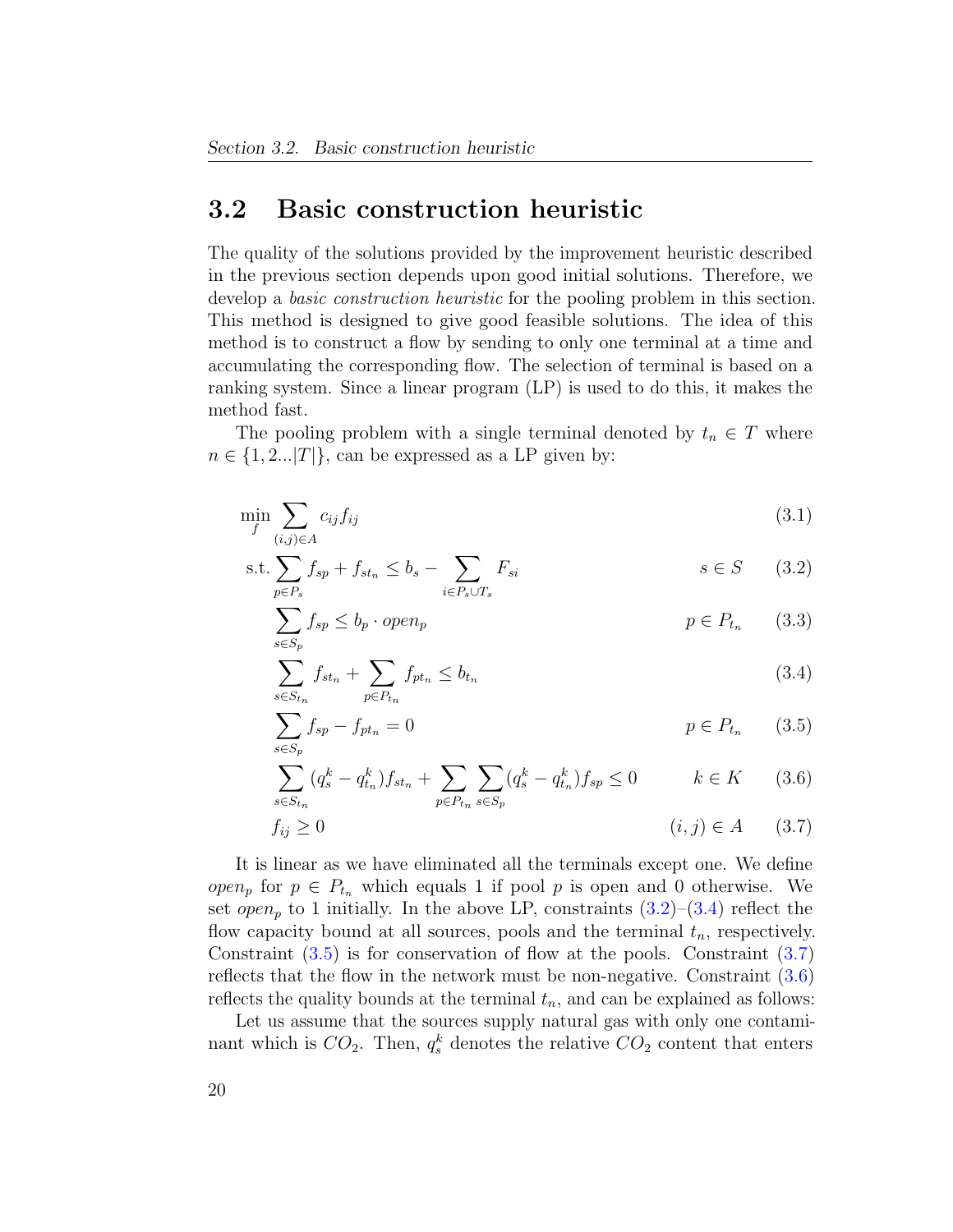the network at the sources. The natural gas containing  $CO<sub>2</sub>$  flows to the terminal  $t_n$  only. The total flow at  $t_n$  is written as:  $\sum_{s \in S_{t_n}} f_{st_n} + \sum_{p \in P_{t_n}} f_{pt_n}$ which equals  $\sum_{s \in S_{t_n}} f_{st_n} + \sum_{p \in P_{t_n}} \sum_{s \in S_p} f_{sp}$ . The total amount of  $CO_2$  sent to  $t_n$  is  $\sum_{s \in S_{t_n}} q_s^k f_{st_n} + \sum_{p \in P_{t_n}} \sum_{s \in S_p} q_s^k f_{sp}$ . The relative  $CO_2$  content at  $t_n, \frac{\sum_{s \in S_{t_n}} q_s^k f_{st_n} + \sum_{p \in P_{t_n}} \sum_{s \in S_p} q_s^k f_{sp}}{\sum_{s \in S_{t_n}} f_{st_n} + \sum_{p \in S_n} \sum_{s \in S_p} q_s^k f_{sp}}$  $\frac{\sum_{s \in S_{t_n}} q_s s_s s_s n + \sum_{p \in P_{t_n}} \sum_{s \in S_p} q_s s_s s_p}{\sum_{s \in S_{t_n}} f_{st_n} + \sum_{p \in P_{t_n}} \sum_{s \in S_p} f_{sp}}$ , must be below the quality bound at that terminal,  $q_{t_n}^k$ .

Multiplying  $q_{t_n}^k$  with the denominator of the fraction stated above and moving it to the the left hand side of the inequality, we get:

 $\sum\nolimits_{s \in S_{t_n}} q_s^{k} f_{st_n} + \sum\nolimits_{p \in P_{t_n}} \sum\nolimits_{s \in S_p} q_s^{k} f_{sp} - \sum\nolimits_{s \in S_{t_n}} q_{t_n}^{k} f_{st_n} - \sum\nolimits_{p \in P_{t_n}} \sum\nolimits_{s \in S_p} q_{t_n}^{k} f_{sp} \leq$ 0. This can be expressed as constraint  $(3.6)$  which is linear. We note that, when all the flow in the network is directed to a single terminal  $t_n$ , the absolute amount of  $CO_2$  after natural gas is blended in the pools is  $\sum_{p \in P_{t_n}} \sum_{s \in S_p} q_s^k f_{sp}$ from the pools  $p \in P_{t_n}$  to  $t_n$ . Whereas, when the network has multiple terminals to which the flow is directed to, the absolute amount of  $CO<sub>2</sub>$  from the pools  $p \in P_t$  to a terminal  $t \in T$  is  $\sum_{p \in P_t} w_p^k f_{pt}$  which is a bi-linear function. Therefore, only when the pooling problem network has a single terminal, it can be expressed as a linear program.

The initial step of our basic construction method constitutes of ranking the terminals. We let  $F_{ij}$  denote the flow accumulation on arc  $(i, j) \in A$  and set it to 0 initially. In order to rank the terminals, the LP given by  $(3.1)$ – $(3.7)$ is solved for each terminal. As a result of solving the LP for all terminals, the terminal which receives flow at minimum cost is ranked one and so on. In ranked order, let the terminals be denoted by  $t_1, t_2...t_{|T|}$ .

In the next step, we start with the terminal which is ranked first, i.e.  $t_1$ . Optimal flow is given to this terminal by solving the LP  $(3.1)$ – $(3.7)$ . In order to protect the higher ranked terminals from quality deterioration, we block the pools assigning flow to the current terminal, i.e. no more flow can be received by these pools and no more flow can be sent from them to any other terminal. Therefore, we set the value of  $open_p$  to 0 for the pools p that we block. The value of  $F_{ij}$  is updated if there is some flow in the network. This constitutes one iteration in the basic construction heuristic algorithm. After that, the terminal ranked second is selected, i.e.  $t_2$ . We have to deduct the flow already assigned by the sources in the previous iteration from the source flow capacity. Hence, in constraint [\(3.2\)](#page-31-1), the sum of all the flow assigned by source  $s \in S$ , i.e.  $\sum_{i \in P_s \cup T_s} F_{si}$  is subtracted from  $b_s$ . Even when all pools are closed, the remaining terminals can still receive flow directly from the sources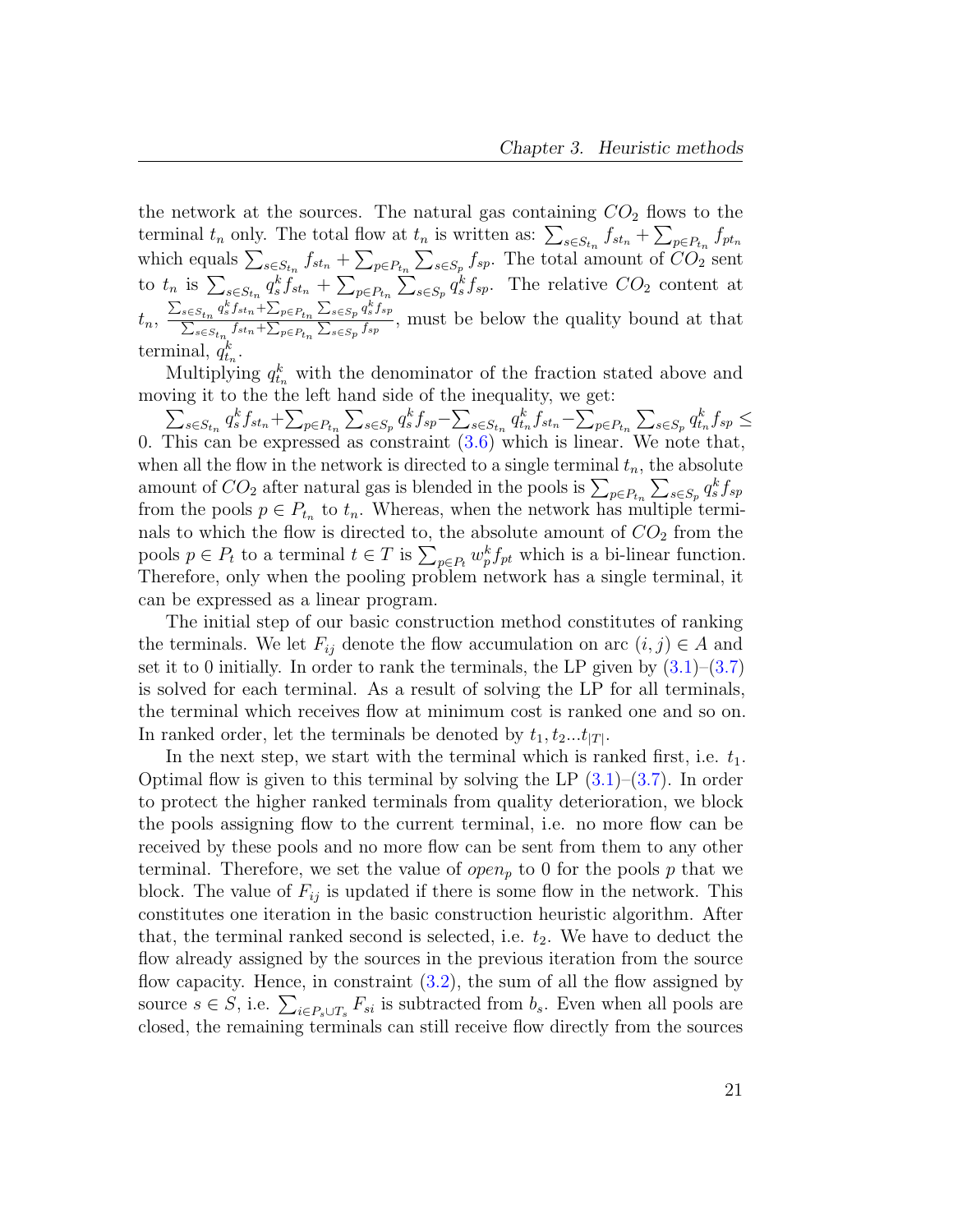if it is profitable. This procedure continues until all terminals are processed, as stated in Algorithm [2.](#page-33-0)

Since our basic construction heuristic solves only a linear program in each iteration, it is expected to be faster than construction methods based on bi-linear sub-problems [\[3\]](#page-64-1).

<span id="page-33-0"></span>Algorithm 2 Basic construction method.

- 1:  $F \leftarrow 0$
- 2:  $open_p \leftarrow 1$  for all  $p \in P_{t_n}$
- 3: Solve an LP given by  $(3.1)$ – $(3.7)$  for each  $t \in T$ .
- 4: Rank the terminals  $t_1, t_2...t_{|T|}$  by the criterion of minimum cost of sending flow to it.
- 5:  $n \leftarrow 1$
- 6: repeat
- 7:  $t \leftarrow t_n$
- 8:  $\hat{f} \leftarrow$  optimal solution to  $(3.1)$ – $(3.7)$
- 9: for  $p \in P$  do
- 10: if  $\hat{f}_{pt_n} > 0$  then
- 11:  $open_p \leftarrow 0$
- 12: end if

13: end for

- 14:  $F \leftarrow F + \hat{f}$
- 15:  $n \leftarrow n + 1$
- 16: until  $n > |T|$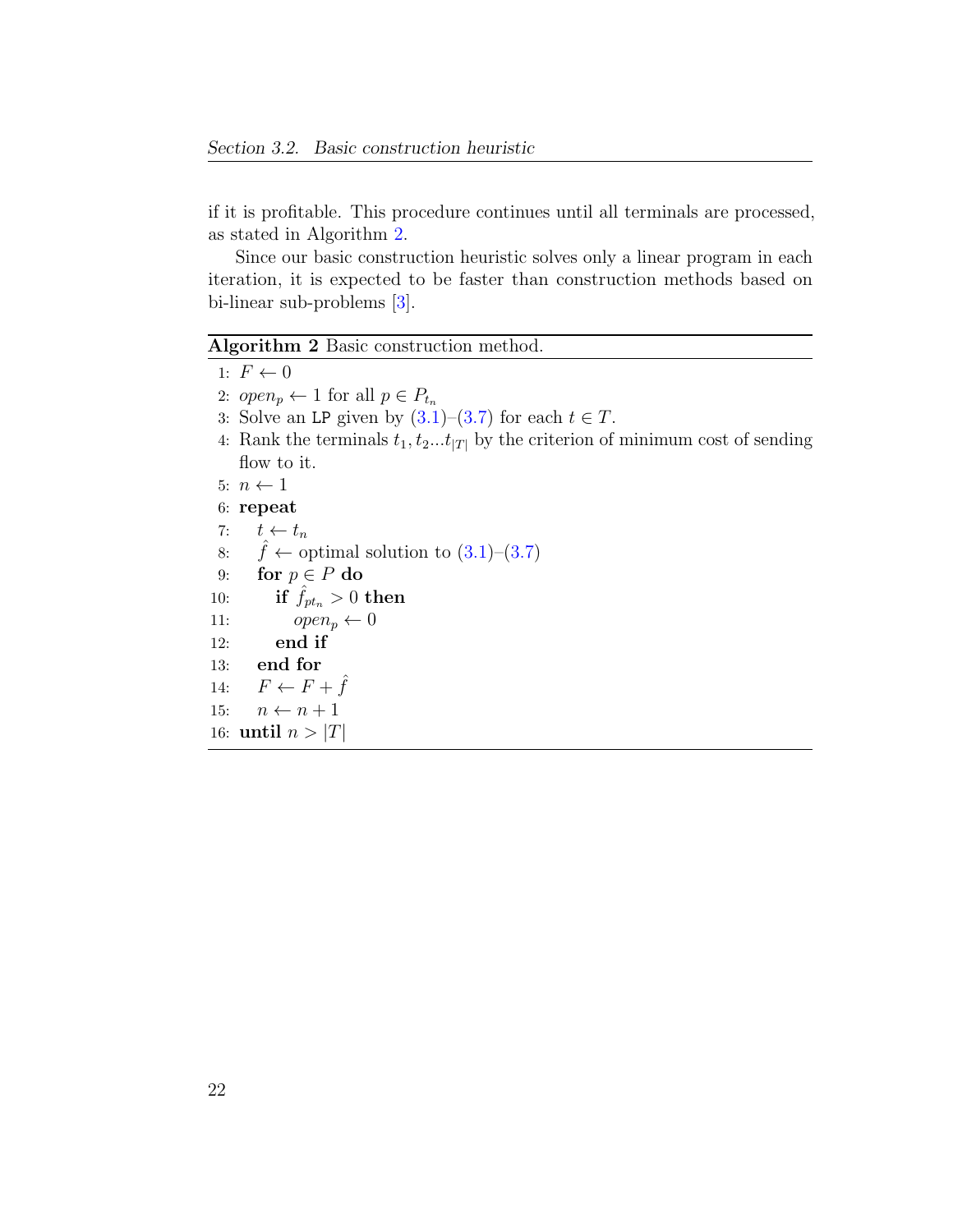#### <span id="page-34-0"></span>3.2.1 Construction heuristic

The basic construction heuristic stated above can be improved so that we get a better feasible solution, and thereby an upper bound on the optimal objective function value that is closer to the global solution. Blocking pools that send flow to the current terminal is unnecessarily strict. Therefore, the idea of improving it is to reuse the pools. In addition, preliminary experiments suggest that the terminals that received zero flow during the ranking process, do not contribute to the profit. Hence, we eliminate such terminals and as a result of it, the method becomes fast as well. Henceforth, we refer to this method when applying the term construction heuristic.

For simplicity, we divide the pools into 2 sets. Let  $U$  denote the set of pools that are used and the set  $U'$  denote the pools that are unused. For each terminal  $t \in T$ , we denote the sets of used and unused neighbor pools by  $U_t = \{u \in U : (u, t) \in A\}$  and  $U'_t = \{u' \in U' : (u', t) \in A\}$ , respectively.

The LP that is solved to rank the terminals and that assigns optimal flow to the selected terminal  $t_n$  is stated as follows:

$$
\min_{f} \sum_{(i,j)\in A} c_{ij} f_{ij} \tag{3.8}
$$

$$
s.t. \sum_{p \in P_s} f_{sp} + f_{st_n} \le b_s - \sum_{i \in P_s \cup T_s} F_{si} \qquad s \in S \qquad (3.9)
$$

<span id="page-34-8"></span>
$$
\sum_{s \in S_p} f_{sp} \le b_p - F_{pt_n} \tag{3.10}
$$

<span id="page-34-5"></span><span id="page-34-2"></span><span id="page-34-1"></span>
$$
\sum_{s \in S_{t_n}} f_{st_n} + \sum_{p \in P_{t_n}} f_{pt_n} \le b_{t_n} \tag{3.11}
$$

<span id="page-34-3"></span>
$$
\sum_{s \in S_p} f_{sp} - f_{pt_n} = 0 \qquad p \in U_{t_n} \qquad (3.12)
$$

$$
\sum_{p \in U_{t_n}} (q_p^k - q_{t_n}^k) f_{pt_n} + \sum_{p \in U_{t_n}'} \sum_{s \in S_p} (q_s^k - q_{t_n}^k) f_{sp}
$$
  
+ 
$$
\sum_{k \in K} (q_s^k - q_{t_n}^k) f_{st_n} \le 0 \qquad k \in K \qquad (3.13)
$$

<span id="page-34-7"></span>
$$
\sum_{s \in S_{t_n}} \sum_{i_n} \sum_{s \in S_n} \sum_{i_n} \sum_{i_n} \sum_{i_n} \sum_{i_n} \sum_{i_n} \sum_{i_n} \sum_{i_n} \sum_{i_n} \sum_{i_n} \sum_{i_n} \sum_{i_n} \sum_{i_n} \sum_{i_n} \sum_{i_n} \sum_{i_n} \sum_{i_n} \sum_{i_n} \sum_{i_n} \sum_{i_n} \sum_{i_n} \sum_{i_n} \sum_{i_n} \sum_{i_n} \sum_{i_n} \sum_{i_n} \sum_{i_n} \sum_{i_n} \sum_{i_n} \sum_{i_n} \sum_{i_n} \sum_{i_n} \sum_{i_n} \sum_{i_n} \sum_{i_n} \sum_{i_n} \sum_{i_n} \sum_{i_n} \sum_{i_n} \sum_{i_n} \sum_{i_n} \sum_{i_n} \sum_{i_n} \sum_{i_n} \sum_{i_n} \sum_{i_n} \sum_{i_n} \sum_{i_n} \sum_{i_n} \sum_{i_n} \sum_{i_n} \sum_{i_n} \sum_{i_n} \sum_{i_n} \sum_{i_n} \sum_{i_n} \sum_{i_n} \sum_{i_n} \sum_{i_n} \sum_{i_n} \sum_{i_n} \sum_{i_n} \sum_{i_n} \sum_{i_n} \sum_{i_n} \sum_{i_n} \sum_{i_n} \sum_{i_n} \sum_{i_n} \sum_{i_n} \sum_{i_n} \sum_{i_n} \sum_{i_n} \sum_{i_n} \sum_{i_n} \sum_{i_n} \sum_{i_n} \sum_{i_n} \sum_{i_n} \sum_{i_n} \sum_{i_n} \sum_{i_n} \sum_{i_n} \sum_{i_n} \sum_{i_n} \sum_{i_n} \sum_{i_n} \sum_{i_n} \sum_{i_n} \sum_{i_n} \sum_{i_n} \sum_{i_n} \sum_{i_n} \sum_{i_n} \sum_{i_n} \sum_{i_n} \sum_{i_n} \sum_{i_n} \sum_{i_n} \sum_{i_n} \sum_{i_n} \sum_{i_n} \sum_{i_n} \sum_{i_n} \sum_{i_n} \sum_{i_n} \sum_{i_n} \sum_{i_n} \sum_{i_n} \sum_{i_n} \sum_{i_n} \sum_{i_n} \sum_{i_n} \sum_{i_n} \sum_{i_n} \sum_{i_n} \sum_{i_n} \sum_{i_n} \sum_{i_n} \sum_{i_n} \sum_{i_n} \sum_{i_n} \sum_{i_n} \sum
$$

<span id="page-34-6"></span><span id="page-34-4"></span>
$$
\sum_{s \in S_p} (q_p^k - q_s^k) f_{sp} \ge 0
$$
\n
$$
p \in U_{t_n} \qquad (3.15)
$$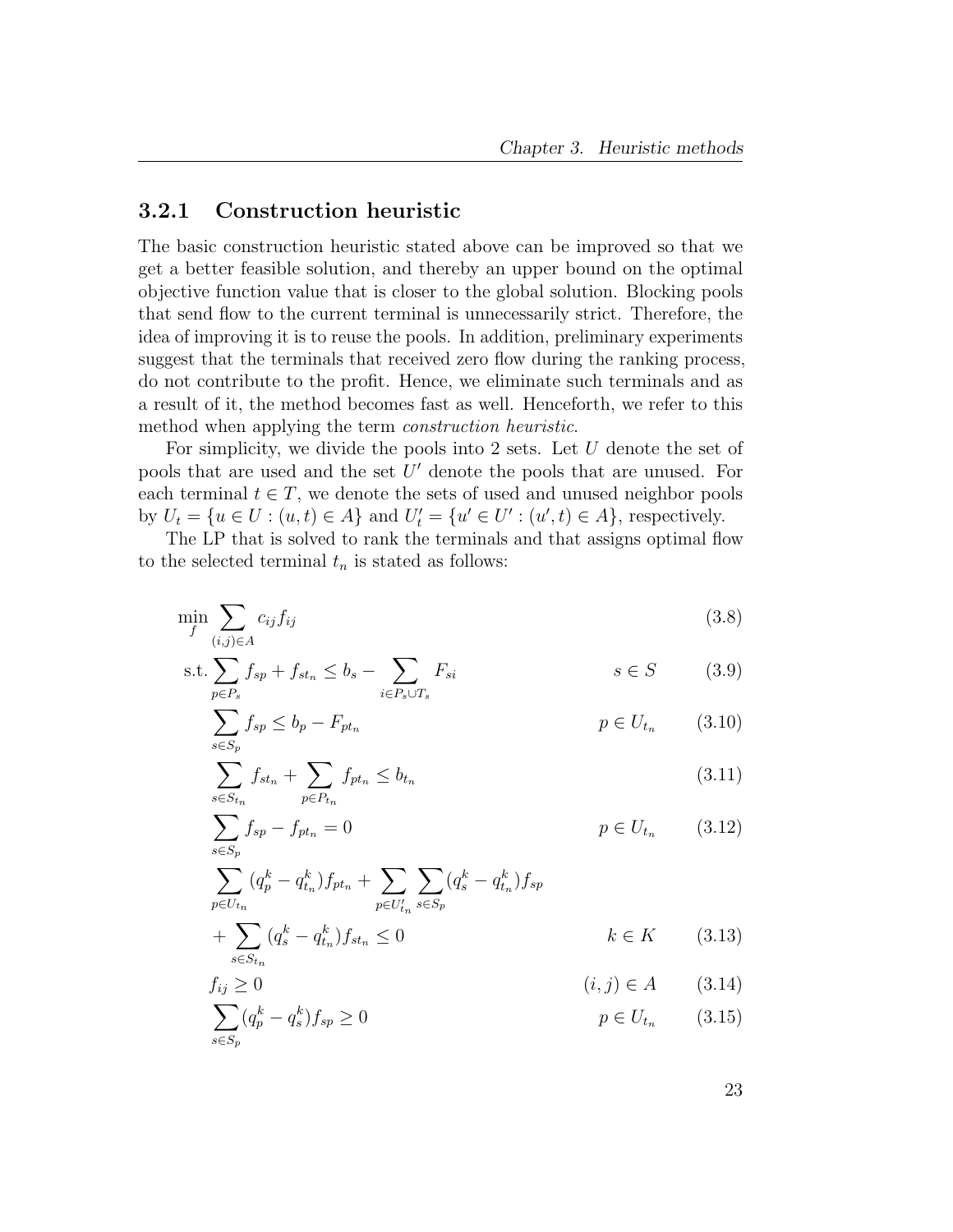Constraints  $(3.9)$ ,  $(3.11)$ ,  $(3.12)$  and  $(3.14)$  are the same as constraints  $(3.2)$ ,  $(3.4)$ ,  $(3.5)$  and  $(3.7)$ , respectively. As the pools are not blocked any more, we deduct the flow already assigned by the used pools from the pool flow capacity. Hence, in constraint [\(3.10\)](#page-34-5), the flow assigned by  $p \in U_{t_n}$ , i.e.  $F_{pt_n}$  is subtracted from  $b_p$ .

Flow to terminal  $t_{n+1}$  may intersect the pools supporting  $t_1, t_2, \ldots, t_n$ . Hence, we have to make sure that the quality at the terminals does not deteriorate as a result of more flow assigned to the pools. Since in iterations  $n+1, n+2, \ldots, |T|$ , we do not send flow to terminal  $t_n$ , quality deterioration at this terminal is avoided if we add the constraints that the quality at the pools sending flow to  $t_n$  does not deteriorate. The *pool qualities* are defined as  $w_p^k = \frac{\sum_{s \in S_p} q_s^k f_{sp}}{\sum_{s \in S_p} f_{sp}}$  $\sum_{s\in S_p} f_{sp}$  $(p \in P, k \in K)$ . That is, the quality at pool p is a weighted average of the input qualities at the sources from which the pool receives flow, and the weights are identical to the flow values. We define the required pool quality  $q_p^k$  for  $p \in U_{t_n}$  corresponding to attribute  $k \in K$ , to be identical to the current pool quality  $\frac{\sum_{s \in Sp} q_s^k F_{sp}}{\sum_{F} F_{sp}}$  $\frac{\sum_{s \in Sp} q_s s + sp}{\sum_{s \in Sp} F_{sp}}$ . The pool quality after flow is assigned to  $t_{n+1}$  should be at least as good as the quality before the flow assignment. This gives the inequality  $q_p^k \geq w_p^k$ . Thus,  $q_p^k \geq \frac{\sum_{s \in S_p} q_s^k f_{sp}}{\sum_{s \in S_p} f_{sp}}$  $\frac{\sum_{s \in S_p} q_s f_{sp}}{\sum_{s \in S_p} f_{sp}}$ . Multiplying  $q_p^k$ with  $\sum_{s\in S_p} f_{sp}$  and moving  $\sum_{s\in S_p} q_s^k f_{sp}$  to the left hand side of the inequality, we get:  $q_p^k \sum_{s \in S_p} f_{sp} - \sum_{s \in S_p} q_s^k f_{sp} \geq 0$  which can be expressed as the linear constraint [\(3.15\)](#page-34-6).

The quality bounds at terminal  $t_n$  are given by constraint  $(3.13)$ . The current terminal  $t_n$  receives flow from U, U' and S. The total flow at  $t_n$ is:  $\sum_{p\in U_{t_n}} f_{pt_n} + \sum_{p\in U'_{t_n}} \sum_{s\in S_p} f_{sp} + \sum_{s\in S_{t_n}} f_{st_n}$ . Assuming again that the quality attribute k corresponds to relative  $CO_2$ -content, the total amount of the contaminant  $CO_2$  sent to  $t_n$  is:  $\sum_{p \in U_{t_n}} w_p^k f_{pt_n} + \sum_{p \in U'_{t_n}} \sum_{s \in S_p} q_s^k f_{sp} +$  $\sum_{s \in S_{t_n}} q_s^k f_{st_n}$  which is a bi-linear expression. Hence, the relative  $CO_2$  content at  $t_n$  becomes:<br> $\sum_{x \in U} w_n^k f_{pt}$ 

 ${}_{p\in U_{t_{n}}}w_{p}^{k}f_{pt_{n}}+\sum_{p\in U_{t_{n}}^{\prime}}\sum_{s\in S_{p}}q_{s}^{k}f_{sp}+\sum_{s\in S_{t_{n}}}q_{s}^{k}f_{st_{n}}$  $\frac{\sum_{p \in U_{t_n}} \sum_{p \in U'_{t_n}} \sum_{s \in S_p} \sum_{s \in S_p} f_{sp} + \sum_{s \in S_{t_n}} f_{stn}}{\sum_{p \in U_{t_n}} f_{ptn} + \sum_{p \in U'_{t_n}} \sum_{s \in S_p} f_{sp} + \sum_{s \in S_{t_n}} f_{st_n}} \le q_{t_n}^k$ . Multiplying  $q_{t_n}^k$  with the denominator of the fraction, moving it to the left hand side of the inequality, rearranging it, and replacing  $w_p^k$  with  $q_p^k$ , we get constraint [\(3.13\)](#page-34-7). This constraint is overly strict  $(q_p^k \geq w_p^k)$  which is a deliberate choice we made as  $q_p^k$  is a constant, thus keeping the sub-problem linear.

We now propose three versions of the construction heuristic named no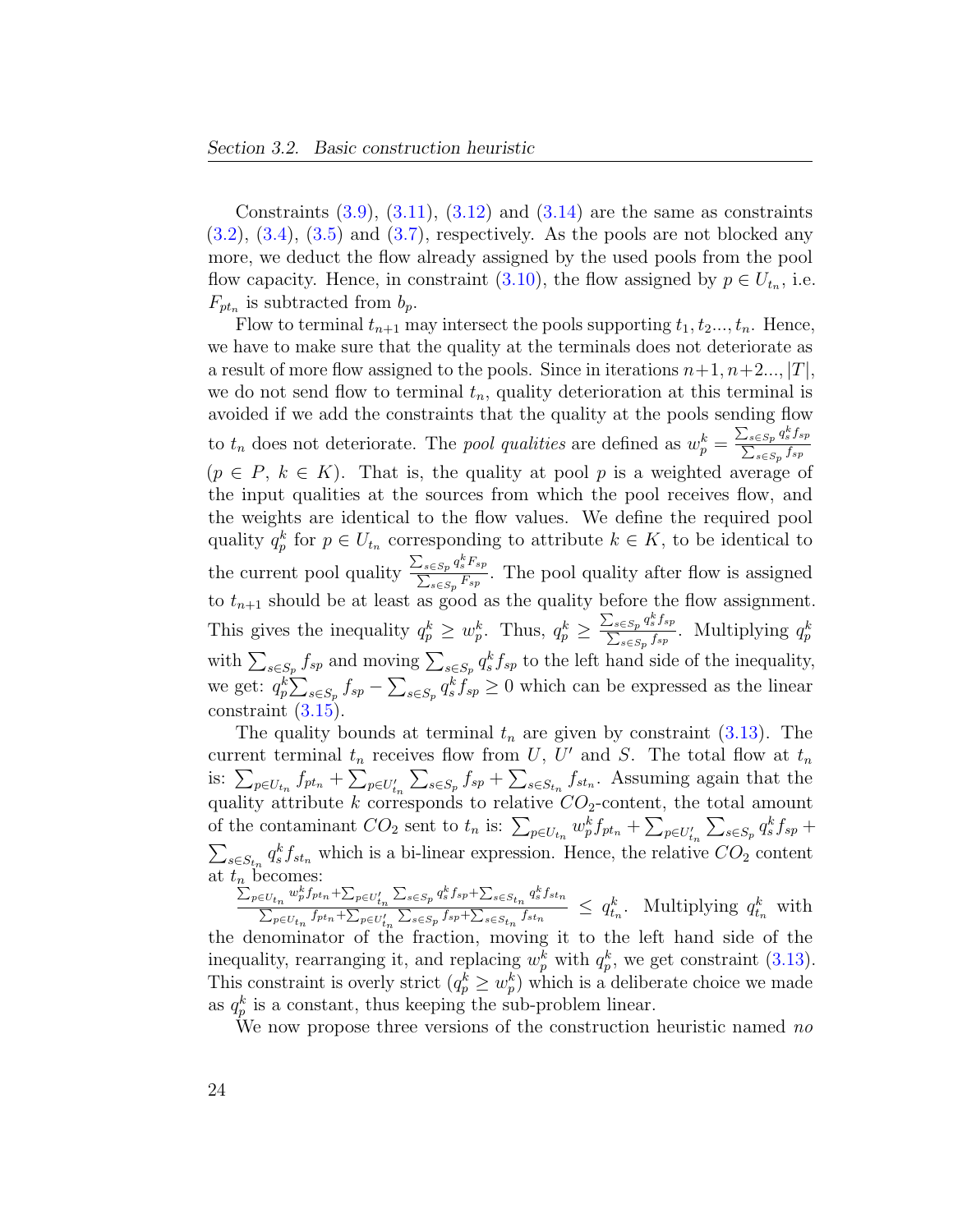ranking, one time ranking and re-ranking. The one time ranking method proceeds in the same way as the basic construction heuristic except that in this method, the pools are not blocked and the terminals that received zero flow during the ranking process are eliminated. We denote the set of all the terminals that receive non-zero flow during the ranking process by  $T'$ . The method proceeds as shown in Algorithm [3.](#page-36-0) In the no ranking method, the terminals are not ranked at all. In this method, optimal flow is sent to each terminal by selecting them in the order in which they are input. Apart from the ranking strategy, the rest of the algorithm proceeds in the same way as Algorithm [3.](#page-36-0) In the re-ranking method, all the terminals which are ranked after the current terminal, are re-ranked by the end of each iteration. Here again, the terminals that receive zero flow during the ranking process are eliminated and the set  $T'$  is updated. In the next iteration, the terminal that is ranked first according to the new ranking system, is selected. The re-ranking process is reflected in Algorithm [3](#page-36-0) by replacing steps 16 and 17 with steps 18 to 23.

#### <span id="page-36-0"></span>Algorithm 3 The construction method.

1:  $F \leftarrow 0$ 2:  $U \leftarrow \{\}$  (the set of used pools) 3:  $T' \leftarrow T$  (the set of all terminals that receive non-zero flow) 4: \*Solve an LP given by  $(3.8)$ - $(3.14)$  for each  $t \in T'$ . 5:  $T' \leftarrow T' - \{t \in T' : \sum_{i \in S_t \cup P_t} f_{it} = 0\}$ 6: Rank the terminals  $t_1, t_2...t_{|T'|}$  by the criterion of minimum cost of sending flow to it. 7:  $n \leftarrow 1$ 8: repeat 9:  $t \leftarrow t_n$ 10: for  $p \in U_{t_n}$ ,  $k \in K$  do 11:  $q_p^k \leftarrow \frac{\sum_{s \in S_p} q_s^k F_{sp}}{\sum_{s \in S} F_{sp}}$  $\sum_{s\in Sp}F_{sp}$ 12: end for 13:  $\hat{f} \leftarrow$  optimal solution to  $(3.8)$ – $(3.15)$ 14:  $U \leftarrow U \cup \{p \in P : \sum_{p \in P_{t_n}} \hat{f}_{pt_n} > 0\}$ 15:  $F \leftarrow F + \hat{f}$ 16:  $n \leftarrow n + 1$ 17: until  $n > |T'|$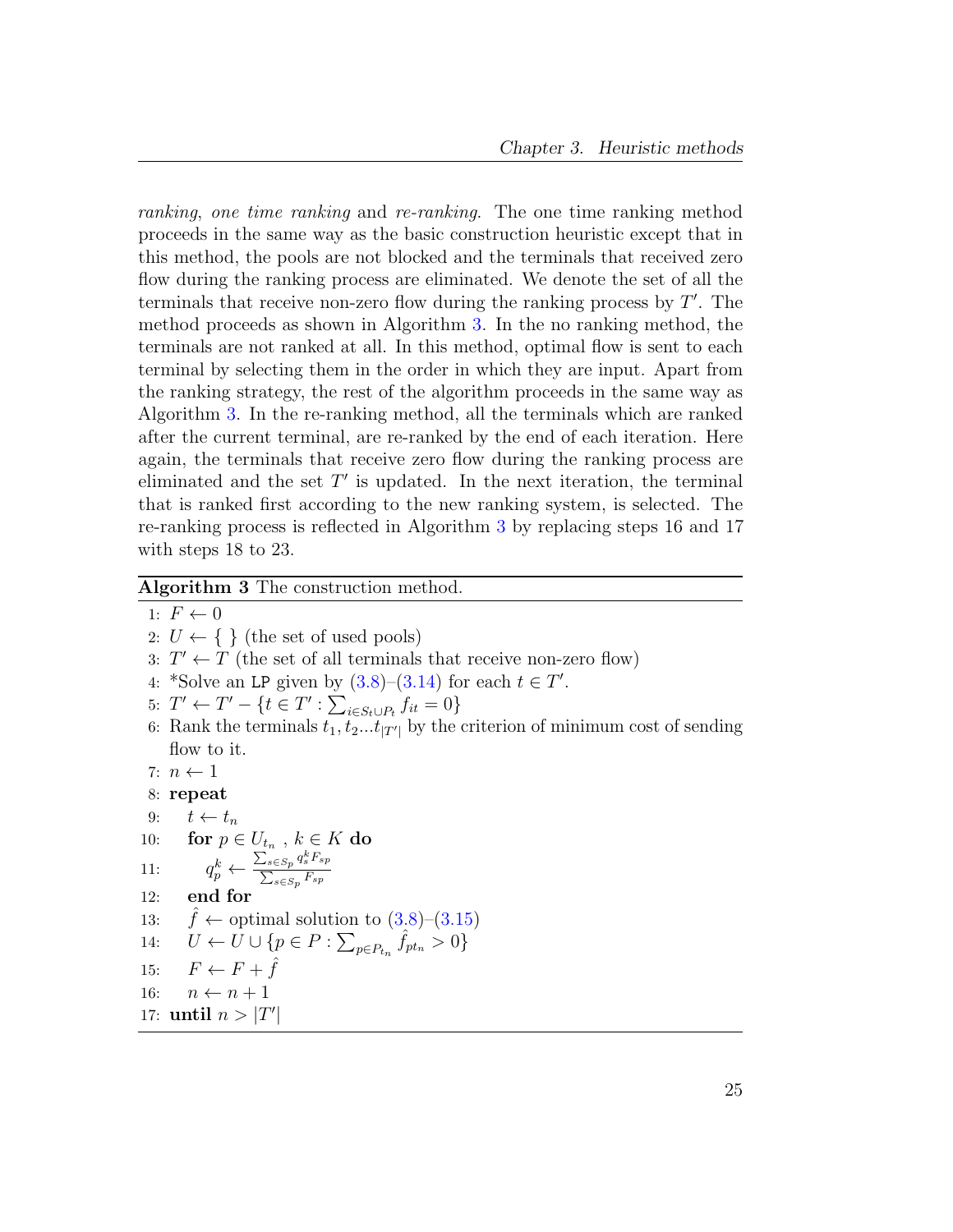\*For the no ranking method, steps 4 to 6 are omitted and  $t_1, t_2...t_{|T|}$  denote the terminals in the order they are input to the algorithm.

Additional steps for the re-ranking method.

18:  $T' \leftarrow T' - t_n$ 

- 19: Solve an LP given by  $(3.8)$ - $(3.15)$  for each  $t \in T'$ .
- 20:  $T' \leftarrow T' \{t \in T' : \sum_{i \in S_t \cup P_t} \hat{f}_{it} = 0\}$
- 21: New rank of the terminals is  $t_1, t_2...t_{|T'|}$  by the criterion of minimum cost of sending flow to it.
- 22:  $n \leftarrow 1$
- 23: until  $T' \neq \{\}$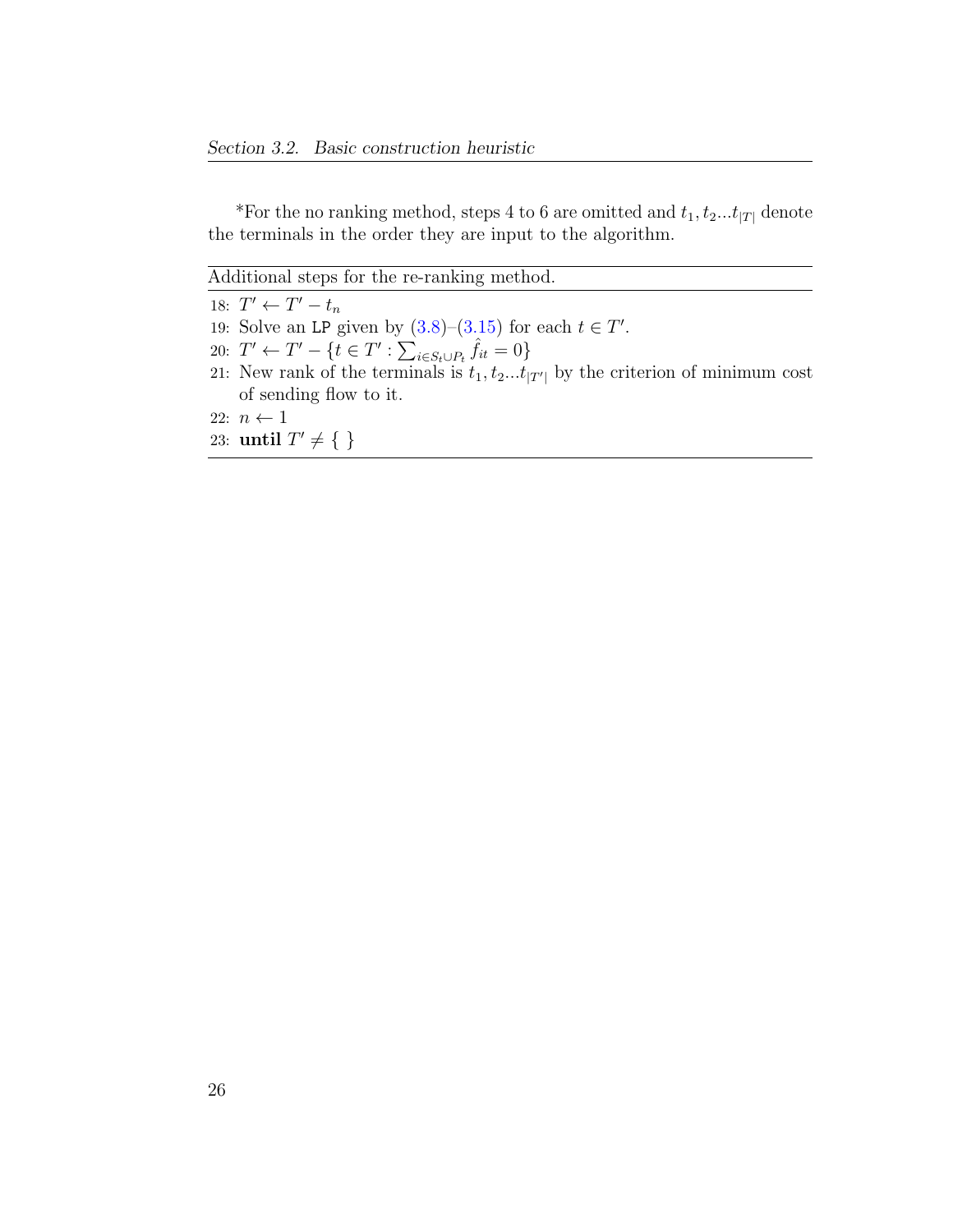### <span id="page-38-0"></span>Chapter 4

### Relaxations

### <span id="page-38-1"></span>4.1 Fast computation of lower bounds on the minimum cost

Since the independent flow relaxation  $(2.30)$ – $(2.37)$  is defined by removing constraints from the ST P-formulation of the pooling problem, its optimal objective function value,  $z_0$ , is a lower bound on the optimal objective function value,  $z^*$ , of the pooling problem. That is,  $z_0 \leq z^*$ , and by solving  $(2.30)$ [\(2.37\)](#page-28-1), we easily get a bound on how good any solution possibly can be. Computing  $z^*$  is not realistic in large instances, and therefore, we have to compare the solutions from our heuristics to bounds like e.g.  $z_0$ .

Unfortunately, the bound  $z_0$  may be very weak in the sense that it is much smaller than  $z^*$ . In such cases, it tells little about how good our heuristic solutions are. A better bound can be obtained by adding more valid constraints.

Since pool p receives only a fraction  $y_p^s$  of its flow from source  $s \in S_p$ , the flow  $f_{sp}$  can at most spend the same proportion of the pool capacity  $b_p$ . Hence,  $f_{sp} \leq b_p y_p^s$  is a valid constraint for all  $s \in S$ ,  $p \in P_s$  and  $t \in T_p$ . Analogously, we get  $f_{pt} \leq b_p y_p^t$ . Further, let  $b_{sp} = \min\{b_s, b_p\}$  and  $b_{pt} = \min\{b_p, b_t\}$  be the flow capacities of arcs  $(s, p)$  and  $(p, t)$ , respectively. Since the flow from source s occupies at most a proportion  $y_p^s$  of the capacity of arc  $(p, t)$ , we have the constraint  $x_{spt} \leq b_{pt} y_p^s$ . Likewise, we get  $x_{spt} \leq b_{sp} y_p^t$ .

In Algorithm [4,](#page-39-0) we demonstrate how the suggested constraints can be added gradually in order to improve the lower bound. We start out by solving the independent flow relaxation, which contains no new constraints and no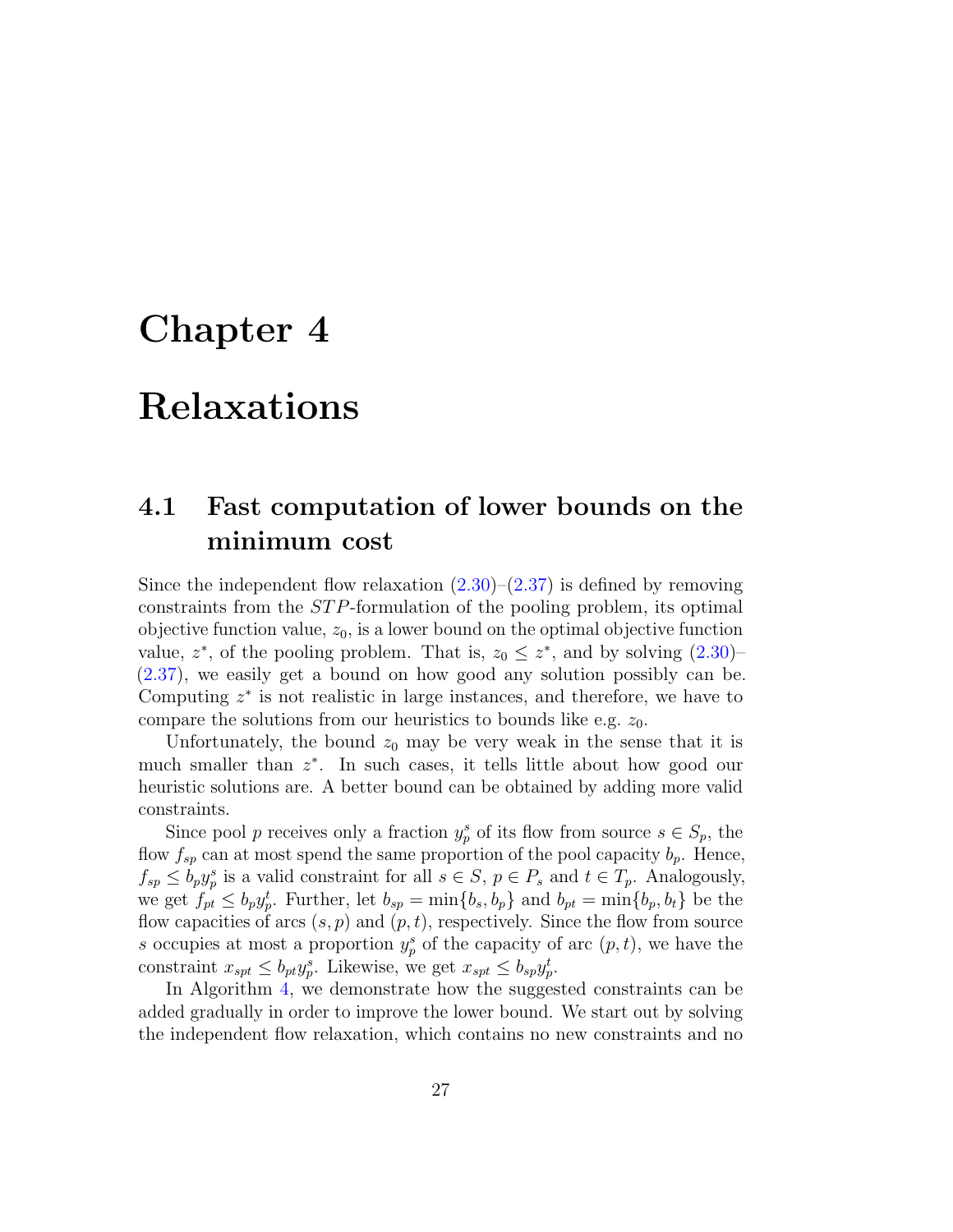proportion variables. Once the relaxation is solved, we estimate the excluded proportions as suggested in Algorithm [1.](#page-30-0) All violated constraints of the types discussed above are added to the relaxation, which is solved again. This procedure is repeated until no violations are found. Note that we gradually extend two initially empty sets of pools, denoted  $PS$  and  $PT$ . The former contains all pools  $p \in P$  for which the source proportions  $y_p^s$  have been added, and the latter holds the same information related to terminal proportions. We note that the constraints in the independent flow relaxation are a proper subset of the constraints in the *STP*-relaxation proposed in [\[2\]](#page-64-3). Constraints added in Algorithm [4](#page-39-0) are violated  $STP$ -constraints. Hence, the algorithm converges to the *STP*-relaxation.

<span id="page-39-0"></span>Algorithm 4 Lower bound on optimal cost.

1:  $PS \leftarrow \emptyset$ ,  $PT \leftarrow \emptyset$ 2: Let LP be the LP-problem  $(2.30)$ – $(2.37)$ 3: Let  $(\hat{f}, \hat{x})$  be an optimal solution to LP 4: repeat 5: for  $s \in S$ ,  $p \in P_s$ ,  $t \in T_p$  do 6: if  $p \notin PS$  then 7:  $\hat{y}_p^s \leftarrow \frac{\hat{f}_{sp}}{\sum_{t \in T_p} \hat{f}_{pt}}$ 8: end if 9: if  $p \notin PT$  then 10:  $\hat{y}_p^t \leftarrow \frac{\hat{f}_p}{\sum_{s \in S}}$ pt  $_{s\in S_p}$   $\hat{f}_{sp}$ 11: end if 12: if  $\hat{f}_{sp} > b_p \hat{y}^s_p$  then 13: Extend LP by the constraint  $f_{sp} \leq b_p y_p^s$ 14: if  $p \notin PS$  then 15: Extend LP by the constraints  $\sum_{s \in S_p} y_p^s = 1$  and  $y_p^s \ge 0$ 16:  $PS \leftarrow PS \cup \{p\}$ 17: end if 18: end if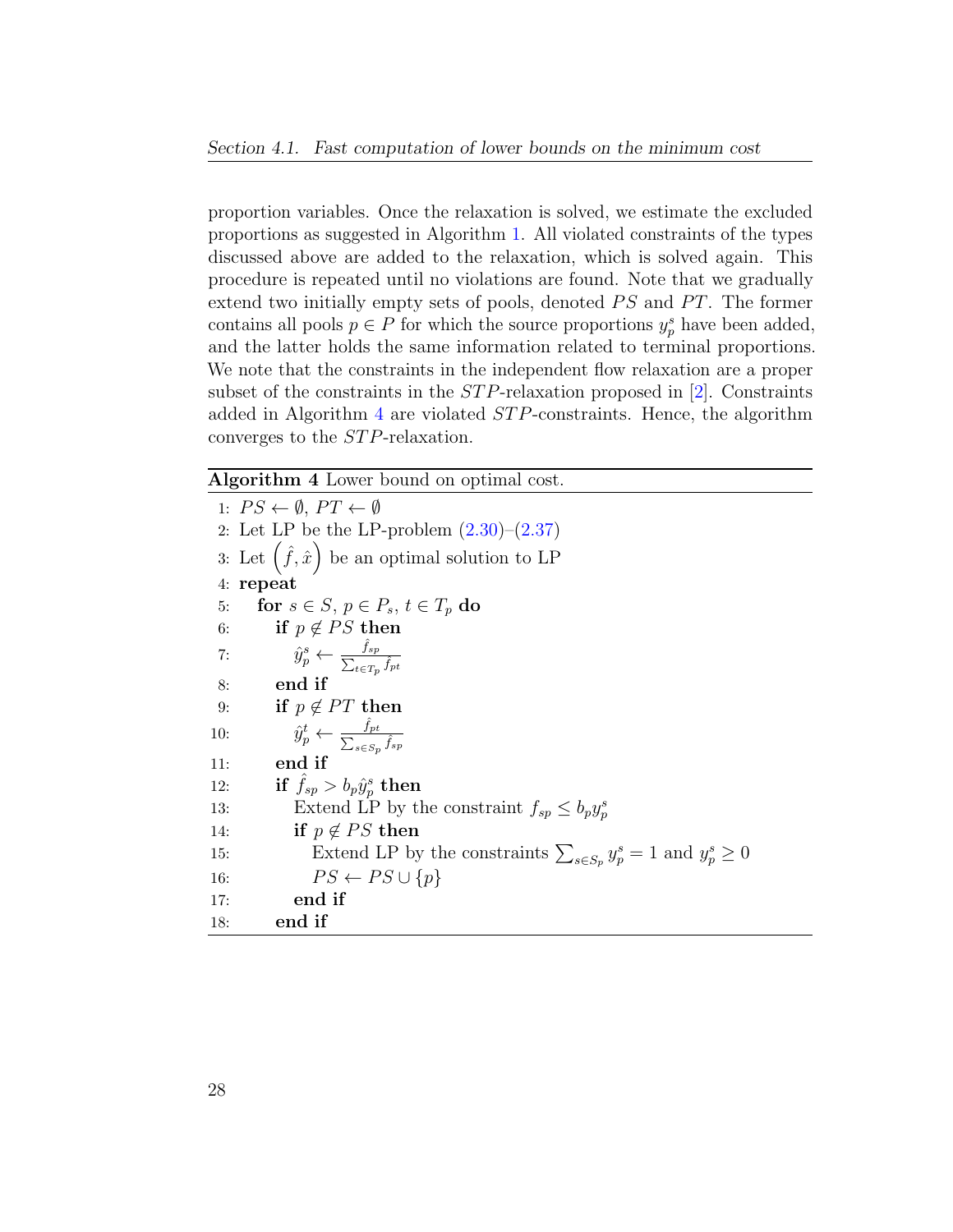| 19: | if $f_{pt} > b_p \hat{y}_p^t$ then                                           |
|-----|------------------------------------------------------------------------------|
| 20: | Extend LP by the constraint $f_{pt} \leq b_p y_p^t$                          |
| 21: | if $p \notin PT$ then                                                        |
| 22: | Extend LP by the constraints $\sum_{t \in T_p} y_p^t = 1$ and $y_p^t \geq 0$ |
| 23: | $PT \leftarrow PT \cup \{p\}$                                                |
| 24: | end if                                                                       |
| 25: | end if                                                                       |
| 26: | if $\hat{x}_{spt} > b_{pt} \hat{y}_p^s$ then                                 |
| 27: | Extend LP by the constraint $x_{spt} \leq b_{pt}y_n^s$                       |
| 28: | if $p \notin PS$ then                                                        |
| 29: | Extend LP by the constraints $\sum_{s \in S_n} y_p^s = 1$ and $y_p^s \geq 0$ |
| 30: | $PS \leftarrow PS \cup \{p\}$                                                |
| 31: | end if                                                                       |
| 32: | end if                                                                       |
| 33: | if $\hat{x}_{spt} > b_{sp} \hat{y}_{p}^{t}$ then                             |
| 34: | Extend LP by the constraint $x_{spt} \leq b_{sp}y_p^t$                       |
| 35: | if $p \notin PT$ then                                                        |
| 36: | Extend LP by the constraints $\sum_{t \in T_n} y_p^t = 1$ and $y_p^t \ge 0$  |
| 37: | $PT \leftarrow PT \cup \{p\}$                                                |
| 38: | end if                                                                       |
| 39: | end if                                                                       |
| 40: | end for                                                                      |
| 41: | $(\hat{f}, \hat{x}, \hat{y}) \leftarrow$ optimal solution to LP              |
|     | 42: <b>until</b> no violations were found                                    |
|     | 43: <b>return</b> the optimal objective function value of LP                 |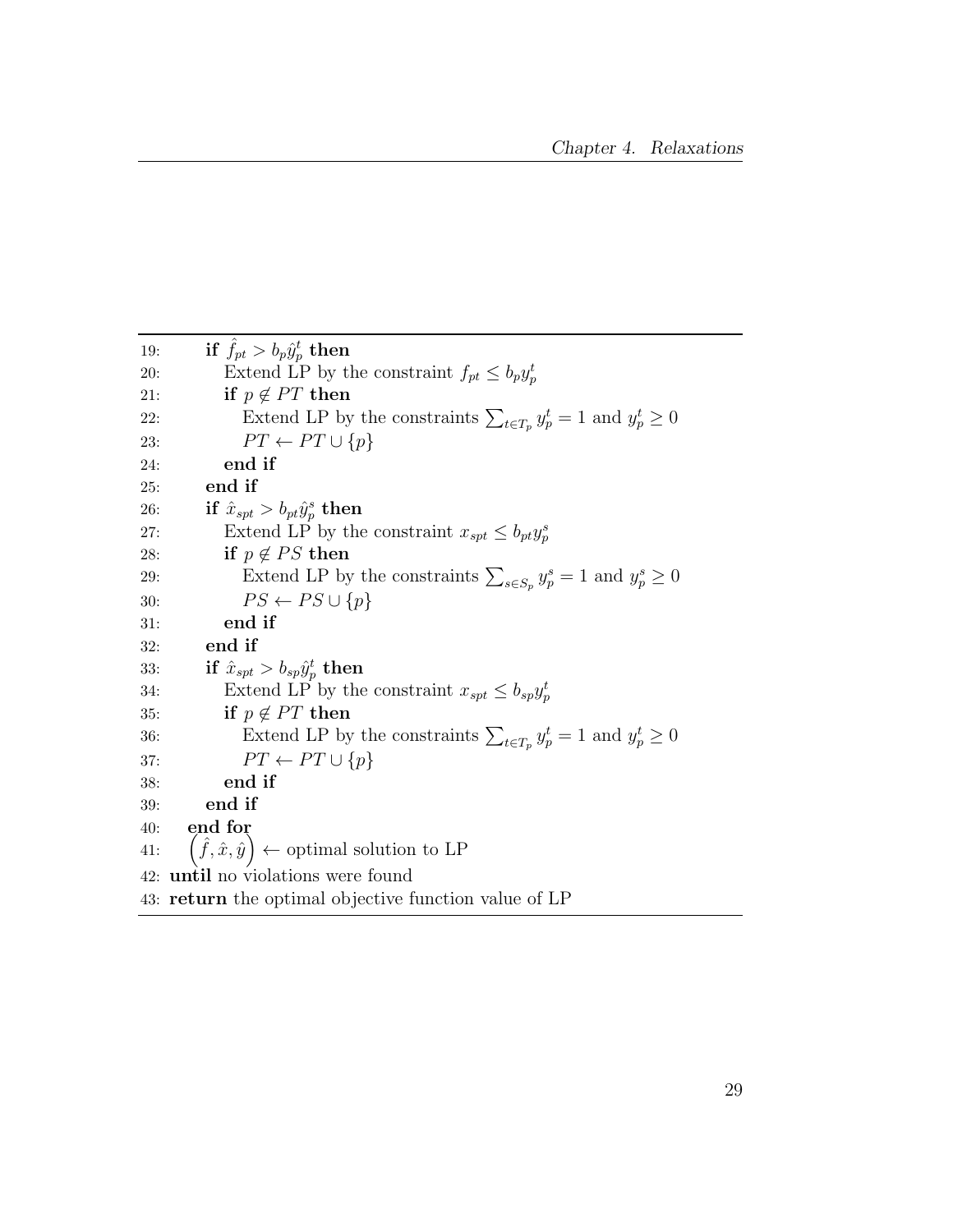### <span id="page-41-0"></span>Chapter 5

### Numerical experiments

All experiments were run on a 64 bit Ubuntu (Release 12.04) computer equipped with 3.00 GHz Intel(R) quad-core processor and 8GB RAM. All models and algorithms have been written in GAMS modeling language.

### <span id="page-41-1"></span>5.1 Test instances

The experiments were carried out on 13 small-scale and 20 large-scale standard pooling problem instances, the size of which are shown in Table [5.1](#page-42-1) and [5.2,](#page-42-2) respectively. All instances can be downloaded in GAMS-format from <http://www.ii.uib.no/~mohammeda/spooling/>. In Table [5.1,](#page-42-1) the instance identifier is given in the first column. Columns 2-5 give the number of sources, pools, terminals and quality attributes for each small-scale instance. In Table [5.2,](#page-42-2) columns 1-5 give the same type of information as given in Table [5.1](#page-42-1) and column 6 gives the number of arcs for each large-scale instance.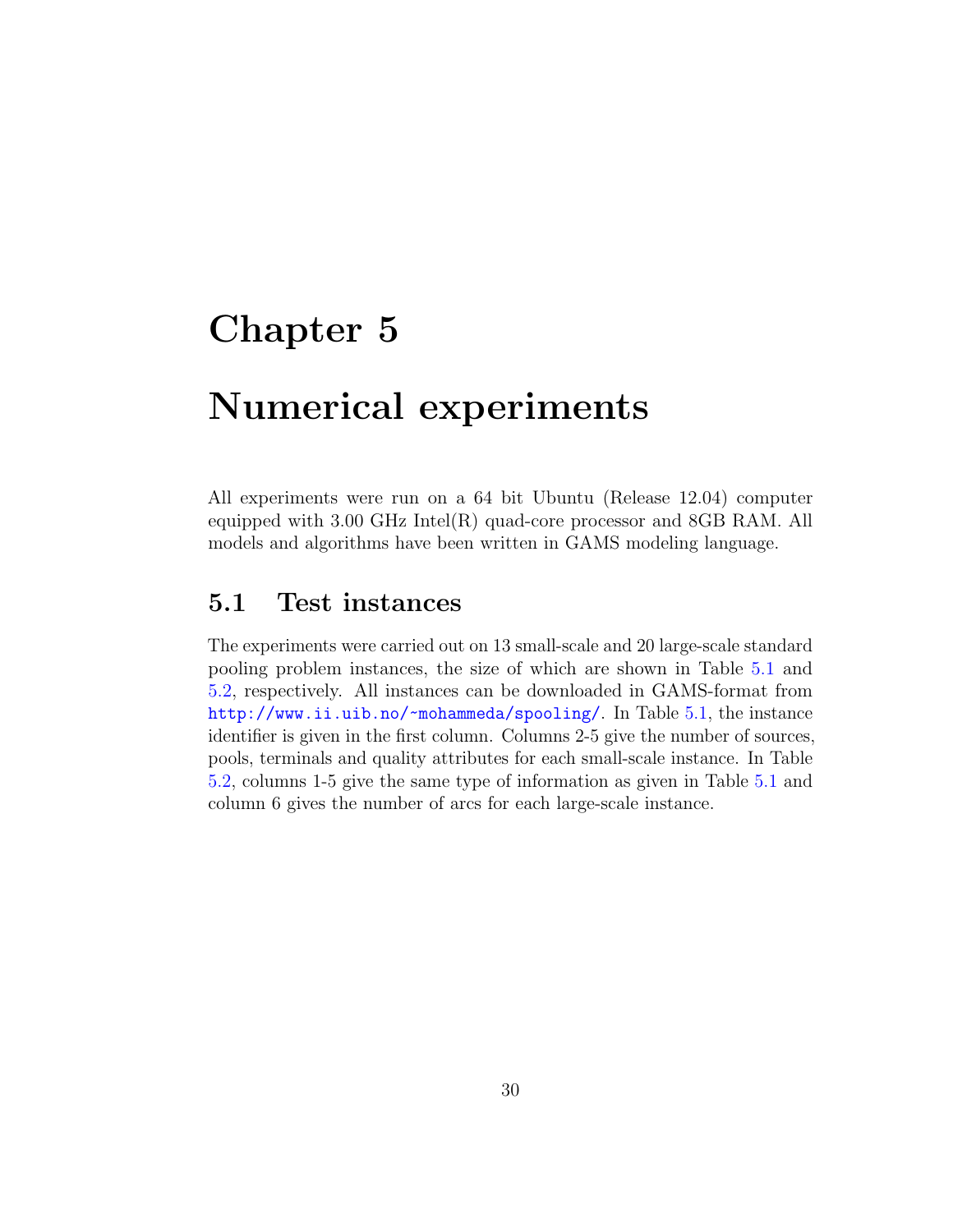<span id="page-42-1"></span>

| Instance            | $S^1$ | P        | T  | $\boldsymbol{K}$ |
|---------------------|-------|----------|----|------------------|
| Adhya1              | 5     | $\Omega$ |    |                  |
| Adhya2              |       |          |    |                  |
| Adhya3              |       |          |    |                  |
| Adhya4              |       |          |    |                  |
| Bental4             |       |          |    |                  |
| Bental <sub>5</sub> |       |          |    |                  |
| Foulds2             |       |          |    |                  |
| Foulds3             | 11    |          | 16 |                  |
| Foulds4             | 11    |          | 16 |                  |
| Foulds <sup>5</sup> | 11    |          | 16 |                  |
| Haverly1            | ۰,    |          | ച  |                  |
| Haverly2            |       |          | ٠, |                  |
| Haverly3            | Ő     |          |    |                  |

Table 5.1: Size of small-scale instances.

Table 5.2: Size of large-scale instances.

<span id="page-42-2"></span>

| Instance       | S      | $\left  P \right $ | T      | K  | A    |
|----------------|--------|--------------------|--------|----|------|
| A <sub>0</sub> | 20     | 10                 | 15     | 24 | 171  |
| A1             | $20\,$ | 10                 | $15\,$ | 24 | 179  |
| A2             | 20     | 10                 | $15\,$ | 24 | 192  |
| A3             | $20\,$ | 10                 | $15\,$ | 24 | 218  |
| A4             | 20     | 10                 | $15\,$ | 24 | 248  |
| A5             | 20     | 10                 | 15     | 24 | 277  |
| A6             | 20     | 10                 | 15     | 24 | 281  |
| A7             | 20     | 10                 | $15\,$ | 24 | 325  |
| A8             | 20     | 10                 | $15\,$ | 24 | 365  |
| A9             | 20     | 10                 | $15\,$ | 24 | 407  |
| B <sub>0</sub> | 35     | 17                 | 21     | 34 | 384  |
| B1             | 35     | 17                 | 21     | 34 | 515  |
| B <sub>2</sub> | 35     | 17                 | 21     | 34 | 646  |
| B <sub>3</sub> | 35     | 17                 | 21     | 34 | 790  |
| B4             | 35     | 17                 | 21     | 34 | 943  |
| B5             | 35     | 17                 | 21     | 34 | 1044 |
| C <sub>0</sub> | 60     | 15                 | $50\,$ | 40 | 811  |
| C1             | 60     | 15                 | $50\,$ | 40 | 1070 |
| C <sub>2</sub> | 60     | 15                 | $50\,$ | 40 | 1248 |
| C <sub>3</sub> | 60     | 15                 | 50     | 40 | 1451 |

### <span id="page-42-0"></span>5.2 Experiments with heuristic methods

In this section, we present the results of numerical experiments performed in order to analyze the efficiency of different heuristic methods that were proposed in Chapter [3.](#page-29-0)

In the first experiment, we have implemented the improvement heuristic described in Section [3.1.](#page-29-1) In this method, the initial solution is obtained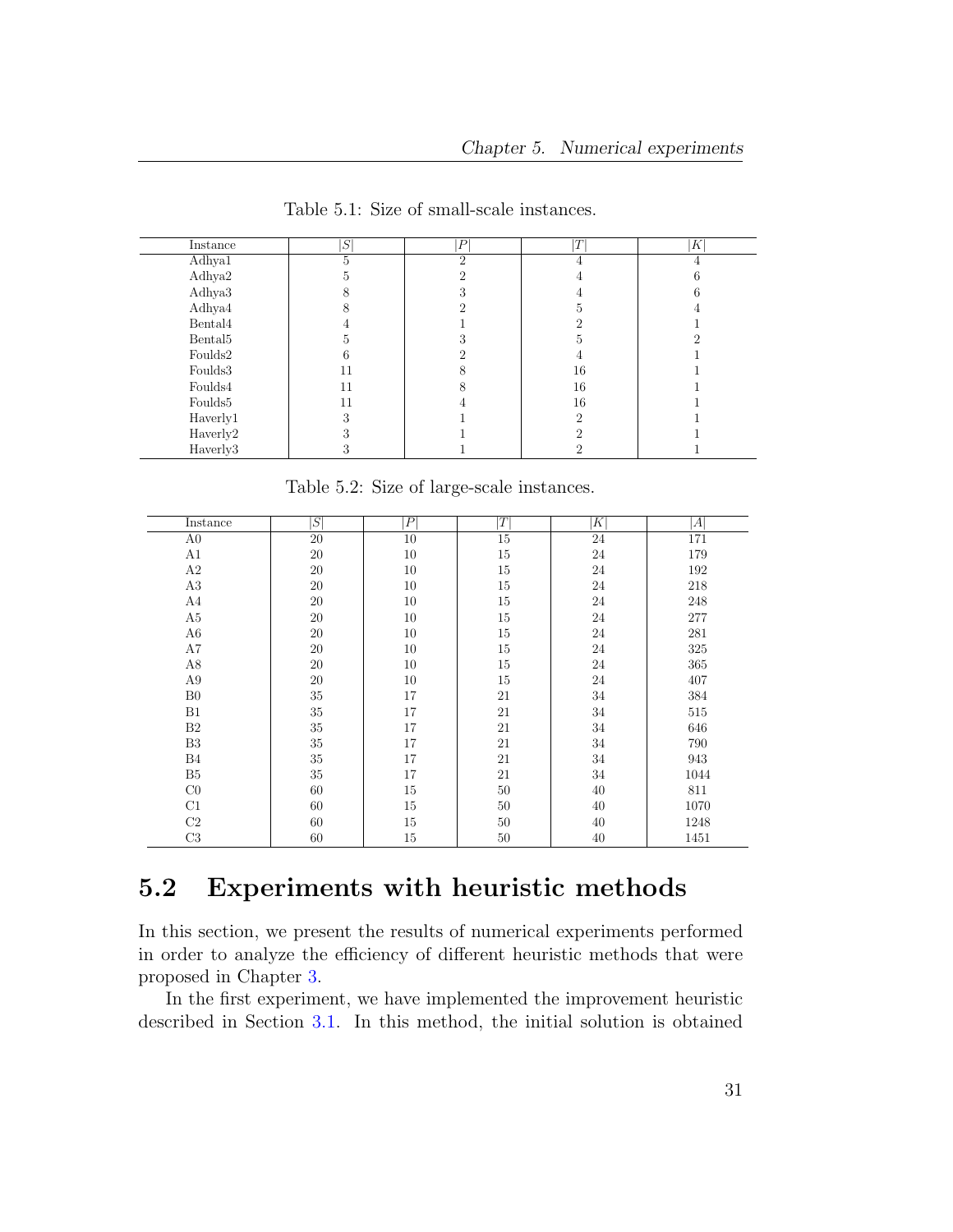by solving the independent flow relaxation (IFR) defined by [\(2.30\)](#page-28-0)–[\(2.37\)](#page-28-1). It is a sub-problem of the pooling problem obtained by eliminating all the constraints involving the proportion variables from the ST P-formulation. Consequently, the relaxation is a linear program. There are two starting modes in which the proportion values are estimated: S and T. If the starting mode is S, the source proportions are estimated first and if the starting mode is T, then the terminal proportions are estimated first. Table [5.3](#page-43-0) shows the results of the experiment for small-scale instances. The first column gives the instance identifier. Columns 2-4 report the elapsed time (in seconds), the number of iterations and the objective function value of the best solution found using the improvement heuristic, respectively, when the heuristic starts from S-mode. Columns 5-7 report the same type of information when the heuristic starts from T-mode. The elapsed times reported in columns 2 and 5, include the time spent in finding the solution to the independent flow relaxation. Column 8 states the optimal solution. In each instance, the best solution is given in bold. Henceforth, we use the same strategy to bold values in all the tables.

|                     |           |                             | Start from S mode |           |                             | Start from T mode |               |
|---------------------|-----------|-----------------------------|-------------------|-----------|-----------------------------|-------------------|---------------|
| Instance            | time/sec) | #It.                        | Obj. value        | time(sec) | #It.                        | Obj. value        | Opt. solution |
| Adhya1              | 0.33      | 3                           | $-68.74$          | 0.18      | 1                           | 0                 | $-549.80$     |
| Adhya2              | 0.20      | 1                           | $\left( \right)$  | 0.35      | 3                           | $-549.33$         | $-549.80$     |
| Adhya3              | 0.21      | 1                           | $\theta$          | 0.35      | 3                           | $-549.33$         | $-561.05$     |
| Adhya4              | 0.33      | 3                           | $-372.54$         | 0.21      | 1                           | $\left( \right)$  | $-877.65$     |
| Bental4             | 0.20      | 1                           | 0                 | 0.38      | 4                           | $-450.00$         | $-450.00$     |
| Bental <sub>5</sub> | 0.23      | 2                           | $-3500.00$        | 0.27      | $\overline{2}$              | $-3500.00$        | $-3500.00$    |
| Foulds2             | 0.31      | $\mathcal{D}_{\mathcal{L}}$ | $-1100.00$        | 0.26      | $\mathcal{D}_{\mathcal{A}}$ | $-1100.00$        | $-1100.00$    |
| Foulds3             | 0.30      | $\overline{2}$              | $-8.00$           | 0.27      | 1                           | $\left( \right)$  | $-8.00$       |
| Foulds4             | 0.31      | $\overline{2}$              | $-7.50$           | 0.38      | 3                           | $-8.00$           | $-8.00$       |
| Foulds5             | 0.29      | $\overline{2}$              | $-8.00$           | 0.35      | $\overline{2}$              | $-0.5$            | $-8.00$       |
| Haverly1            | 0.21      | 1                           | $\theta$          | 0.32      | 3                           | $-400.00$         | $-400.00$     |
| Haverly2            | 0.32      | 3                           | $-600.00$         | 0.21      | 1                           | 0                 | $-600.00$     |
| Haverly3            | 0.21      |                             | 0                 | 0.30      | 3                           | -750.00           | $-750.00$     |

<span id="page-43-0"></span>Table 5.3: Comparison between the improvement heuristic and the optimal solution for small-scale instances.

Table [5.4](#page-44-0) gives the results of the same experiment described above for large-scale instances. Columns 1-7 give the same type of information as given in Table [5.3](#page-43-0) for the respective columns. Column 8 reports the upper bound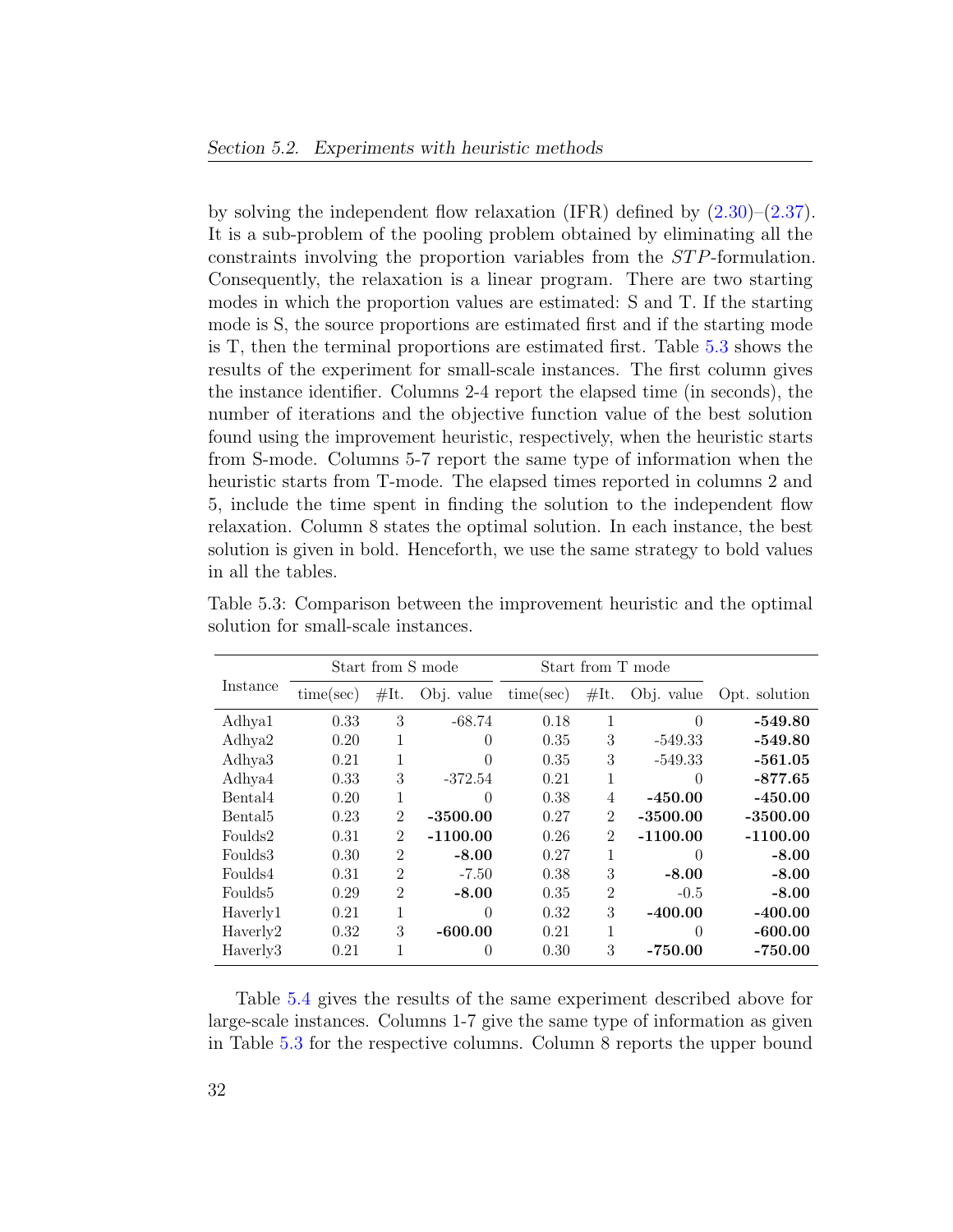on the global minimum cost, obtained by applying the  $STP$ -formulation on BARON as global solver. These results were found when BARON was interrupted after one CPU-hour of computations, if it could not solve the problem. We name this as the interrupted BARON solution denoted as Int. BARON in the table.

|                |           |                | Start from S mode |           |                | Start from T mode | Int. BARON  |
|----------------|-----------|----------------|-------------------|-----------|----------------|-------------------|-------------|
| Instance       | time(sec) | #It.           | ub                | time(sec) | #It.           | ub                | ub          |
| A0             | 1.33      | 11             | $-24613.94$       | 0.75      | 4              | $-13642.09$       | $-35812.33$ |
| A1             | 1.22      | 9              | $-14486.35$       | 0.66      | 4              | $-11778.18$       | $-29276.56$ |
| A2             | 0.78      | 5              | $-13889.79$       | 0.70      | $\overline{2}$ | $-4703.16$        | $-23042.04$ |
| A3             | 2.58      | 19             | $-36037.89$       | 0.67      | 4              | $-29675.13$       | $-39446.54$ |
| A4             | 1.61      | 9              | $-33565.23$       | 1.40      | 9              | $-36534.11$       | $-33687.13$ |
| A5             | 1.68      | 8              | $-20850.75$       | 2.40      | 13             | $-20567.13$       | $-24015.54$ |
| A6             | 3.61      | 21             | $-41312.16$       | 5.18      | 30             | $-41004.36$       | $-37074.67$ |
| A7             | 5.41      | 27             | $-39665.69$       | 5.20      | 24             | $-42034.55$       | $-38074.67$ |
| A8             | 1.99      | 9              | $-29202.94$       | 2.66      | 12             | $-30075.17$       | $-28795.26$ |
| A9             | 1.89      | $\overline{7}$ | $-18763.35$       | 3.61      | 16             | $-21750.30$       | $-21912.35$ |
| B <sub>0</sub> | 10.91     | 51             | $-31145.11$       | 5.89      | 26             | $-41481.88$       | $-20802.12$ |
| B1             | 2.47      | $\overline{7}$ | $-55690.60$       | 4.48      | 14             | $-59568.55$       | $-50055.21$ |
| B <sub>2</sub> | 14.83     | 35             | $-46046.19$       | 10.48     | 23             | $-52504.93$       | $-18567.64$ |
| B3             | 30.67     | 50             | $-63843.69$       | 16.23     | 26             | $-73469.18$       | $-18327.40$ |
| B4             | 56.05     | 65             | $-56762.53$       | 31.90     | 36             | -58929.99         | $-3711.84$  |
| B5             | 15.42     | 13             | $-56252.02$       | 20.52     | 18             | $-59382.28$       | $-10653.72$ |
| $_{\rm C0}$    | 18.02     | 35             | $-69821.59$       | 20.81     | 35             | $-28379.66$       | $-15197.45$ |
| C1             | 26.90     | 33             | $-72821.42$       | 13.95     | 13             | $-33152.34$       | $-25196.93$ |
| C2             | 49.63     | 40             | $-109122.14$      | 12.31     | 6              | $-40873.07$       | $-7497.52$  |
| C <sub>3</sub> | 37.19     | 21             | $-95101.15$       | 30.24     | 15             | $-112167.75$      | $-7163.54$  |

<span id="page-44-0"></span>Table 5.4: Comparison between the improvement heuristic and the bound from a global solver for large-scale instances.

The results from the above table show that the improvement heuristic gave better upper bounds than the global solver in 14 (A4, A6-A8, B0-B5, C0-C3) out of 20 large-scale instances. It can also be observed from Tables [5.3](#page-43-0) and [5.4,](#page-44-0) that in most of the instances, the modes from which the improvement heuristic starts with, i.e. S and T-modes can make a big difference on how good the objective function values are. We can observe from Table [5.4](#page-44-0) that, in most large-scale instances, starting from the T-mode gives better results than starting from the S-mode and the T-mode is faster, hence needing fewer iterations. We also note that the improvement heuristic is very fast compared to the global solver. The results obtained from the global solver required one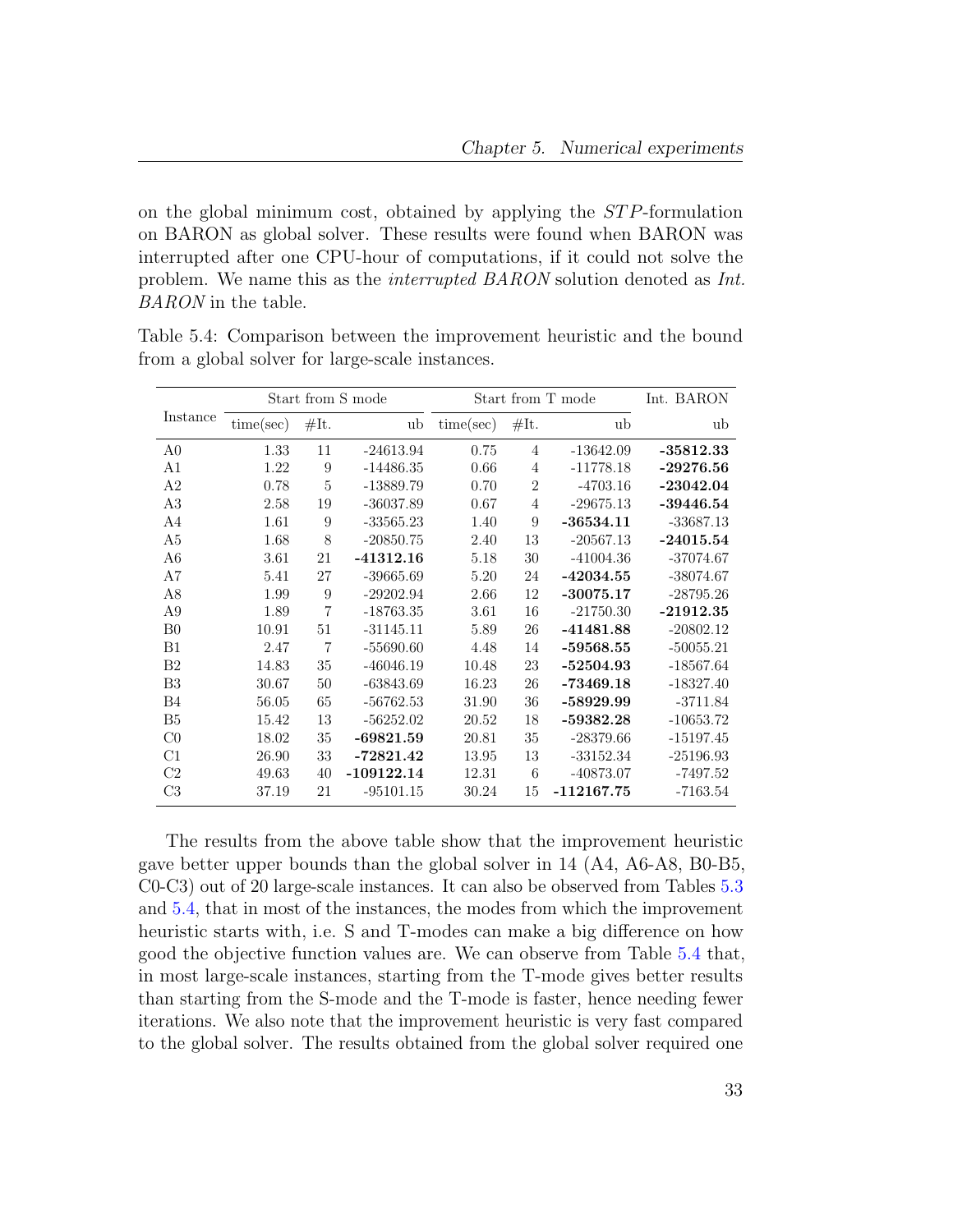CPU-hour of computations while those from the improvement heuristic take less than a minute in all the instances, and the longest time recorded is 56.05 seconds in instance B4 when the method started from the S-mode.

In the second experiment, we have implemented the basic construction heuristic and the one time ranking version of the construction heuristic described in Sections [3.2](#page-31-0) and [3.2.1,](#page-34-0) respectively. We have then made a comparison between the two methods and the global solution. Table [5.5](#page-45-0) shows the results of the experiment for small-scale instances. The instance identifiers are given in the first column. Columns 2-3 report the elapsed time (in seconds) and the objective function value of the best solution found by using the basic construction heuristic, respectively. Columns 4-5 report the same type of information when we use the one time ranking version of the construction heuristic. Column 6 states the optimal solution.

|                     |           | Basic construction heuristic | Construction heuristic |            |               |
|---------------------|-----------|------------------------------|------------------------|------------|---------------|
| Instance            | time(sec) | Obj. value                   | time(sec)              | Obj. value | Opt. solution |
| Adhya1              | 0.79      | $-509.78$                    | 0.43                   | $-509.78$  | $-549.80$     |
| Adhya2              | 0.80      | $-509.78$                    | 0.43                   | $-509.78$  | $-549.80$     |
| Adhya <sub>3</sub>  | 0.96      | $-518.98$                    | 0.40                   | $-552.85$  | $-561.05$     |
| Adhya4              | 0.88      | $-505.61$                    | 0.50                   | $-877.65$  | $-877.65$     |
| Bental4             | 0.34      | $-450.00$                    | 0.39                   | $-450.00$  | $-450.00$     |
| Bental <sub>5</sub> | 0.72      | $-3100.00$                   | 0.64                   | $-3500.00$ | $-3500.00$    |
| Foulds2             | 0.59      | $-1000.00$                   | 0.51                   | $-1100.00$ | $-1100.00$    |
| Foulds3             | 2.40      | $-3.00$                      | 1.99                   | $-6.00$    | $-8.00$       |
| Foulds4             | 3.97      | $-3.00$                      | 2.10                   | $-7.50$    | $-8.00$       |
| Foulds5             | 3.46      | $-1.50$                      | 2.02                   | $-8.00$    | $-8.00$       |
| Haverly1            | 0.97      | $-400.00$                    | 0.28                   | $-400.00$  | $-400.00$     |
| Haverly2            | 0.29      | $-600.00$                    | 0.28                   | $-600.00$  | $-600.00$     |
| Haverly3            | 0.80      | $-750.00$                    | 0.29                   | -750.00    | $-750.00$     |
|                     |           |                              |                        |            |               |

<span id="page-45-0"></span>Table 5.5: Comparison between the basic construction heuristic, the construction heuristic and the optimal solution for small-scale instances.

The results in the above table show that in terms of solution quality, the construction heuristic performed as well as or better than the basic construction heuristic in all the instances. The construction heuristic is also observed to be faster than the other method in all the instances except Bental4.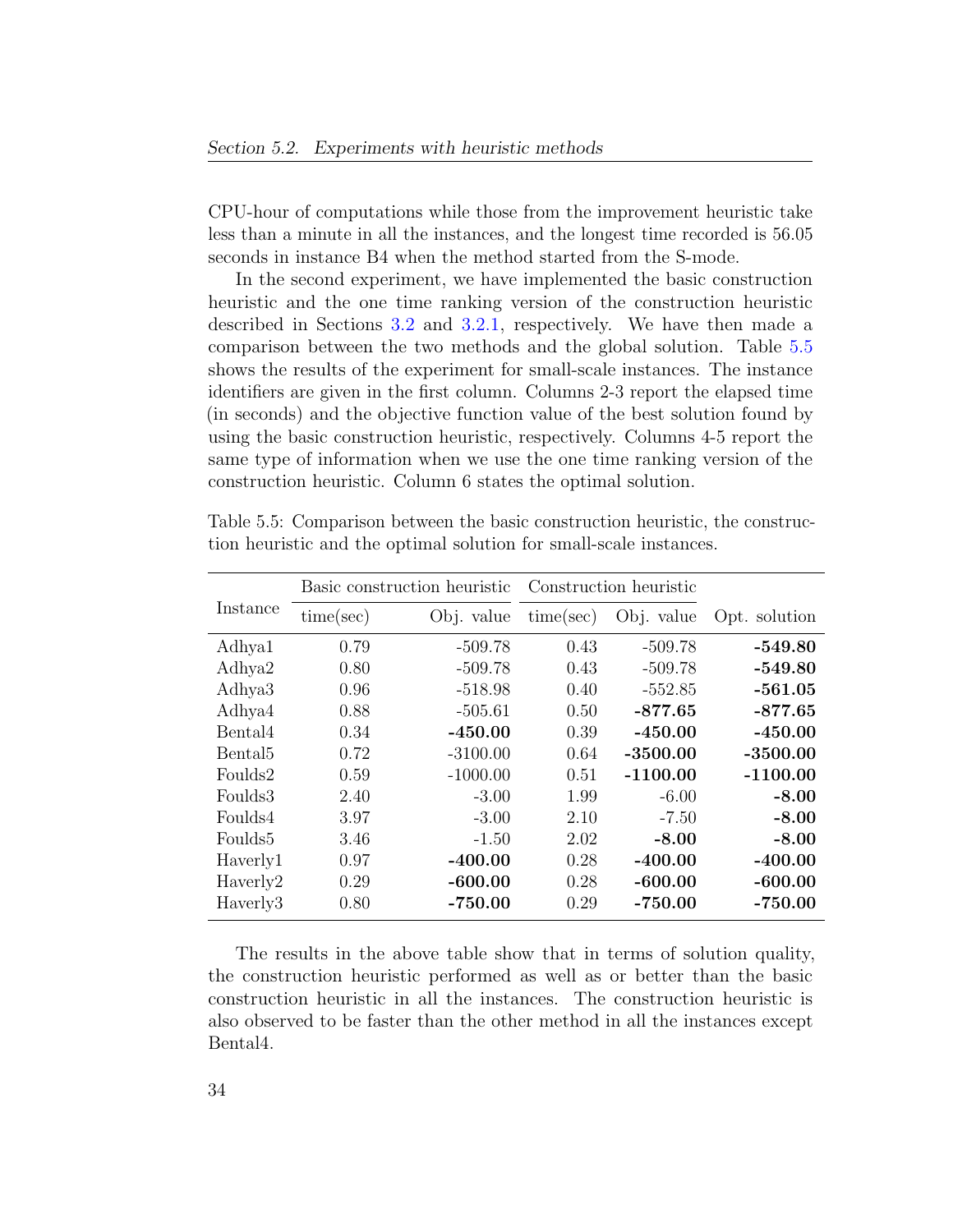Table [5.6](#page-46-0) gives the results of the same experiment described above for large-scale instances. Columns 1-5 give the same type of information as given in Table [5.5](#page-45-0) for the respective columns. Column 6 states the interrupted BARON solution.

|                |           | Basic construction heuristic |           | Construction heuristic | Int. BARON  |
|----------------|-----------|------------------------------|-----------|------------------------|-------------|
| Instance       | time(sec) | ub                           | time(sec) | ub                     | ub          |
| A <sub>0</sub> | 2.63      | $-22574.21$                  | 1.92      | $-23620.99$            | $-35812.33$ |
| A1             | 2.60      | $-20981.72$                  | 1.71      | $-23068.09$            | $-29276.56$ |
| A2             | 2.63      | $-14107.38$                  | 1.76      | $-14134.63$            | $-23042.04$ |
| A3             | 2.87      | $-26388.90$                  | 2.00      | $-29311.53$            | $-39446.54$ |
| A <sub>4</sub> | 4.02      | $-29385.01$                  | 2.06      | $-28173.99$            | $-33687.13$ |
| A <sub>5</sub> | 2.68      | $-16339.52$                  | 1.73      | $-18698.44$            | $-24015.54$ |
| A <sub>6</sub> | 2.27      | $-26905.93$                  | 3.29      | $-28087.85$            | $-37074.67$ |
| A7             | 2.97      | $-29889.10$                  | 2.20      | $-31807.11$            | $-38074.67$ |
| A <sub>8</sub> | 3.50      | $-24213.43$                  | 2.45      | $-24092.10$            | $-28795.26$ |
| A <sub>9</sub> | 2.38      | $-14342.84$                  | 1.71      | $-14342.84$            | $-21912.35$ |
| B <sub>0</sub> | 4.69      | $-27764.53$                  | 3.63      | $-29099.91$            | $-20802.12$ |
| B1             | 6.04      | $-44195.44$                  | 3.81      | $-48000.75$            | $-50055.21$ |
| B <sub>2</sub> | 4.78      | $-37618.34$                  | 4.32      | $-38592.58$            | $-18567.64$ |
| B <sub>3</sub> | 5.43      | $-49463.28$                  | 4.30      | $-52800.38$            | $-18327.40$ |
| B <sub>4</sub> | 5.38      | -44648.39                    | 4.44      | $-47552.56$            | $-3711.84$  |
| B <sub>5</sub> | 6.32      | $-40743.71$                  | 5.25      | $-41808.46$            | $-10653.72$ |
| CO             | 12.79     | $-51200.65$                  | 13.90     | $-54381.41$            | $-15197.45$ |
| C1             | 10.27     | $-63415.24$                  | 14.80     | $-67526.37$            | $-25196.93$ |
| C <sub>2</sub> | 11.50     | $-68514.59$                  | 16.64     | $-75472.87$            | $-7497.52$  |
| C <sub>3</sub> | 12.74     | $-73872.22$                  | 15.60     | $-85085.64$            | $-7163.54$  |

<span id="page-46-0"></span>Table 5.6: Comparison between the basic construction heuristic, the construction heuristic and the bound from a global solver for large-scale instances.

The results from the above table show that in terms of solution quality, the construction heuristic performed as well as or better than the basic construction heuristic in all the instances except A4 and A8. Except 5 instances (A6 and C0-C3), the construction heuristic is observed to be faster than the other method.

We note that both the heuristics in this experiment are faster than the global solver. We observe that in 11 instances (A0-A9 and B1), the global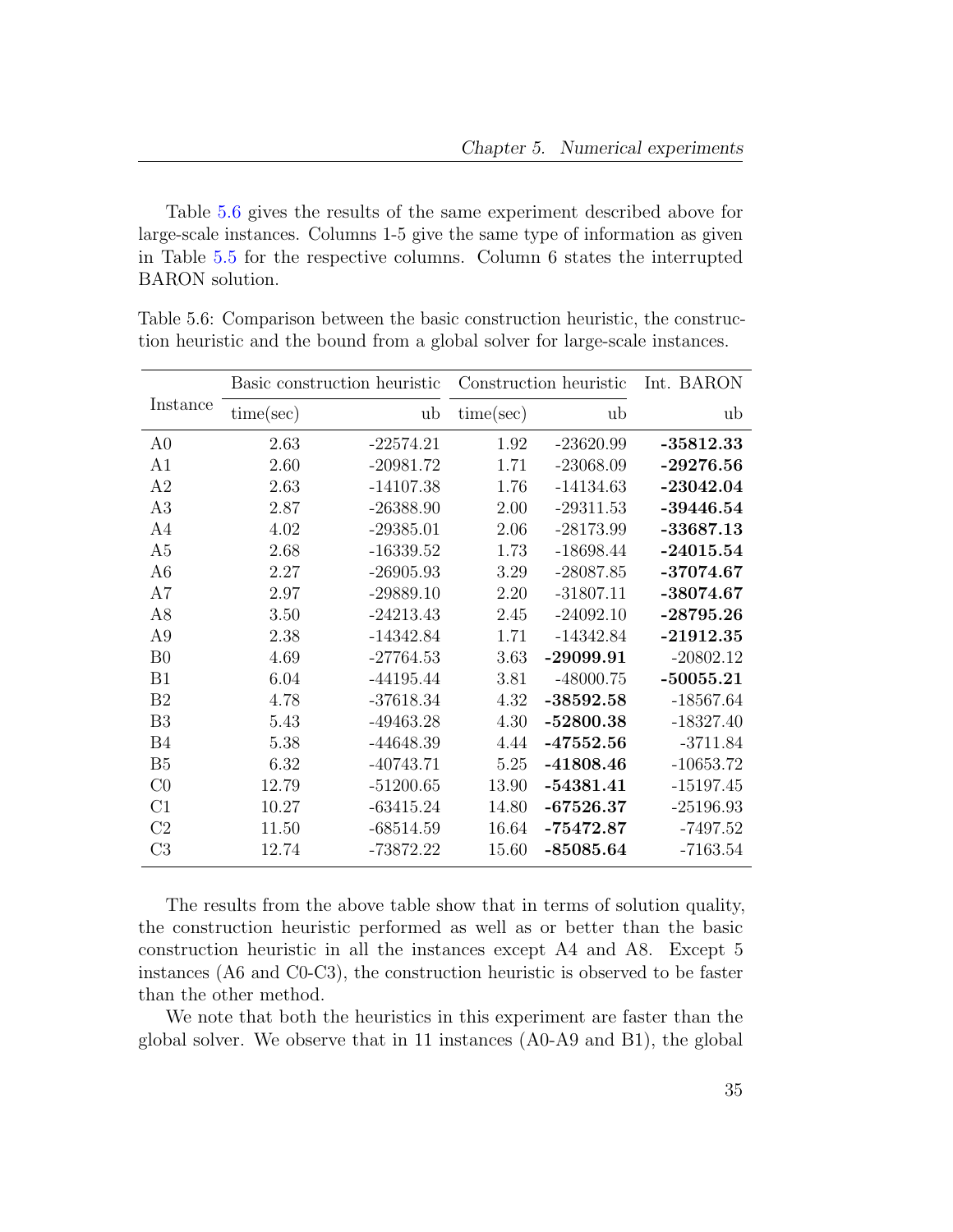solver provides better results than both the heuristics after one CPU-hour. However, in the remaining instances (B0, B2-B5 and C0-C3), the construction heuristic found better upper bounds than the global solver in less than twenty seconds. The longest time recorded is 16.64 seconds in instance C2.

In the third experiment, we have implemented three versions of the construction heuristic described in Section [3.2.1.](#page-34-0) Tables [5.7](#page-47-0) and [5.8](#page-48-0) show the results of the experiment for small-scale and large-scale instances, respectively. In these tables, the instance identifiers are given in the first column. Columns 2 and 3 report the elapsed time (in seconds) and the objective function value, respectively, obtained by using the construction heuristic with the no ranking method. Columns 4-5 and 6-7 give the same type of information as given in columns 2 and 3 by using the one time ranking and the re-ranking methods, respectively. In Table [5.7,](#page-47-0) column 8 states the optimal solution, while in Table [5.8,](#page-48-0) it states the interrupted BARON solution.

|                     | No ranking |            |           | One time ranking |           | Re-ranking |               |
|---------------------|------------|------------|-----------|------------------|-----------|------------|---------------|
| Instance            | time(sec)  | Obj. value | time(sec) | Obj. value       | time(sec) | Obj. value | Opt. solution |
| Adhya1              | 0.25       | $-509.78$  | 0.43      | $-509.78$        | 0.51      | $-509.78$  | $-549.80$     |
| Adhya2              | 0.23       | $-509.78$  | 0.43      | $-509.78$        | 0.44      | $-509.78$  | $-549.80$     |
| Adhya3              | 0.24       | $-552.85$  | 0.40      | $-552.85$        | 0.56      | $-552.85$  | $-561.05$     |
| Adhya4              | 0.30       | -470.83    | 0.50      | $-877.65$        | 0.91      | $-877.65$  | $-877.65$     |
| Bental4             | 0.15       | $-100.00$  | 0.39      | $-450.00$        | 0.31      | $-450.00$  | $-450.00$     |
| Bental <sub>5</sub> | 0.29       | $-3500.00$ | 0.64      | $-3500.00$       | 1.37      | $-3500.00$ | $-3500.00$    |
| Foulds2             | 0.28       | $-1100.00$ | 0.51      | $-1100.00$       | 0.93      | $-1100.00$ | $-1100.00$    |
| Foulds3             | 1.08       | $-8.00$    | 1.99      | $-6.00$          | 7.06      | $-6.50$    | $-8.00$       |
| Foulds4             | 1.09       | $-8.00$    | 2.10      | $-7.50$          | 10.01     | $-7.50$    | $-8.00$       |
| Foulds <sup>5</sup> | 0.99       | $-8.00$    | 2.02      | $-8.00$          | 13.19     | $-8.00$    | $-8.00$       |
| Haverly1            | 0.14       | $-100.00$  | 0.28      | $-400.00$        | 0.32      | $-400.00$  | $-400.00$     |
| Haverly2            | 0.15       | $-600.00$  | 0.28      | $-600.00$        | 0.34      | $-600.00$  | $-600.00$     |
| Haverly3            | 0.16       | $-125.00$  | 0.29      | $-750.00$        | 0.33      | $-750.00$  | $-750.00$     |

<span id="page-47-0"></span>Table 5.7: Comparison between the three versions of the construction heuristic and the optimal solution for small-scale instances.

From Table [5.7,](#page-47-0) we observe that in instances Foulds3 and Foulds4, the no ranking method gave the optimal solution while the other two methods did not. In instances Adhya4, Bental4, Haverly1 and Haverly3, the no ranking method could not give the optimal solution unlike the other two methods. In the rest of the instances, all three methods gave the same solution.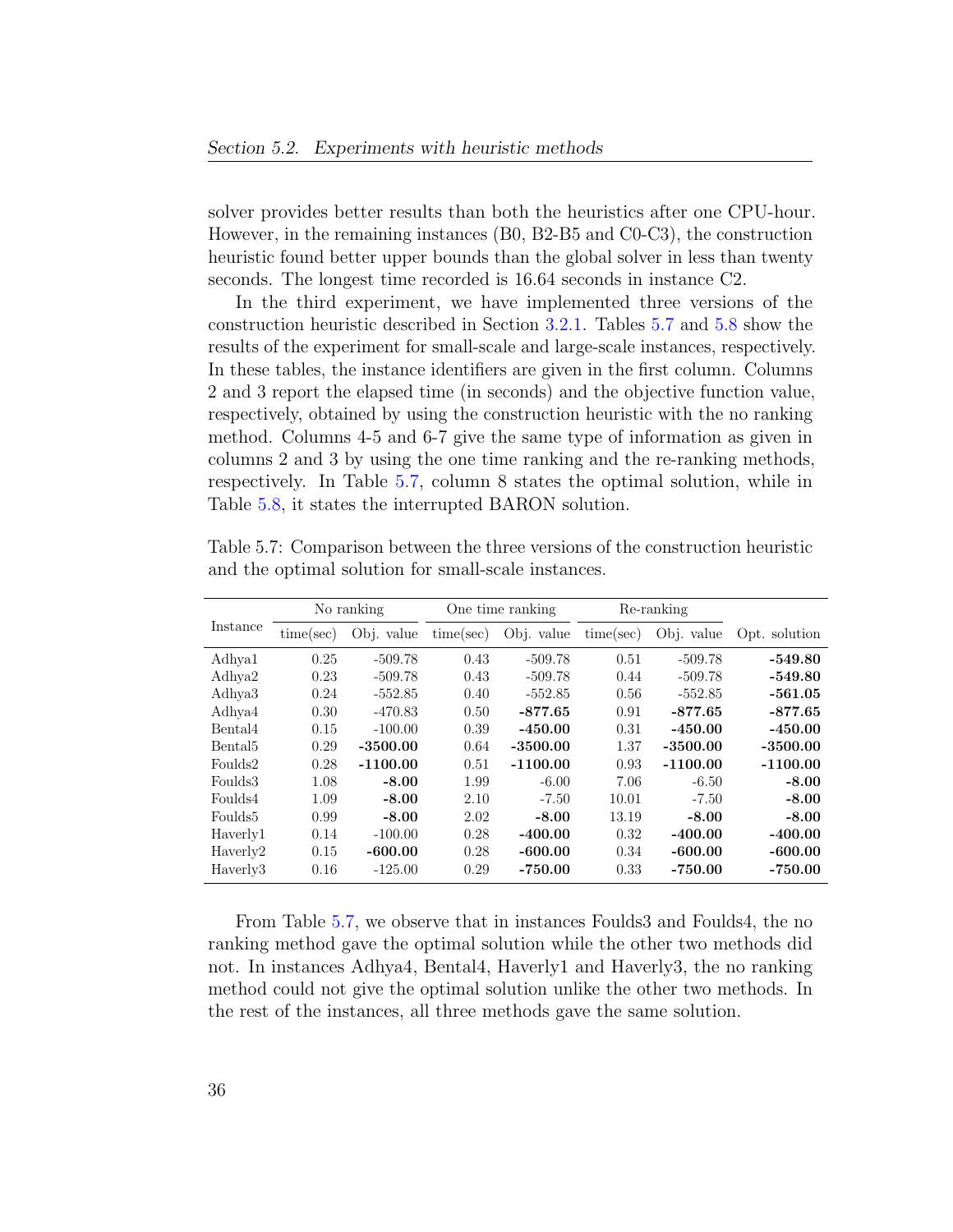|                |           | No ranking  |           | One time ranking |           | Re-ranking  | Int. BARON  |
|----------------|-----------|-------------|-----------|------------------|-----------|-------------|-------------|
| Instance       | time(sec) | ub          | time(sec) | ub               | time(sec) | ub          | ub          |
| A <sub>0</sub> | 1.12      | $-22763.91$ | 1.92      | $-23620.99$      | 3.85      | $-24320.97$ | $-35812.33$ |
| A <sub>1</sub> | 1.16      | $-12027.73$ | 1.71      | $-23068.09$      | 3.72      | $-23068.09$ | $-29276.56$ |
| A <sub>2</sub> | 1.15      | $-7407.32$  | 1.76      | $-14134.63$      | 2.40      | $-14134.63$ | $-23042.04$ |
| A3             | 1.13      | $-23580.98$ | 2.00      | $-29311.53$      | 4.73      | $-27056.05$ | $-39446.54$ |
| A4             | 1.23      | $-24000.23$ | 2.06      | $-28173.99$      | 4.33      | $-29462.14$ | $-33687.13$ |
| A <sub>5</sub> | 1.15      | $-18058.07$ | 1.73      | $-18698.44$      | 3.29      | $-18364.42$ | $-24015.54$ |
| A6             | 1.34      | $-30202.84$ | 3.29      | $-28087.85$      | 6.42      | $-28400.16$ | $-37074.67$ |
| A7             | 1.24      | $-32612.05$ | 2.20      | $-31807.11$      | 4.07      | $-31807.11$ | $-38074.67$ |
| A8             | 1.18      | $-20689.08$ | 2.45      | $-24092.10$      | 6.16      | $-24092.10$ | $-28795.26$ |
| A9             | 1.16      | $-15462.14$ | 1.71      | $-14342.84$      | 2.93      | $-14342.84$ | $-21912.35$ |
| B <sub>0</sub> | 2.51      | $-26075.28$ | 3.63      | $-29099.91$      | 7.08      | $-29099.91$ | $-20802.12$ |
| B1             | 2.56      | $-41381.16$ | 3.81      | $-48000.75$      | 9.90      | $-45818.85$ | $-50055.21$ |
| B <sub>2</sub> | 2.90      | $-27296.44$ | 4.32      | $-38592.58$      | 10.44     | $-35835.71$ | $-18567.64$ |
| B <sub>3</sub> | 2.94      | $-55667.34$ | 4.30      | $-52800.38$      | 12.24     | -49880.27   | $-18327.40$ |
| B <sub>4</sub> | 2.99      | $-44137.71$ | 4.44      | $-47552.56$      | 13.27     | $-47000.63$ | $-3711.84$  |
| B <sub>5</sub> | 3.21      | $-41396.91$ | 5.25      | $-41808.46$      | 14.32     | $-43048.22$ | $-10653.72$ |
| C <sub>0</sub> | 11.98     | $-50757.30$ | 13.90     | $-54381.41$      | 31.78     | $-56092.77$ | $-15197.45$ |
| C1             | 12.72     | $-49163.00$ | 14.80     | $-67526.37$      | 32.91     | $-65713.76$ | $-25196.93$ |
| C <sub>2</sub> | 13.39     | $-55591.08$ | 16.64     | $-75472.87$      | 46.28     | $-74354.66$ | $-7497.52$  |
| C <sub>3</sub> | 13.59     | $-72177.07$ | 15.60     | $-85085.64$      | 41.88     | $-80173.56$ | $-7163.54$  |

<span id="page-48-0"></span>Table 5.8: Comparison between the three versions of the construction heuristic and the bound from a global solver for large-scale instances.

From Table [5.8,](#page-48-0) we observe that the no ranking method gives better upper bounds than the other two methods in 4 instances (A6, A7, A9 and B3). The re-ranking method is also better than the other two methods in 4 different instances (A0, A4, B5 and C0), and the one time ranking method gives better bounds than the other two methods in 8 instances (A3, A5, B1, B2, B4 and C1-C3). In the rest of the instances, the one time ranking and the re-ranking methods give the same upper bounds, which are better than the bounds given by the no ranking method. We also observe that in 9 instances (B0, B2-B5 and C0-C3), the construction heuristic gives better upper bounds than the global solver. From the above two tables, we note that the algorithm without ranking is the fastest, and the re-ranking algorithm is the slowest. This is obvious, because many linear programs are solved for ranking the terminals.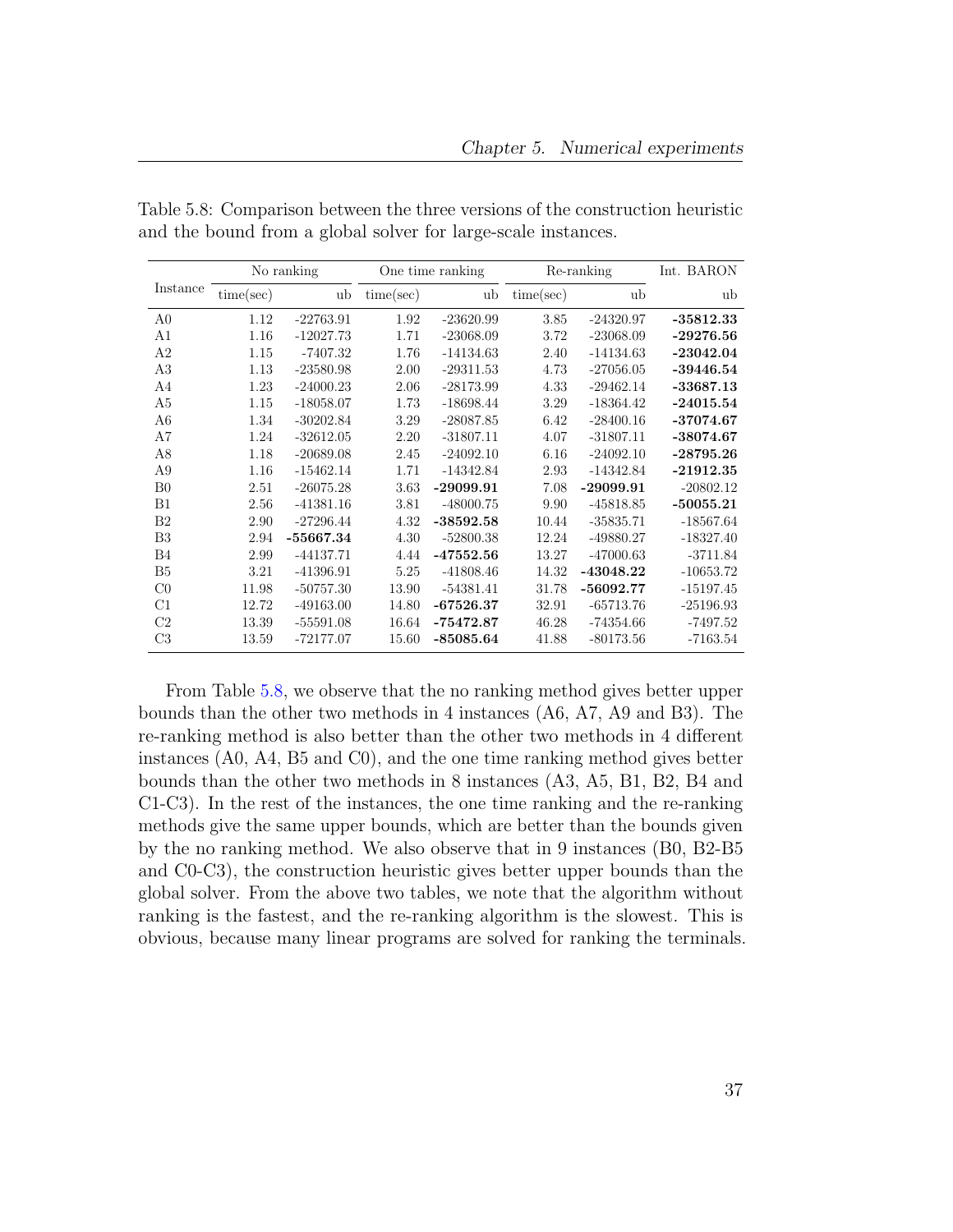In order to further improve the upper bounds on the optimal objective function value, we performed a fourth experiment. In this experiment, we used the solution that we obtained from the different versions of the construction heuristic as the starting solution for the improvement heuristic. The results of the experiment are recorded in Tables [5.9](#page-49-0) to [5.14.](#page-52-0) The formats of all these tables are the same. The first column gives the instance identifier. Columns 2 and 3 report the elapsed time (in seconds) and the objective function value, respectively, found by using one of the three versions of the construction heuristic. These values are taken from Tables [5.7](#page-47-0) and [5.8,](#page-48-0) and are only included to verify if the improvement method improved the solution of the different versions of the construction heuristic. Columns 4-5 and 6-7 report the same type of information as reported in columns 2-3 when the improvement method is used starting from S-mode and T-mode, respectively. The elapsed times reported in columns 4 and 6 include the time needed to construct the solution, i.e. the time reported in column 2. In Tables [5.9,](#page-49-0) [5.11](#page-50-1) and [5.13,](#page-51-1) column 8 states the optimal solution, while in Tables [5.10,](#page-50-0) [5.12](#page-51-0) and [5.14,](#page-52-0) it states the interrupted BARON solution.

|                     | No ranking |            |           | Impr. method S mode |           | Impr. method T mode |               |
|---------------------|------------|------------|-----------|---------------------|-----------|---------------------|---------------|
| Instance            | time(sec)  | Obj. value | time(sec) | Obj. value          | time(sec) | Obj. value          | Opt. solution |
| Adhya1              | 0.25       | $-509.78$  | 0.42      | $-509.78$           | 0.48      | $-509.78$           | $-549.80$     |
| Adhya2              | 0.23       | $-509.78$  | 0.51      | $-509.78$           | 0.46      | $-509.78$           | $-549.80$     |
| Adhya3              | 0.24       | $-552.85$  | 0.51      | $-552.85$           | 0.48      | $-552.85$           | $-561.05$     |
| Adhya4              | 0.30       | $-470.83$  | 0.48      | $-470.83$           | 0.50      | $-470.83$           | $-877.65$     |
| Bental4             | 0.15       | $-100.00$  | 0.32      | $-100.00$           | 0.30      | $-100.00$           | $-450.00$     |
| Bental <sub>5</sub> | 0.29       | $-3500.00$ | 0.49      | $-3500.00$          | 0.47      | $-3500.00$          | $-3500.00$    |
| Foulds2             | 0.28       | $-1100.00$ | 0.48      | $-1100.00$          | 0.41      | $-1100.00$          | $-1100.00$    |
| Foulds3             | 1.08       | $-8.00$    | 1.18      | $-8.00$             | 1.19      | $-8.00$             | $-8.00$       |
| Foulds4             | 1.09       | $-8.00$    | 1.21      | $-8.00$             | 1.33      | $-8.00$             | $-8.00$       |
| Foulds <sup>5</sup> | 0.99       | $-8.00$    | 1.46      | $-8.00$             | 1.47      | $-8.00$             | $-8.00$       |
| Haverly1            | 0.14       | $-100.00$  | 0.32      | $-100.00$           | 0.32      | $-100.00$           | $-400.00$     |
| Haverly2            | 0.15       | $-600.00$  | 0.31      | $-600.00$           | 0.32      | $-600.00$           | $-600.00$     |
| Haverly3            | 0.16       | $-125.00$  | 0.30      | $-125.00$           | 0.30      | $-125.00$           | $-750.00$     |

<span id="page-49-0"></span>Table 5.9: Results from the improvement heuristic with initial solution from the construction heuristic using no-ranking method for small-scale instances.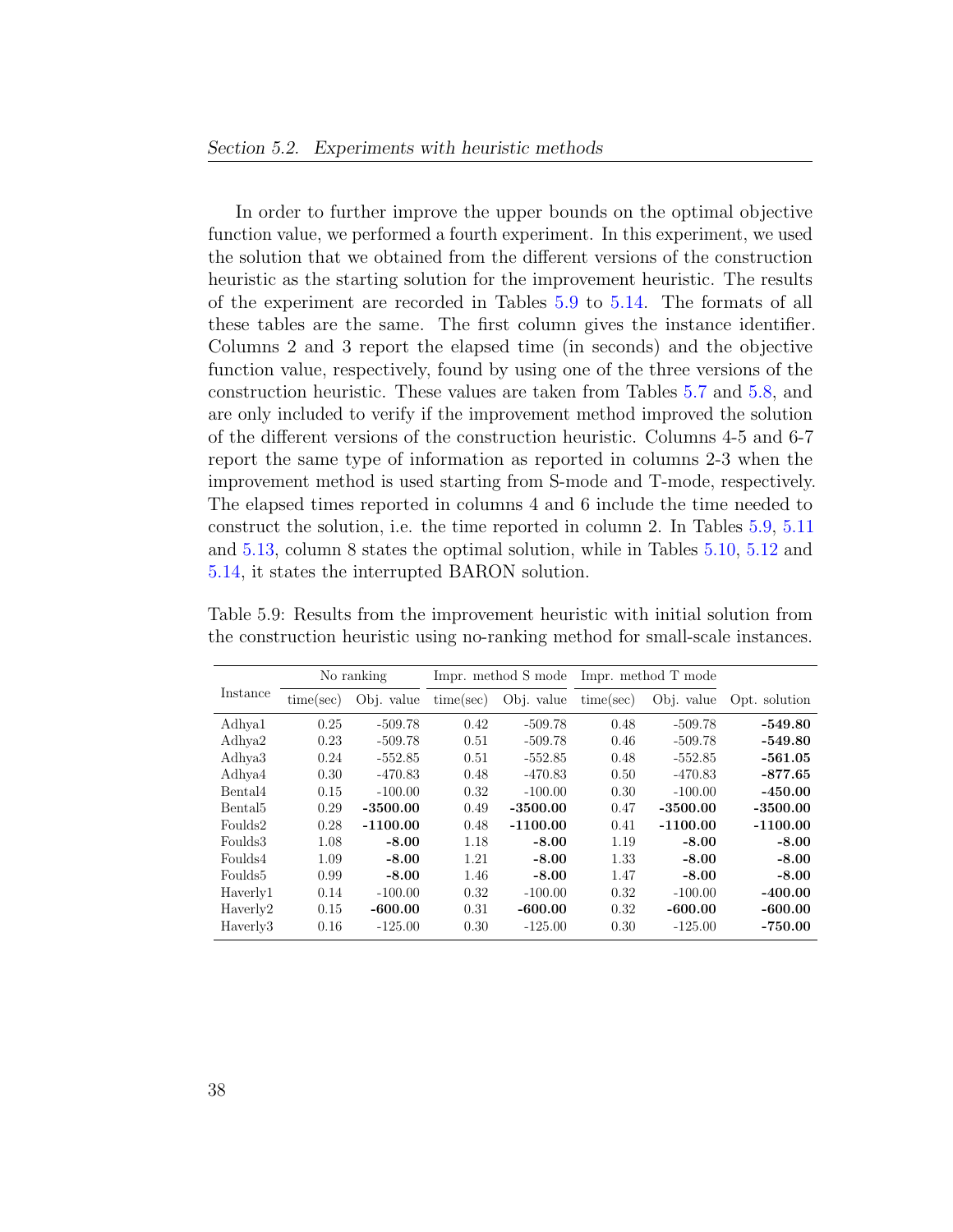|                |           | No ranking  |           | Impr. method S mode |           | Impr. method T mode | Int. BARON  |
|----------------|-----------|-------------|-----------|---------------------|-----------|---------------------|-------------|
| Instance       | time(sec) | ub          | time(sec) | ub                  | time(sec) | ub                  | ub          |
| A <sub>0</sub> | 1.12      | $-22763.91$ | 6.67      | $-29780.50$         | 2.21      | $-24429.90$         | $-35812.33$ |
| A1             | 1.16      | $-12027.73$ | 2.15      | $-21710.13$         | 2.41      | $-21002.94$         | $-29276.56$ |
| A <sub>2</sub> | 1.15      | $-7407.32$  | 1.55      | $-7546.06$          | 1.87      | $-7546.06$          | $-23042.04$ |
| A3             | 1.13      | $-23580.98$ | 3.53      | $-29818.48$         | 4.19      | $-34468.35$         | $-39446.54$ |
| A4             | 1.23      | $-24000.23$ | 3.62      | $-31645.54$         | 5.55      | $-36930.53$         | $-33687.13$ |
| A5             | 1.15      | $-18058.07$ | 4.36      | $-24888.63$         | 4.25      | $-24838.55$         | $-24015.54$ |
| A6             | 1.34      | $-30202.84$ | 5.46      | -41670.94           | 6.45      | $-41646.83$         | $-37074.67$ |
| A7             | 1.24      | $-32612.05$ | 5.46      | $-39961.53$         | 5.72      | $-39877.52$         | $-38074.67$ |
| A8             | 1.18      | $-20689.08$ | 4.87      | $-24467.09$         | 5.39      | $-22091.16$         | $-28795.26$ |
| A <sub>9</sub> | 1.16      | $-15462.14$ | 4.61      | $-21062.36$         | 4.73      | $-21256.51$         | $-21912.35$ |
| B <sub>0</sub> | 2.51      | $-26075.28$ | 9.62      | $-37451.60$         | 9.03      | $-39761.39$         | $-20802.12$ |
| <b>B1</b>      | 2.56      | $-41381.16$ | 11.24     | $-56375.22$         | 7.53      | $-58189.39$         | $-50055.21$ |
| B <sub>2</sub> | 2.90      | $-27296.44$ | 11.24     | $-51079.37$         | 16.96     | $-51526.15$         | $-18567.64$ |
| B <sub>3</sub> | 2.94      | $-55667.34$ | 26.29     | $-68823.92$         | 13.05     | -59995.96           | $-18327.40$ |
| B4             | 2.99      | $-44137.71$ | 28.35     | $-58924.51$         | 38.68     | $-56239.56$         | $-3711.84$  |
| B5             | 3.21      | $-41396.91$ | 35.94     | $-59725.70$         | 26.67     | $-59733.81$         | $-10653.72$ |
| CO             | 11.98     | $-50757.30$ | 29.97     | $-72105.91$         | 34.49     | $-73286.24$         | $-15197.45$ |
| C1             | 12.72     | $-49163.00$ | 45.49     | $-77600.57$         | 64.59     | $-72423.04$         | $-25196.93$ |
| C <sub>2</sub> | 13.39     | $-55591.08$ | 54.52     | $-104662.46$        | 76.44     | $-101158.79$        | $-7497.52$  |
| C <sub>3</sub> | 13.59     | $-72177.07$ | 60.92     | $-105069.65$        | 90.87     | $-102406.46$        | $-7163.54$  |

<span id="page-50-0"></span>Table 5.10: Results from the improvement heuristic with initial solution from the construction heuristic using no-ranking method for large-scale instances.

<span id="page-50-1"></span>Table 5.11: Results from the improvement heuristic with initial solution from the construction heuristic using one-time ranking method for small-scale instances.

|                     |           | One time ranking |           | Impr. method S mode |           | Impr. method T mode |               |
|---------------------|-----------|------------------|-----------|---------------------|-----------|---------------------|---------------|
| Instance            | time(sec) | Obj. value       | time(sec) | Obj. value          | time(sec) | Obj. value          | Opt. solution |
| Adhya1              | 0.43      | $-509.78$        | 0.82      | $-509.78$           | 1.46      | $-509.78$           | $-549.80$     |
| Adhya2              | 0.43      | $-509.78$        | 0.96      | $-509.78$           | 1.12      | $-509.78$           | $-549.80$     |
| Adhya3              | 0.40      | $-552.85$        | 1.47      | $-552.85$           | 0.87      | $-552.85$           | $-561.05$     |
| Adhya4              | 0.50      | $-877.65$        | 0.81      | $-877.65$           | 1.12      | $-877.65$           | $-877.65$     |
| Bental4             | 0.39      | $-450.00$        | 0.78      | $-450.00$           | 0.75      | $-450.00$           | $-450.00$     |
| Bental <sub>5</sub> | 0.64      | $-3500.00$       | 1.76      | $-3500.00$          | 2.07      | $-3500.00$          | $-3500.00$    |
| Foulds2             | 0.51      | $-1100.00$       | 1.02      | $-1100.00$          | 1.51      | $-1100.00$          | $-1100.00$    |
| Foulds3             | 1.99      | $-6.00$          | 3.12      | $-8.00$             | 4.51      | $-6.00$             | $-8.00$       |
| Foulds4             | 2.10      | $-7.50$          | 3.02      | $-7.50$             | 4.20      | $-7.50$             | $-8.00$       |
| Foulds <sup>5</sup> | 2.02      | $-8.00$          | 3.99      | $-8.00$             | 3.87      | $-8.00$             | $-8.00$       |
| Haverly1            | 0.28      | $-400.00$        | 1.48      | $-400.00$           | 0.64      | -400.00             | $-400.00$     |
| Haverly2            | 0.28      | $-600.00$        | 1.22      | $-600.00$           | 0.70      | $-600.00$           | $-600.00$     |
| Haverly3            | 0.29      | -750.00          | 0.86      | $-750.00$           | 1.76      | -750.00             | $-750.00$     |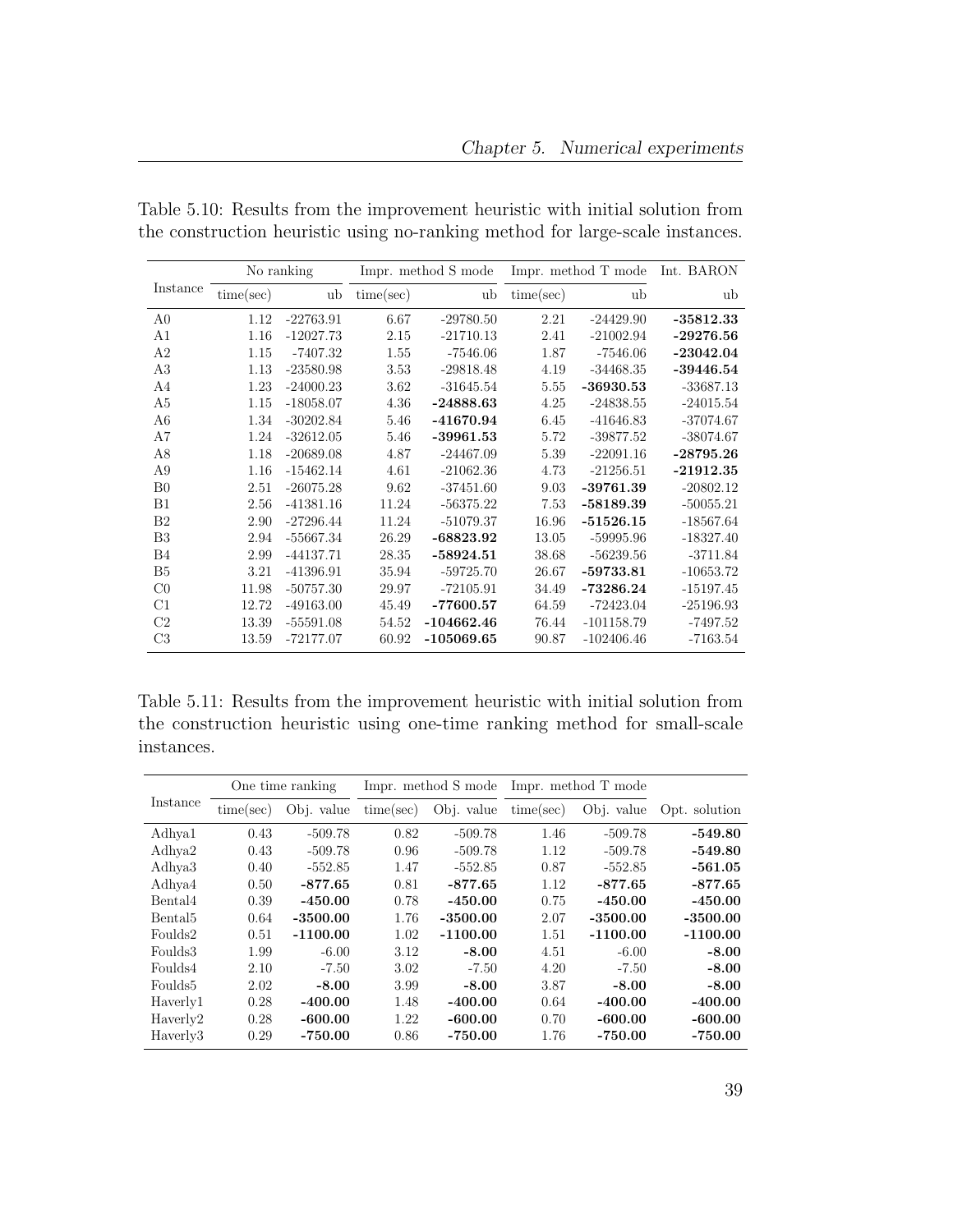<span id="page-51-0"></span>Table 5.12: Results from the improvement heuristic with initial solution from the construction heuristic using one-time ranking method for large-scale instances.

|                |           | One time ranking |           | Impr. method S mode |           | Impr. method T mode | Int. BARON  |
|----------------|-----------|------------------|-----------|---------------------|-----------|---------------------|-------------|
| Instance       | time(sec) | ub               | time(see) | ub                  | time(sec) | ub                  | ub          |
| A <sub>0</sub> | 1.92      | $-23620.99$      | 5.60      | $-26591.74$         | 4.04      | $-30337.70$         | $-35812.33$ |
| A <sub>1</sub> | 1.71      | $-23068.09$      | 4.43      | $-23539.35$         | 3.13      | $-23524.47$         | $-29276.56$ |
| A <sub>2</sub> | 1.76      | $-14134.63$      | 6.71      | $-18917.70$         | 3.24      | $-18817.43$         | $-23042.04$ |
| A3             | 2.00      | $-29311.53$      | 10.13     | $-31004.79$         | 6.01      | $-31679.76$         | $-39446.54$ |
| A <sub>4</sub> | 2.06      | $-28173.99$      | 7.48      | $-37723.94$         | 6.68      | $-37567.94$         | $-33687.13$ |
| A <sub>5</sub> | 1.73      | $-18698.44$      | 8.90      | $-23386.91$         | 7.40      | $-22415.50$         | $-24015.54$ |
| A <sub>6</sub> | 3.29      | $-28087.85$      | 6.06      | $-40482.00$         | 4.70      | $-41341.00$         | $-37074.67$ |
| A7             | 2.20      | $-31807.11$      | 10.08     | -40769.62           | 4.88      | $-40405.92$         | $-38074.67$ |
| A <sub>8</sub> | 2.45      | $-24092.10$      | 12.79     | $-26626.57$         | 10.57     | $-29368.42$         | $-28795.26$ |
| A <sub>9</sub> | 1.71      | $-14342.84$      | 19.98     | $-21604.48$         | 8.38      | $-21017.71$         | $-21912.35$ |
| B <sub>0</sub> | 3.63      | $-29099.91$      | 16.47     | $-34910.51$         | 8.18      | $-35317.30$         | $-20802.12$ |
| B1             | 3.81      | $-48000.75$      | 15.90     | $-55929.08$         | 9.72      | $-54290.30$         | $-50055.21$ |
| B <sub>2</sub> | 4.32      | $-38592.58$      | 21.22     | $-48820.71$         | 22.41     | -49946.69           | $-18567.64$ |
| B <sub>3</sub> | 4.30      | $-52800.38$      | 52.00     | $-69089.90$         | 68.44     | $-69856.72$         | $-18327.40$ |
| <b>B4</b>      | 4.44      | $-47552.56$      | 38.60     | $-58886.14$         | 50.91     | $-58979.56$         | $-3711.84$  |
| B <sub>5</sub> | 5.25      | $-41808.46$      | 30.57     | $-56538.58$         | 53.90     | $-55865.29$         | $-10653.72$ |
| C <sub>0</sub> | 13.90     | $-54381.41$      | 48.15     | $-69276.53$         | 29.74     | $-68978.86$         | $-15197.45$ |
| C1             | 14.80     | $-67526.37$      | 43.46     | $-79698.41$         | 43.73     | $-76039.49$         | $-25196.93$ |
| C <sub>2</sub> | 16.64     | $-75472.87$      | 80.14     | $-111453.91$        | 71.44     | -117736.60          | $-7497.52$  |
| C <sub>3</sub> | 15.60     | $-85085.64$      | 49.93     | $-107587.08$        | 110.70    | $-103627.95$        | $-7163.54$  |

<span id="page-51-1"></span>Table 5.13: Results from the improvement heuristic with initial solution from the construction heuristic using re-ranking method for small-scale instances.

|                     |           | Re-ranking |           | Impr. method S mode |           | Impr. method T mode |               |
|---------------------|-----------|------------|-----------|---------------------|-----------|---------------------|---------------|
| Instance            | time(sec) | Obj. value | time(sec) | Obj. value          | time(sec) | Obj. value          | Opt. solution |
| Adhya1              | 0.51      | $-509.78$  | 0.68      | $-509.78$           | 0.62      | $-509.78$           | $-549.80$     |
| Adhya2              | 0.44      | $-509.78$  | 0.65      | $-509.78$           | 0.59      | $-509.78$           | $-549.80$     |
| Adhya3              | 0.56      | $-552.85$  | 0.71      | $-552.85$           | 0.90      | $-552.85$           | $-561.05$     |
| Adhya4              | 0.91      | $-877.65$  | 0.99      | $-877.65$           | 0.92      | $-877.65$           | $-877.65$     |
| Bental4             | 0.31      | $-450.00$  | 0.67      | $-450.00$           | 0.45      | $-450.00$           | $-450.00$     |
| Bental <sub>5</sub> | 1.37      | $-3500.00$ | 1.78      | $-3500.00$          | 1.64      | $-3500.00$          | $-3500.00$    |
| Foulds2             | 0.93      | $-1100.00$ | 1.14      | $-1100.00$          | 1.02      | $-1100.00$          | $-1100.00$    |
| Foulds3             | 7.06      | $-6.50$    | 7.88      | $-6.50$             | 7.04      | $-6.50$             | $-8.00$       |
| Foulds4             | 8.83      | $-7.50$    | 8.90      | $-7.50$             | 9.21      | $-7.50$             | $-8.00$       |
| Foulds <sub>5</sub> | 9.10      | $-8.00$    | 9.50      | $-8.00$             | 9.26      | $-8.00$             | $-8.00$       |
| Haverly1            | 0.32      | $-400.00$  | 0.67      | $-400.00$           | 0.45      | $-400.00$           | $-400.00$     |
| Haverly2            | 0.34      | $-600.00$  | 0.44      | $-600.00$           | 0.44      | $-600.00$           | $-600.00$     |
| Haverly3            | 0.33      | $-750.00$  | 0.79      | $-750.00$           | 0.51      | $-750.00$           | $-750.00$     |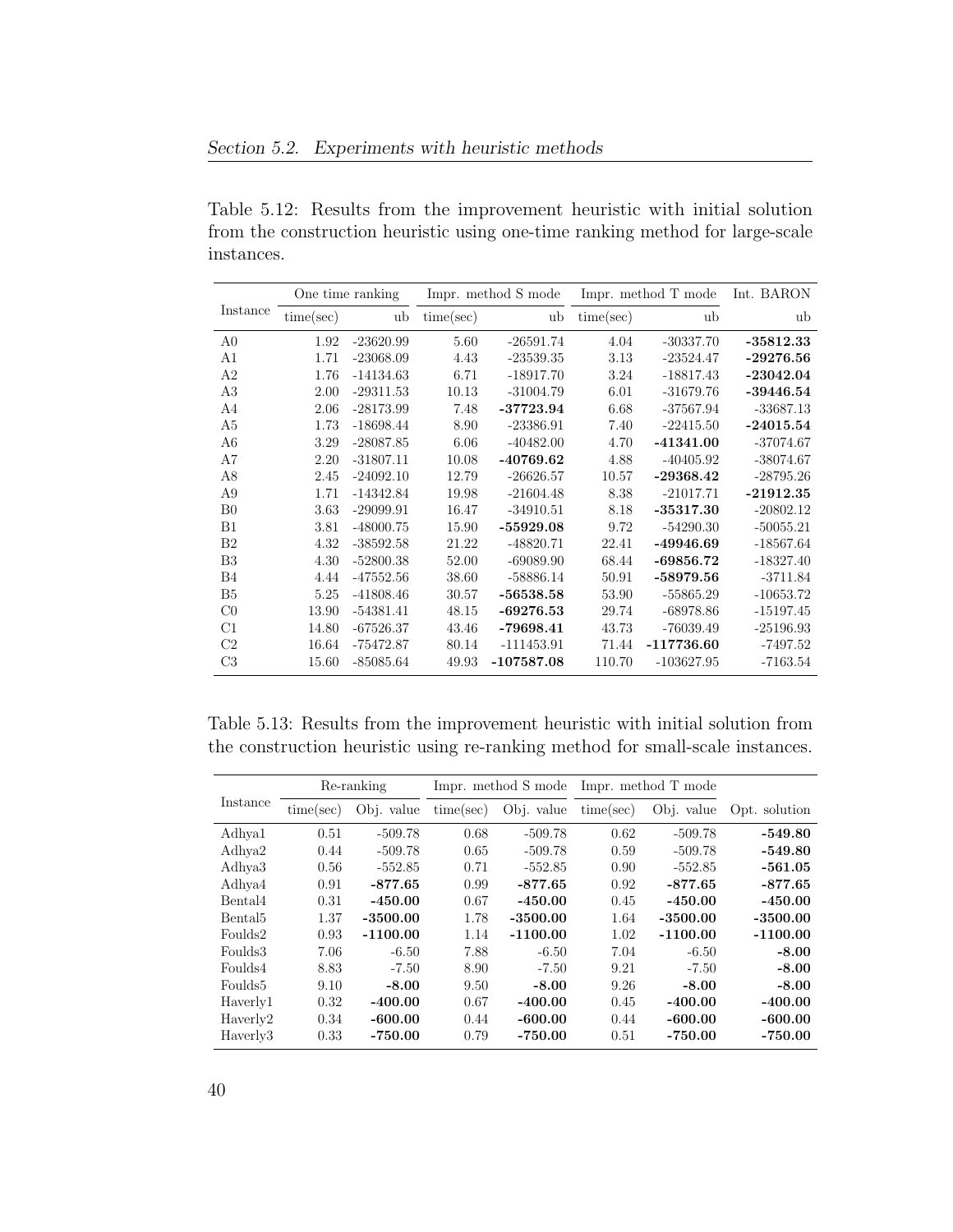|                |           | Re-ranking  |           | Impr. method S mode |           | Impr. method T mode | Int. BARON  |
|----------------|-----------|-------------|-----------|---------------------|-----------|---------------------|-------------|
| Instance       | time(sec) | ub          | time(sec) | ub                  | time(sec) | ub                  | ub          |
| A <sub>0</sub> | 3.85      | $-24320.97$ | 4.21      | $-27447.51$         | 5.02      | $-27625.79$         | $-35812.33$ |
| A1             | 3.72      | $-23068.09$ | 4.36      | $-23539.35$         | 5.05      | $-23524.47$         | $-29276.56$ |
| A <sub>2</sub> | 2.40      | $-14134.63$ | 4.31      | $-18917.70$         | 4.60      | $-18817.43$         | $-23042.04$ |
| A3             | 4.73      | $-27056.05$ | 6.31      | $-30893.75$         | 8.43      | $-33468.45$         | $-39446.54$ |
| A4             | 4.33      | $-29462.14$ | 7.23      | $-36271.35$         | 8.61      | $-36252.81$         | $-33687.13$ |
| A <sub>5</sub> | 3.29      | $-18364.42$ | 6.04      | $-21562.94$         | 7.03      | $-21628.55$         | $-24015.54$ |
| A6             | 6.42      | $-28400.16$ | 6.56      | $-40527.00$         | 7.77      | $-41341.00$         | $-37074.67$ |
| A7             | 4.07      | $-31807.11$ | 7.02      | -40769.62           | 7.14      | $-40405.92$         | $-38074.67$ |
| A8             | 6.16      | $-24092.10$ | 9.45      | $-26626.57$         | 14.85     | $-29368.42$         | $-28795.26$ |
| A9             | 2.93      | $-14342.84$ | 15.16     | $-21604.48$         | 9.26      | $-21017.71$         | $-21912.35$ |
| B <sub>0</sub> | 7.08      | $-29099.91$ | 10.26     | $-34910.51$         | 21.92     | $-40421.55$         | $-20802.12$ |
| B1             | 9.90      | $-45818.85$ | 16.10     | $-57747.66$         | 18.20     | $-55808.31$         | $-50055.21$ |
| B <sub>2</sub> | 10.44     | $-35835.71$ | 21.65     | $-46372.38$         | 38.61     | $-47921.77$         | $-18567.64$ |
| B <sub>3</sub> | 12.24     | -49880.27   | 41.36     | $-71448.88$         | 30.57     | $-70086.77$         | $-18327.40$ |
| <b>B4</b>      | 13.27     | $-47000.63$ | 32.39     | $-56023.98$         | 29.16     | $-56670.11$         | $-3711.84$  |
| B <sub>5</sub> | 14.32     | $-43048.22$ | 36.76     | $-57824.22$         | 67.22     | $-56557.78$         | $-10653.72$ |
| C <sub>0</sub> | 31.78     | $-56092.77$ | 49.74     | $-68031.43$         | 59.55     | $-67114.21$         | $-15197.45$ |
| C1             | 32.91     | $-65713.76$ | 47.26     | $-83248.11$         | 58.81     | $-83980.63$         | $-25196.93$ |
| C <sub>2</sub> | 46.28     | $-74354.66$ | 58.15     | $-95739.27$         | 168.88    | $-108483.44$        | $-7497.52$  |
| C <sub>3</sub> | 41.88     | $-80173.56$ | 108.68    | $-107581.79$        | 61.09     | $-95373.62$         | $-7163.54$  |

<span id="page-52-0"></span>Table 5.14: Results from the improvement heuristic with initial solution from the construction heuristic using re-ranking method for large-scale instances.

From Tables [5.10,](#page-50-0) [5.12](#page-51-0) and [5.14,](#page-52-0) we observe that for all large-scale instances, the solution produced by the construction heuristic has been improved by the improvement heuristic. We also observe from these tables that the modes from which the improvement heuristic starts with, i.e. S and T modes can make a difference on how good the objective function values are. However, based on the results obtained, we cannot say that one of the modes is always better than the other. Tables [5.9](#page-49-0) and [5.13](#page-51-1) show that in the small-scale instances, the improvement heuristic did not improve the solution obtained from the construction heuristic. We can observe the same thing from Table [5.11](#page-50-1) with one exception, Foulds3, whose solution is improved to achieve the optimal solution.

In order to analyze the efficiency of the improvement method combined with the three versions of the construction heuristic, we report experiments comparing them in the next section.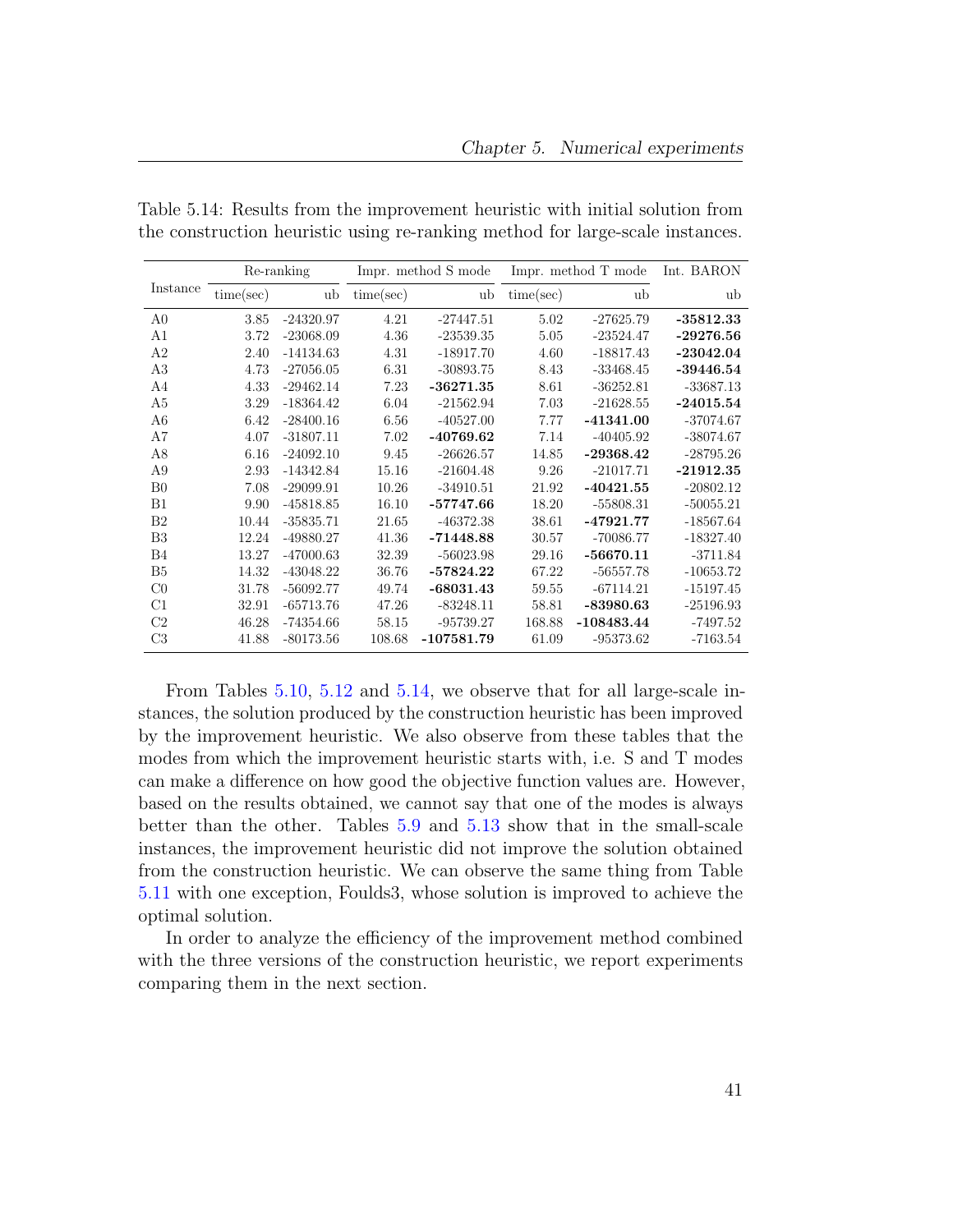#### <span id="page-53-0"></span>5.2.1 Comparisons between heuristic methods

We now compare the results of the improvement heuristic starting with the solutions obtained from each of the three versions of the construction heuristic. Only the results for large-scale instances are compared. For the ease of comparison, we have collected the best values obtained by all these methods in Table [5.15.](#page-53-1) We also compare these solutions with the interrupted BARON solution. Column 1 of this table gives the instance identifier. Column 2 gives the elapsed time (in seconds), obtained by adding the time needed by the improvement method in the S and T-modes, and using the solution given by the no ranking method as initial solution. Column 3 reports the minimum of the objective function values in the S and T-modes obtained by the same method as mentioned above. Columns 4-5 and 6-7 report the same type of information as reported in columns 2-3, obtained by using the improvement method in combination with the one time ranking and the re-ranking methods, respectively. Column 8 gives the interrupted BARON solution.

|                |           | No ranking impr. |           | One time ranking impr. |           | Re-ranking impr. | Int. BARON  |
|----------------|-----------|------------------|-----------|------------------------|-----------|------------------|-------------|
| Instance       | time(sec) | ub               | time(sec) | ub                     | time(sec) | ub               | ub          |
| A <sub>0</sub> | 8.88      | $-29780.50$      | 9.64      | $-30337.70$            | 9.23      | $-27625.79$      | $-35812.33$ |
| A1             | 4.56      | $-21710.13$      | 7.56      | $-23539.35$            | 9.41      | $-23539.35$      | $-29276.56$ |
| A2             | 3.42      | $-7546.06$       | 9.95      | $-18917.70$            | 8.91      | $-18917.70$      | $-23042.04$ |
| A3             | 7.72      | $-34468.35$      | 16.14     | $-31679.76$            | 14.74     | $-33468.45$      | $-39446.54$ |
| A4             | 9.17      | $-36930.53$      | 14.16     | $-37723.94$            | 15.84     | $-36271.35$      | $-33687.13$ |
| A <sub>5</sub> | 8.61      | $-24888.63$      | 16.30     | $-23386.91$            | 13.07     | $-21628.55$      | $-24015.54$ |
| A <sub>6</sub> | 11.91     | -41670.94        | 10.76     | $-41341.00$            | 14.33     | $-41341.00$      | $-37074.67$ |
| A7             | 11.18     | $-39961.53$      | 14.96     | -40769.62              | 14.16     | -40769.62        | $-38074.67$ |
| A8             | 15.13     | $-24467.09$      | 23.36     | $-29368.42$            | 24.30     | $-29368.42$      | $-28795.26$ |
| A9             | 9.34      | $-21256.51$      | 28.36     | $-21604.48$            | 24.42     | $-21604.48$      | $-21912.35$ |
| B <sub>0</sub> | 18.65     | $-39761.39$      | 24.65     | $-35317.30$            | 32.18     | $-40421.55$      | $-20802.12$ |
| B1             | 18.77     | $-58189.39$      | 25.62     | $-55929.08$            | 34.30     | $-57747.66$      | $-50055.21$ |
| B2             | 28.20     | $-51526.15$      | 43.63     | $-49946.69$            | 60.26     | $-47921.77$      | $-18567.64$ |
| B <sub>3</sub> | 39.34     | $-68823.92$      | 120.44    | $-69856.72$            | 71.93     | $-71448.88$      | $-18327.40$ |
| B4             | 67.03     | $-58924.51$      | 89.51     | $-58979.56$            | 61.55     | $-56670.11$      | $-3711.84$  |
| B <sub>5</sub> | 62.61     | $-59733.81$      | 84.47     | $-56538.58$            | 103.98    | $-57824.22$      | $-10653.72$ |
| $_{\rm C0}$    | 64.46     | $-73286.24$      | 77.89     | $-69276.53$            | 109.29    | $-68031.43$      | $-15197.45$ |
| C1             | 110.08    | $-77600.57$      | 87.19     | $-79698.41$            | 106.07    | $-83980.63$      | $-25196.93$ |
| C <sub>2</sub> | 130.96    | $-104662.46$     | 151.58    | $-117736.60$           | 227.03    | $-108483.44$     | $-7497.52$  |
| C <sub>3</sub> | 151.79    | $-105069.65$     | 160.63    | $-107587.08$           | 169.77    | $-107581.79$     | $-7163.54$  |

<span id="page-53-1"></span>Table 5.15: Comparing output from the improvement method in combination with the three versions of the construction heuristic for large-scale instances.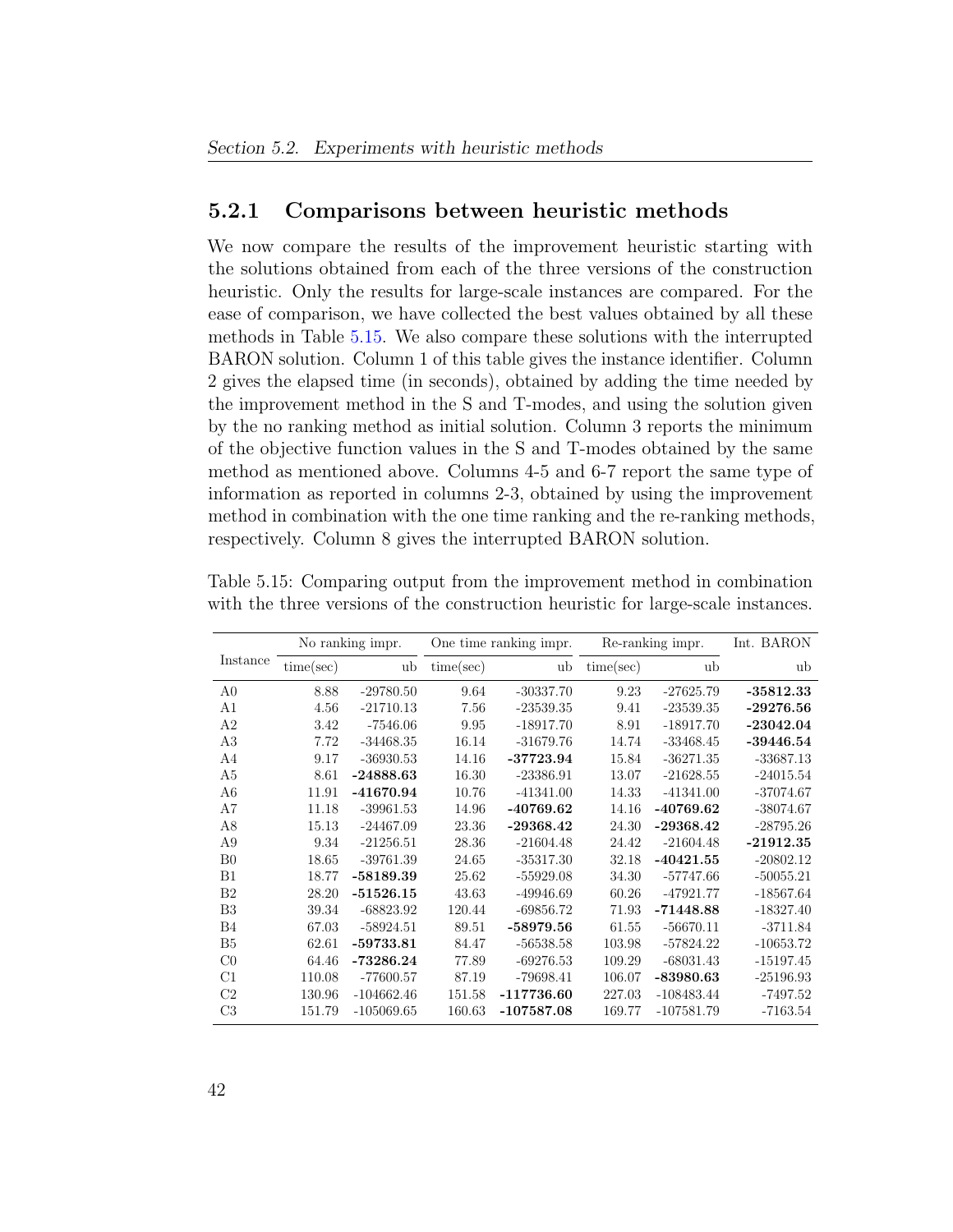From the above table, we observe that the no ranking method gives better upper bounds than the other two methods in 7 instances (A3, A5, A6, B1, B2, B5 and C0). The one time ranking method gives better bounds than the other two methods in 5 instances (A0, A4, B4, C2 and C3), and the re-ranking method is better than the other two methods in 3 instances (B0, B3 and C1). In the rest of the instances, the one time ranking and the re-ranking methods give the same upper bounds, which are better than the bounds given by the no ranking method. We note that the no ranking method is faster than the other two methods in all instances except 3 (A6, B4 and C1). Among the one time ranking and the re-ranking methods, the former method is faster than the latter in 12 instances (A1, A4, A6, A8, B0-B2, B5 and C0-C3). We also observe that for 15 instances (A4-A8, B0-B5 and C0-C3), we got better upper bounds than the interrupted version of global solver.

The results from Table [5.15](#page-53-1) also indicate that we can not choose any one method which will always succeed in giving better feasible solutions than the remaining two methods. Since we do not know which of the three methods would perform best in terms of solution quality, we propose an approach in which all the three methods are run sequentially. Henceforth, this approach is referred to as Impr2, and it reports the best solution given among the three versions of the construction heuristic. The time required by Impr2 is the sum of the times required by each of the three improvement methods individually. The results obtained by applying Impr2 is reported in the following comparison.

Next, we compare Impr2 with the improvement method starting with the solution from the independent flow relaxation (named *Impr1*). Note that the experiments on Impr1 have already been performed at the beginning of Section [5.2.](#page-42-0) In Table [5.16,](#page-55-1) column 1 gives the instance identifier. Column 2 reports the elapsed time (in seconds), obtained by adding the time needed by Impr1 in the S and T-modes. Column 3 reports the minimum of the objective function values in the S and T-modes obtained by the same method. Column 4 states the elapsed time (in seconds), required by Impr2 and column 5 states the objective function value given by it. Column 6 reports the interrupted BARON solution.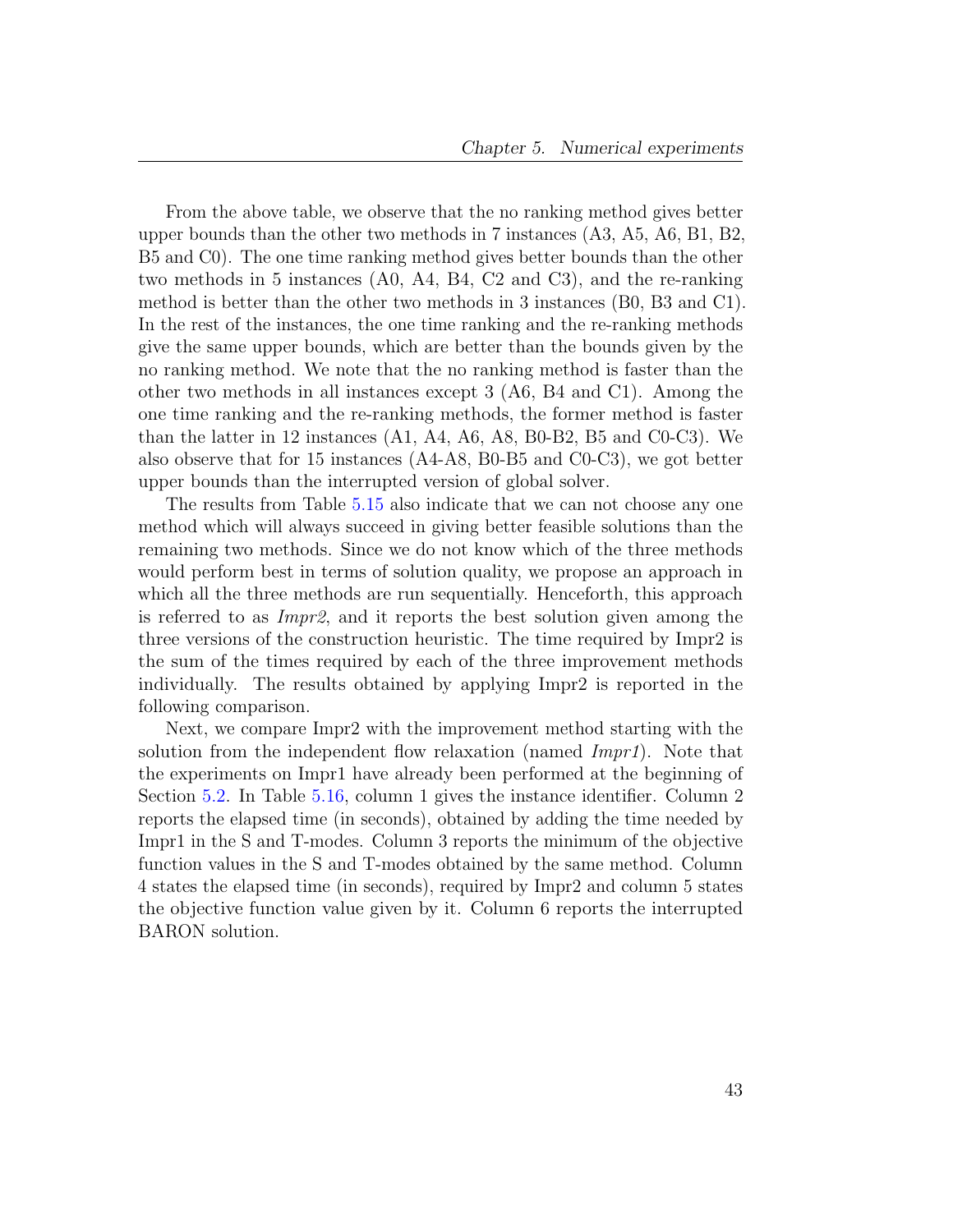|                |           | Impr1        |           | Impr2        | Int. BARON  |
|----------------|-----------|--------------|-----------|--------------|-------------|
| Instance       | time(sec) | ub           | time(sec) | ub           | ub          |
| A <sub>0</sub> | 2.08      | $-24613.94$  | 27.75     | $-30337.70$  | $-35812.33$ |
| A1             | 1.88      | $-14486.35$  | 21.53     | $-23539.35$  | $-29276.56$ |
| A <sub>2</sub> | 1.48      | $-13889.79$  | 22.28     | $-18917.70$  | $-23042.04$ |
| A3             | 3.25      | $-36037.89$  | 38.60     | $-34468.35$  | $-39446.54$ |
| A4             | 3.01      | $-36534.11$  | 39.17     | $-37723.94$  | $-33687.13$ |
| A5             | 4.08      | $-20850.75$  | 37.98     | $-24888.63$  | $-24015.54$ |
| A6             | 8.79      | $-41312.16$  | 37.00     | -41670.94    | $-37074.67$ |
| A7             | 10.61     | $-42034.55$  | 40.30     | $-40769.62$  | $-38074.67$ |
| A8             | 4.65      | $-30075.17$  | 62.79     | $-29368.42$  | $-28795.26$ |
| A9             | 5.50      | $-21750.30$  | 62.12     | $-21604.48$  | $-21912.35$ |
| B <sub>0</sub> | 16.80     | $-41481.88$  | 75.48     | $-40421.55$  | $-20802.12$ |
| B1             | 6.95      | $-59568.55$  | 78.69     | $-58189.39$  | $-50055.21$ |
| B <sub>2</sub> | 25.31     | $-52504.93$  | 132.09    | $-51526.15$  | $-18567.64$ |
| B3             | 46.90     | $-73469.18$  | 231.71    | $-71448.88$  | $-18327.40$ |
| B4             | 87.95     | $-58929.99$  | 218.09    | -58979.56    | $-3711.84$  |
| B <sub>5</sub> | 35.94     | $-59382.28$  | 251.06    | $-59733.81$  | $-10653.72$ |
| $_{\rm C0}$    | 38.83     | $-69821.59$  | 251.64    | $-73286.24$  | $-15197.45$ |
| C1             | 40.85     | $-72821.42$  | 303.34    | $-83980.63$  | $-25196.93$ |
| C2             | 61.94     | $-109122.14$ | 509.57    | $-117736.60$ | $-7497.52$  |
| C3             | 67.43     | $-112167.75$ | 482.19    | $-107587.08$ | $-7163.54$  |

<span id="page-55-1"></span>Table 5.16: Comparison between Impr1, Impr2 and the bound from a global solver for large-scale instances.

From Table [5.16,](#page-55-1) we observe that Impr1 is faster compared to Impr2. The longest time recorded for Impr1 is 87.95 seconds in instance B4, whereas, for Impr2 is 509.57 seconds in instance C2. We also note that in terms of solution quality, Impr2 performs better than Impr1 in 11 instances (A0-A2, A4-A6, B4-B5, C0-C2), whereas, Impr1 is better than Impr2 in the remaining 9 out of 20 large-scale instances. We observe that our heuristics have provided better solutions than the global solver in 15 (A4-A6, A7-A8, B0-B5, C0-C3) out of 20 large-scale instances.

### <span id="page-55-0"></span>5.3 Experiments with relaxations

In this section, we present the results of a numerical experiment performed in order to analyze the efficiency of the algorithm proposed in Chapter 4 for fast computation of lower bounds.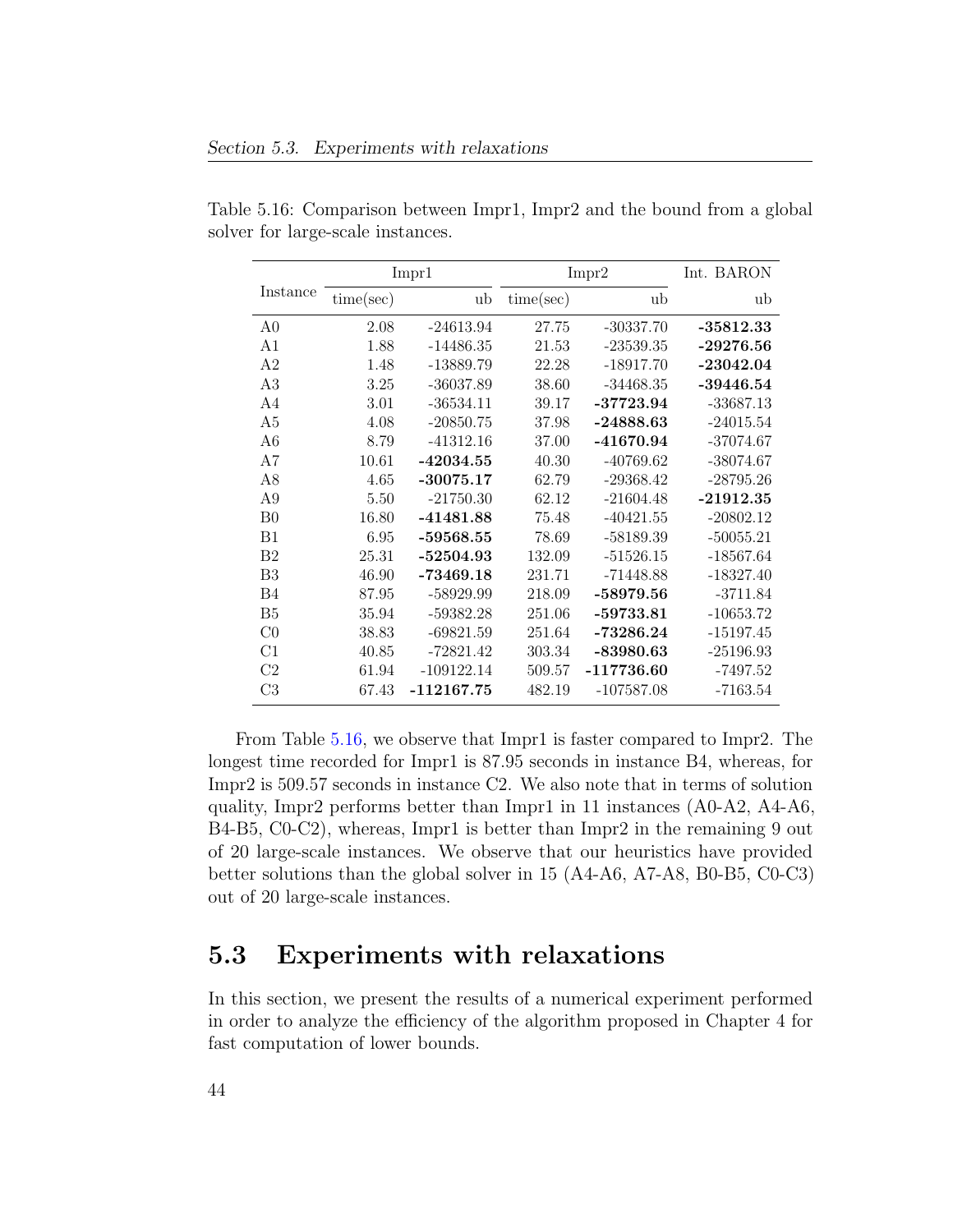In this experiment, we have implemented the algorithm described in Section [4.1.](#page-38-1) The solution with which the algorithm starts, is obtained by solving the independent flow relaxation (IFR) defined by  $(2.30)$ – $(2.37)$ . As mentioned earlier, it is a sub-problem of the pooling problem obtained by eliminating all the constraints involving the proportion variables from the ST P-formulation. Consequently, the relaxation is a linear program. After solving the independent flow relaxation, violated constraints are added to it and it is solved again, in order to improve the lower bound, until no violations are found.

Table [5.17](#page-56-0) shows the results of the experiment for small-scale instances. Column 1 gives the instance identifier. Columns 2-3 report the elapsed time (in seconds) and the objective function value obtained by solving the independent flow relaxation, respectively. Columns 4-6 report the elapsed time (in seconds), the number of iterations needed, and the number of constraints added to the independent flow relaxation, respectively, by our algorithm. The elapsed time reported in column 4 includes the time required to solve the independent flow relaxation, i.e. the time reported in column 2. Columns 7-8 state the elapsed time (in seconds) and the lower bound on the global minimum cost, obtained by solving the  $STP$ -relaxation [\[2\]](#page-64-3).

| Instance            | time(sec) | <b>IFR</b> | time(sec) | #It.                        | $\#\text{Const.}$ | time(sec) | lb         |
|---------------------|-----------|------------|-----------|-----------------------------|-------------------|-----------|------------|
| Adhya1              | 0.16      | $-856.25$  | 0.23      | $\overline{2}$              | 5                 | 1.00      | $-840.27$  |
| Adhya2              | 0.16      | $-574.78$  | 0.31      | 3                           | 6                 | 0.53      | $-574.78$  |
| Adhya3              | 0.19      | $-574.78$  | 0.37      | 3                           | 6                 | 0.38      | $-574.78$  |
| Adhya4              | 0.15      | $-976.44$  | 0.34      | 3                           | 6                 | 0.37      | $-961.93$  |
| Bental4             | 0.18      | $-550.00$  | 0.38      | 3                           | 9                 | 1.06      | $-541.67$  |
| Bental <sub>5</sub> | 0.24      | $-3500.00$ | 0.26      | $\mathcal{D}$               | $\overline{2}$    | 0.40      | $-3500.00$ |
| Foulds2             | 0.17      | $-1100.00$ | 0.22      | $\mathcal{D}$               | $\overline{2}$    | 0.42      | $-1100.00$ |
| Foulds3             | 0.20      | $-8.00$    | 0.55      | 5                           | 103               | 1.19      | $-8.00$    |
| Foulds4             | 0.21      | $-8.00$    | 1.31      | 7                           | 184               | 0.62      | $-8.00$    |
| Foulds <sub>5</sub> | 0.25      | $-8.00$    | 1.31      | 7                           | 337               | 0.57      | $-8.00$    |
| Haverly1            | 0.17      | $-500.00$  | 0.34      | $\mathcal{D}_{\mathcal{L}}$ | 1                 | 0.96      | $-500.00$  |
| Haverly2            | 0.18      | $-1000.00$ | 0.32      | $\mathcal{D}$               |                   | 0.85      | $-1000.00$ |
| Haverly3            | 0.14      | $-875.00$  | 0.31      | $\overline{2}$              | $\overline{2}$    | 0.97      | $-800.00$  |

<span id="page-56-0"></span>Table 5.17: Comparison between the time required by our algorithm and the ST P-relaxation for small-scale instances.

From the above table we observe that our algorithm is faster than the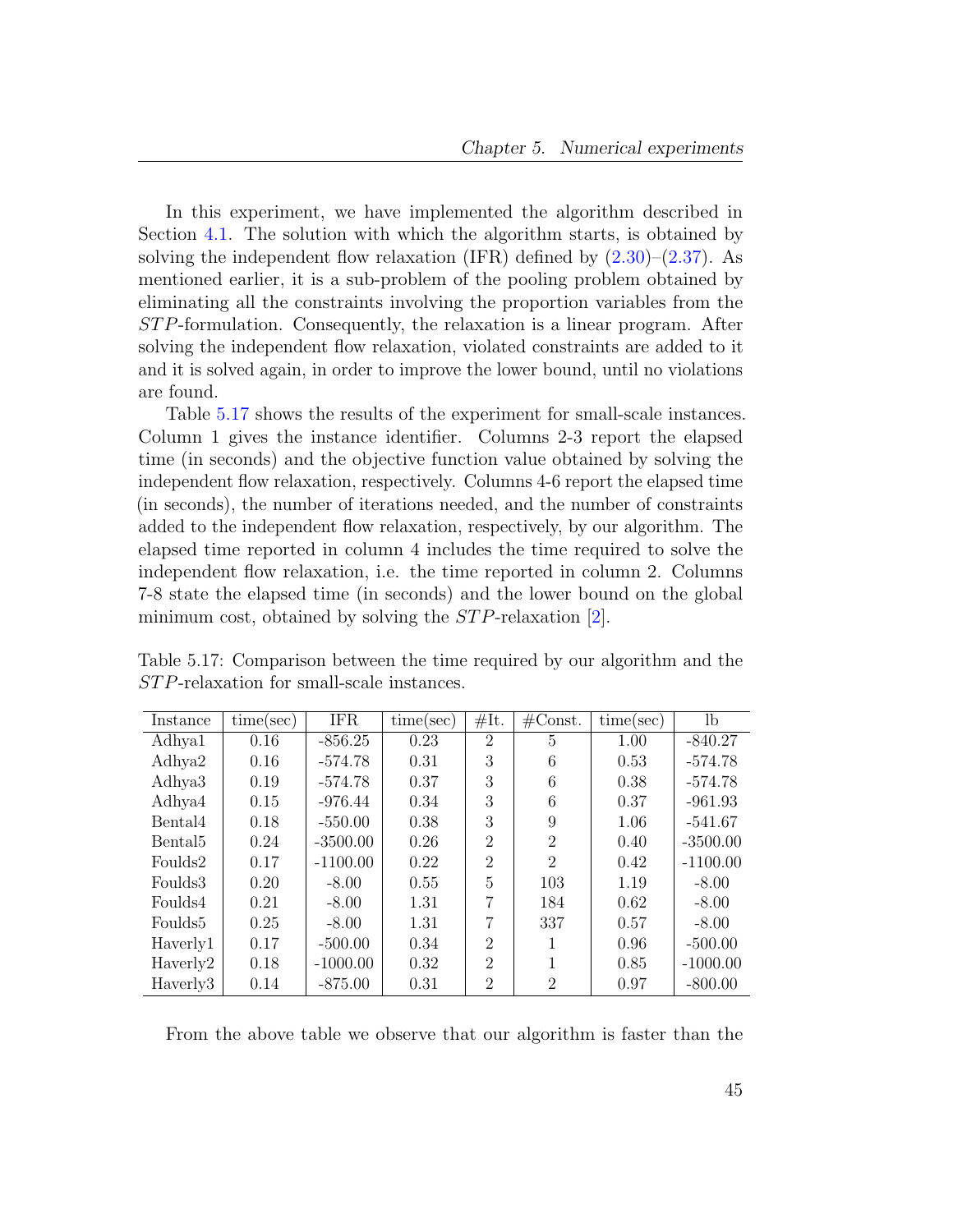ST P-relaxation in all instances except Foulds4-Foulds5. We also note that the solution to the independent flow relaxation, is as good as that obtained from the ST P-relaxation in 9 instances (Adhya2-Adhya3, Bental5, Foulds2-Foulds5, Haverly1-Haverly2).

Table [5.18](#page-57-0) shows the results of the same experiment for large-scale instances. Columns 1-8 give the same type of information as given in Table [5.17.](#page-56-0)

<span id="page-57-0"></span>Table 5.18: Comparison between the time required by our algorithm and the ST P-relaxation for large-scale instances.

| Instance       | time(sec) | <b>IFR</b>   | time(sec) | #It. | $\#\text{Const.}$ | time(sec) | $_{\rm lb}$  |
|----------------|-----------|--------------|-----------|------|-------------------|-----------|--------------|
| A <sub>0</sub> | 0.25      | $-37819.45$  | 1.14      | 7    | 261               | 0.57      | $-37412.23$  |
| A1             | 0.22      | $-31689.93$  | 0.90      | 8    | 312               | 1.06      | $-31438.51$  |
| A2             | 0.23      | $-23902.41$  | 1.28      | 8    | 450               | 0.54      | $-23743.36$  |
| A3             | 0.27      | $-42253.73$  | 1.79      | 8    | 187               | 0.52      | $-42032.79$  |
| A4             | 0.27      | $-43475.58$  | 1.92      | 10   | 651               | 0.95      | $-43396.84$  |
| A5             | 0.32      | $-28257.75$  | 2.56      | 11   | 1398              | 0.76      | $-28257.75$  |
| A6             | 0.31      | $-42463.05$  | 3.01      | 11   | 1637              | 1.50      | $-42463.05$  |
| A7             | 0.40      | -44682.25    | 3.41      | 13   | 1943              | 2.17      | $-44682.25$  |
| A8             | 0.40      | $-30666.87$  | 3.94      | 13   | 2115              | 3.55      | $-30666.87$  |
| A9             | 0.31      | $-21933.99$  | 3.49      | 12   | 2185              | 1.62      | $-21933.99$  |
| B <sub>0</sub> | 0.44      | $-45466.54$  | 2.78      | 7    | 942               | 1.37      | $-45465.92$  |
| B1             | 0.72      | $-65528.17$  | 5.85      | 13   | 1647              | 2.04      | $-65523.34$  |
| B <sub>2</sub> | 0.93      | $-56537.36$  | 10.93     | 16   | 3739              | 6.75      | $-56438.06$  |
| B <sub>3</sub> | 1.36      | $-74050.47$  | 13.36     | 16   | 5210              | 11.80     | $-74050.47$  |
| B4             | 2.31      | $-59469.66$  | 16.56     | 17   | 7993              | 26.27     | $-59469.66$  |
| B <sub>5</sub> | 4.66      | $-60696.36$  | 28.86     | 20   | 12370             | 41.19     | $-60696.36$  |
| C <sub>0</sub> | 1.10      | $-100125.94$ | 22.48     | 14   | 2665              | 11.97     | $-98218.60$  |
| C1             | 1.75      | $-120669.99$ | 33.35     | 12   | 6223              | 40.24     | $-118673.48$ |
| C <sub>2</sub> | 3.48      | $-136398.61$ | 75.53     | 21   | 8617              | 44.74     | $-135740.45$ |
| C3             | 4.32      | $-130315.02$ | 65.65     | 18   | 12134             | 681.31    | $-130315.02$ |

From the above two tables, we observe that in all the instances, the solution to the independent flow relaxation can be found in much less time than the time required by the *STP*-relaxation.

From Table [5.18](#page-57-0) we observe that the solution to the independent flow relaxation, is as good as that obtained from the ST P-relaxation in 9 instances (A5-A9, B3-B5, C3). We also note that our algorithm is faster than the  $STP$ -relaxation in 5 instances (A1, B4, B5, C1, C3). In the rest of the instances the ST P-relaxation is faster than our algorithm. The largest time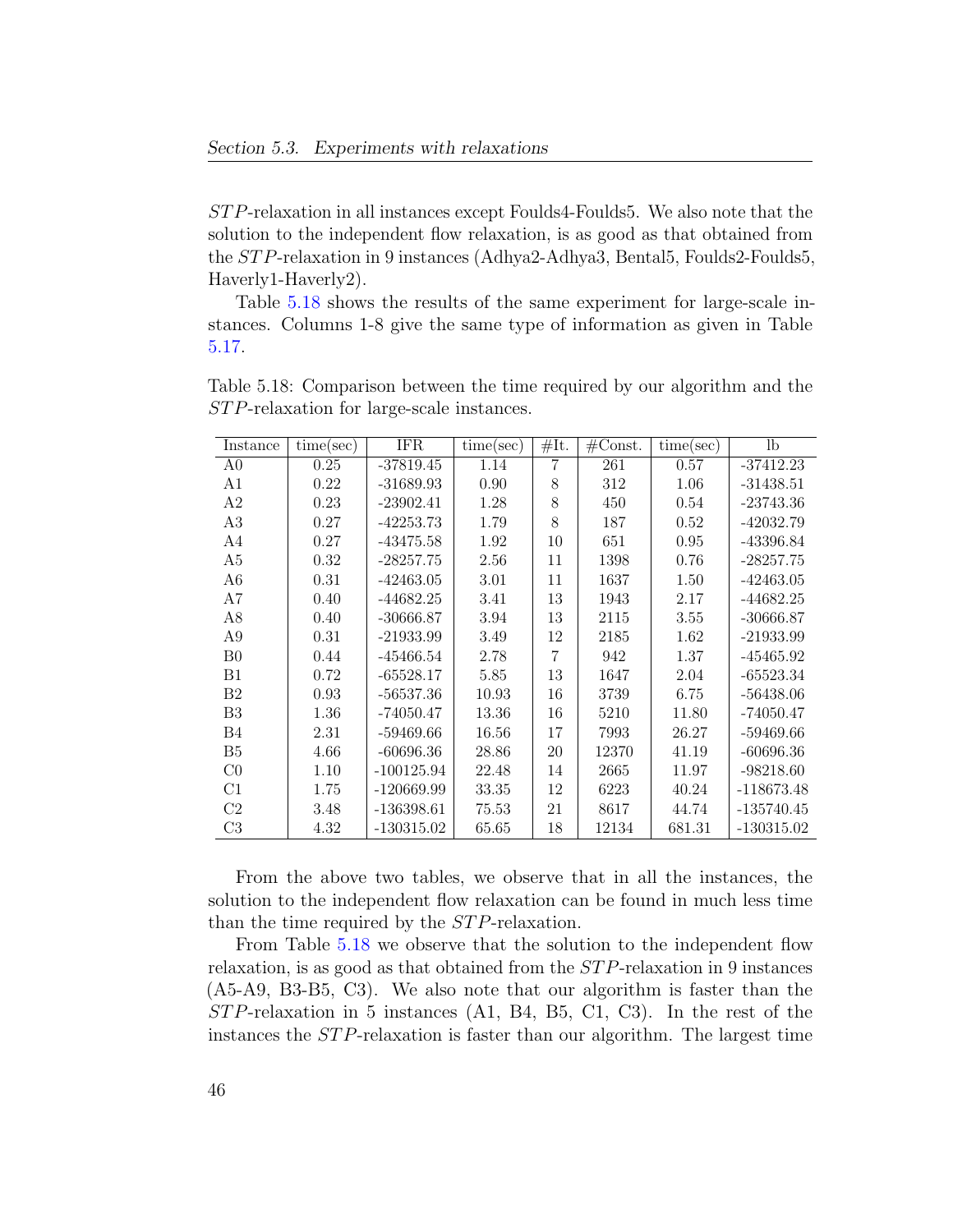difference between the two methods is observed in the instance C3, in which our method is around ten times faster than the other method.

### <span id="page-58-0"></span>5.4 Observations

Experiments with heuristic methods indicate that in terms of speed, the improvement method with the initial solution obtained from the independent flow relaxation, wins over the improvement method with the initial solution obtained from the construction heuristic. In terms of the quality of solutions, the results indicate that the winner is the other way round.

In order to determine the efficiency of our heuristic methods with respect to other heuristics existing in the literature, we compare the best results obtained from our heuristics with the construction heuristic given by Alfaki and Haugland [\[3\]](#page-64-1). The heuristic method described in [\[3\]](#page-64-1) was coded in GAMS modelling language, and the experiments for this method were run on a computer equipped with 3.00 GHz Intel(R) quad-core processor and 8GB RAM. The comparison between the two methods is shown in Table [5.19.](#page-59-0)

Column 1 of this table gives the instance identifier. Column 3 gives the minimum of the objective function values among Impr1 and Impr2, that were mentioned in Table [5.16](#page-55-1) of Section [5.2.1,](#page-53-0) and column 2 gives a sum of the elapsed time (in seconds) corresponding to both the methods stated above. Column 5 gives a sum of the CPU-time (in seconds) needed by the heuristic stated in  $[3]$ , when it uses each of the P and PQ-formulations. Column 6 states the minimum of the objective function values found by the same heuristic using either the  $P$  or  $PQ$ -formulation. The values in the above two columns are collected from [\[3\]](#page-64-1). Columns 4 and 7 state the optimality gap in percentage for our heuristic and the heuristic in [\[3\]](#page-64-1), respectively, calculated by the formula:  $\left|\frac{ub-lb}{lb}\right|$ .100 %, where lb refers to the lower bound on the global minimum cost, collected from [\[2\]](#page-64-3), and is reported in column 8. Column 9 states the interrupted BARON solution.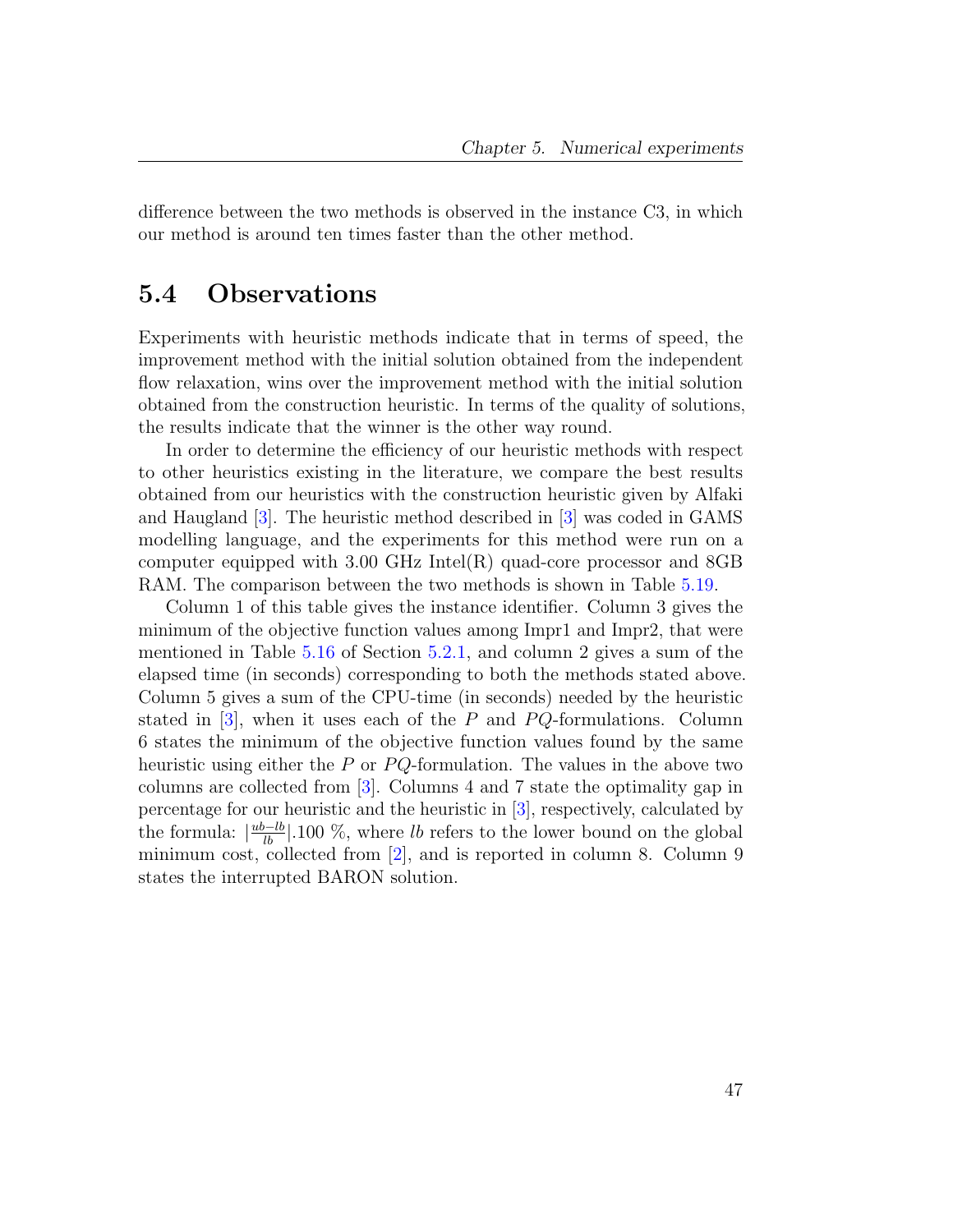|                |           | Our heuristics |                  | Heuristic in $\lceil 3 \rceil$ | Int. BARON  |                  |              |             |
|----------------|-----------|----------------|------------------|--------------------------------|-------------|------------------|--------------|-------------|
| Instance       | time(sec) | ub             | $\text{gap}(\%)$ | time(sec)                      | ub          | $\text{gap}(\%)$ | $_{\rm lb}$  | ub          |
| A <sub>0</sub> | 29.83     | $-30337.70$    | 16.68            | 967.91                         | $-32289.61$ | 11.31            | $-36411.10$  | $-35812.33$ |
| A1             | 23.41     | $-23539.35$    | 20.94            | 4796.53                        | $-23398.40$ | 21.42            | $-29775.79$  | $-29276.56$ |
| A <sub>2</sub> | 23.76     | $-18917.70$    | 17.90            | 529.41                         | $-16828.37$ | 26.97            | $-23042.04$  | $-23042.04$ |
| A3             | 41.85     | $-36037.89$    | 10.25            | 971.02                         | $-32766.89$ | 18.40            | $-40155.50$  | $-39446.54$ |
| A4             | 42.18     | $-37723.94$    | 10.98            | 1073.48                        | $-35084.35$ | 17.20            | -42374.92    | $-33687.13$ |
| A <sub>5</sub> | 42.06     | $-24888.63$    | 11.90            | 2661.33                        | $-20758.56$ | 26.52            | $-28251.33$  | $-24015.54$ |
| A <sub>6</sub> | 45.79     | -41670.94      | 1.86             | 33.01                          | $-32002.94$ | 24.63            | $-42460.51$  | $-37074.67$ |
| A7             | 50.91     | $-42034.55$    | 5.93             | 1182.29                        | $-30958.66$ | 30.71            | $-44682.25$  | $-38074.67$ |
| A <sub>8</sub> | 67.44     | $-30075.17$    | 1.93             | 1643.33                        | $-22965.36$ | 25.11            | $-30666.87$  | $-28795.26$ |
| A <sub>9</sub> | 67.62     | $-21750.30$    | 0.74             | 1726.28                        | $-15650.97$ | 28.57            | $-21912.35$  | $-21912.35$ |
| B <sub>0</sub> | 92.28     | $-41481.88$    | 8.19             | 4432.81                        | $-32158.57$ | 28.82            | $-45179.93$  | $-20802.12$ |
| B1             | 85.64     | $-59568.55$    | 8.42             | 4006.95                        | -48944.04   | 24.76            | $-65048.03$  | $-50055.21$ |
| B <sub>2</sub> | 157.40    | $-52504.93$    | 6.38             | 1851.10                        | $-33388.34$ | 40.47            | $-56083.32$  | $-18567.64$ |
| B <sub>3</sub> | 278.61    | $-73469.18$    | 0.78             | 1768.17                        | $-55964.56$ | 24.42            | $-74050.47$  | $-18327.40$ |
| <b>B4</b>      | 306.04    | $-58979.56$    | 0.82             | 1611.84                        | $-37413.97$ | 37.09            | $-59469.66$  | $-3711.84$  |
| B <sub>5</sub> | 287.00    | $-59733.81$    | 1.59             | 3430.97                        | $-36333.67$ | 40.14            | $-60696.36$  | $-10653.72$ |
| $_{\rm C0}$    | 287.47    | $-73286.24$    | 23.86            | 3862.77                        | $-66213.11$ | 31.21            | $-96256.99$  | $-15197.45$ |
| C1             | 344.19    | $-83980.63$    | 28.34            | 3868.22                        | $-80219.43$ | 31.54            | $-117185.23$ | $-25196.93$ |
| C <sub>2</sub> | 571.51    | $-117736.60$   | 12.93            | 1800.58                        | $-68571.44$ | 49.29            | $-135228.17$ | $-7497.52$  |
| C <sub>3</sub> | 549.62    | $-112167.75$   | 13.93            | 2610.69                        | $-79446.89$ | 39.03            | $-130315.02$ | $-7163.54$  |

<span id="page-59-0"></span>Table 5.19: Comparison between our heuristics, the construction heuristic in [\[3\]](#page-64-1) and the bound from a global solver for large-scale instances.

The results in the above table, are considerably in the favor of our heuristics. We observe that in all the instances except A0, our heuristics give better upper bounds on the optimal solution than the construction heuristic in [\[3\]](#page-64-1). Observing the time, our heuristics is much faster than theirs in all the instances except A6. Our heuristics are faster because they solve only linear programs, whereas the other construction heuristic solves bi-linear programs.

We also note that in all the instances except A0, our heuristics give the smallest optimality gap. In 6 instances (A6, A8, A9 and B3-B5), our heuristics reduced the optimality gap to less than 2 %, while the gap given by the other heuristic method is above 24  $\%$  in the same instances. Also, we have been able to give better solutions than the global solver in 15 (A4-A8, B0-B5 and C0-C3) out of 20 large-scale instances and those solutions are, to the best of our knowledge, the best solutions known to date.

Experiments with relaxations indicate that our algorithm can compute lower bounds faster than the *STP*-relaxation, in most of the small scale instances. In large-scale instances, our algorithm is faster than the  $STP$ -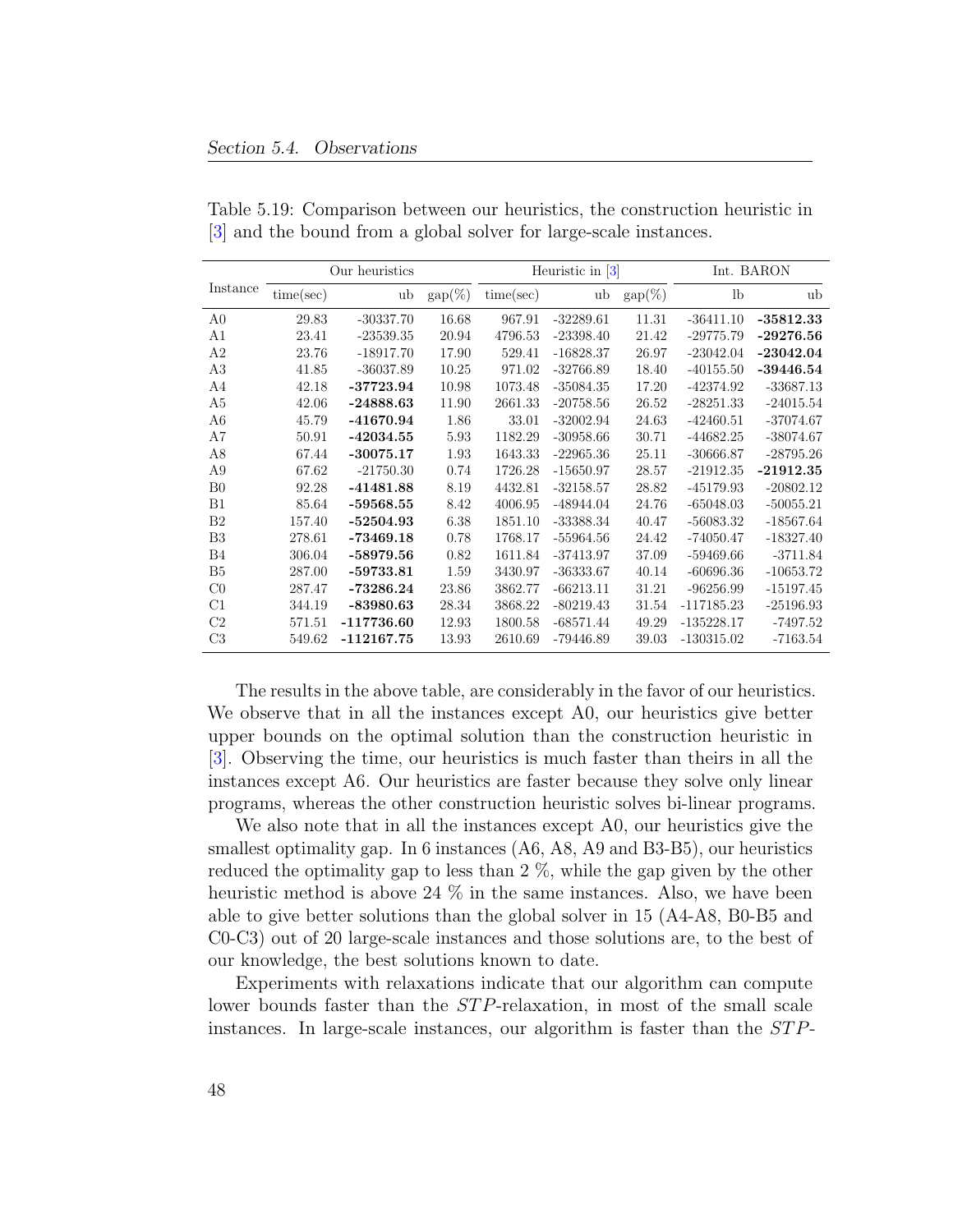relaxation in 5 instances. It is observed from Table [5.18,](#page-57-0) that in all the instances except C3, the times required by the two methods are in the same range. In the instance C3, our algorithm is around ten times faster than the ST P-relaxation. Our experiments also show that in 9 out of 20 large-scale instances, the optimal solution to the independent flow relaxation coincides with the solution to the STP-relaxation. We observe that the independent flow relaxation has the same optimal solution when it is re-solved after adding violated constraints to it. This indicates that the relaxation has multiple optima. Hence, the time spent by algorithm in iterative re-solves is not productive.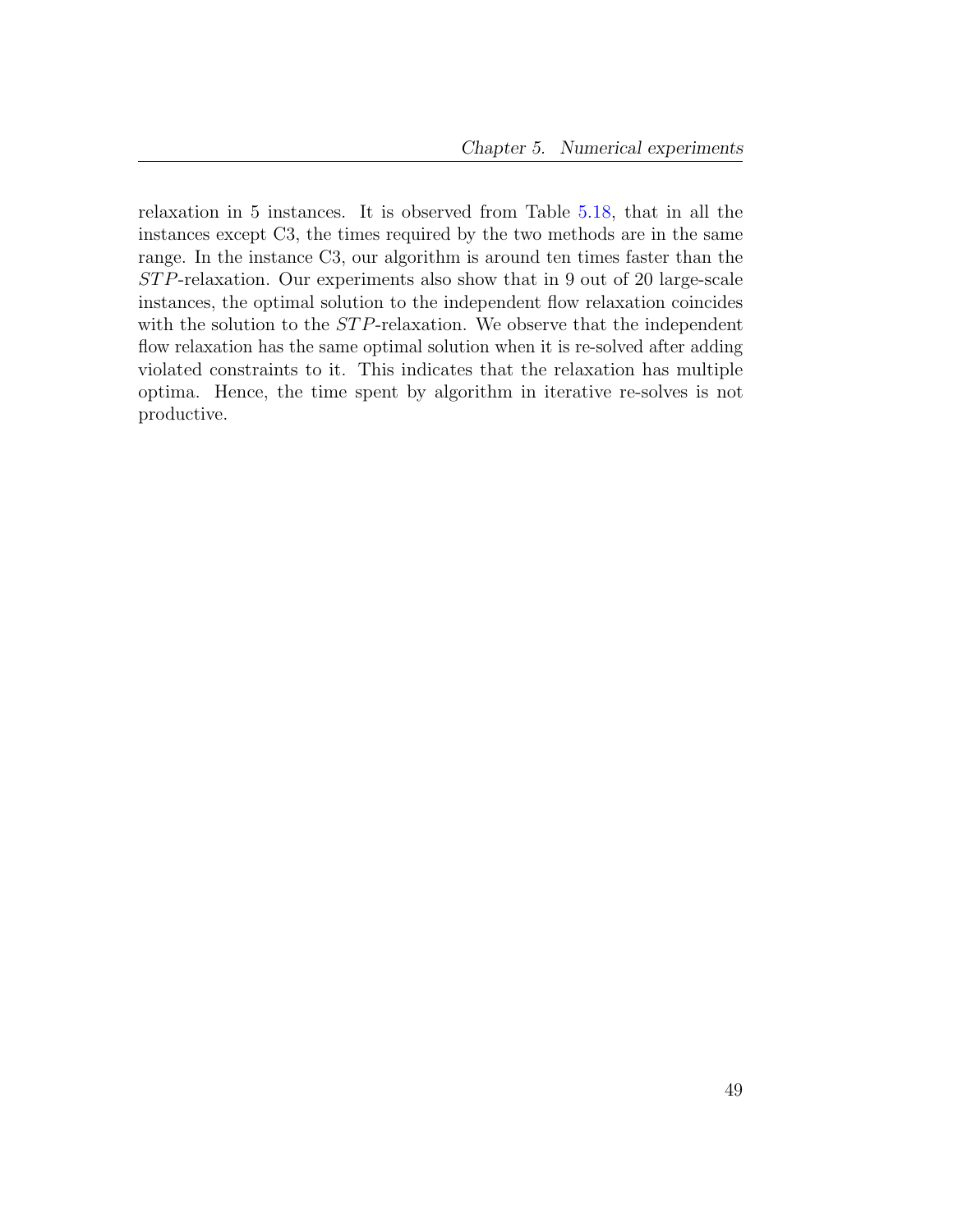### <span id="page-61-0"></span>Chapter 6

### Conclusion and future work

### <span id="page-61-1"></span>6.1 Conclusion

In the past, various inexact and exact solution techniques have been proposed for the pooling problem. Solving large pooling problem instances at a reasonable computation cost has been a challenge, because of the bi-linear structure of the problem. Most of the inexact solution methods that focus on large pooling problem instances, depend upon good starting solutions, and therefore they can be trapped easily at weak solutions. In this thesis, our goal was to develop solution techniques that can compute optimal or near optimal solutions fast for large pooling problem instances. We have implemented heuristic methods to achieve this.

First, we proposed an improvement heuristic which starts with the solution to the independent flow relaxation. The relaxation is obtained by eliminating all the constraints involving the bi-linear terms. Then, either the source or the terminal proportions are estimated and fixed, and the sub-problem is solved again with the additional constraints. The procedure is repeated by alternations between fixed source and terminal proportions until there is no significant changes in the flow. Experimental results indicate that even in large instances, this heuristic is very fast and it gives fairly good upper bounds on the global minimum cost.

Next, in order to provide good initial solutions for the improvement heuristic, we developed a basic construction heuristic. This heuristic considers a sequence of sub-graphs, each of which consists of a single terminal, and an associated linear program for optimizing the flow to the terminal. The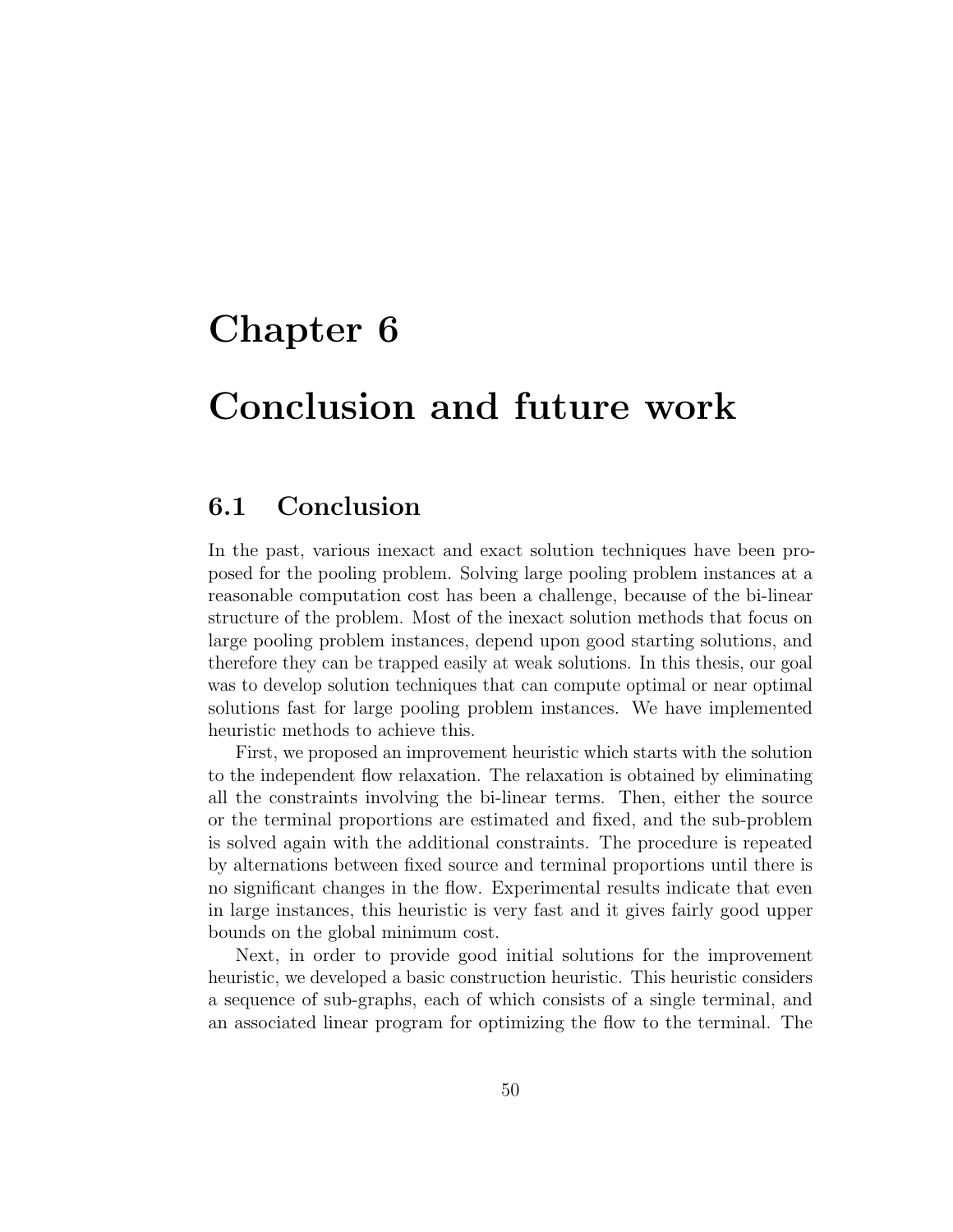terminal is selected based on a ranking system. The optimal solution to each linear program serves as a feasible augmentation of total flow accumulated so far. In the basic construction method, we blocked the pools that send flow to a terminal, in order to avoid deterioration of quality at the remaining terminals. As this technique is unnecessarily strict, we proposed an improved version of it called the construction heuristic in which the pools are reused, and we add a constraint which ensures that the quality at the terminals does not deteriorate as a result of it. Also, the terminals that received zero flow during the ranking process are eliminated since they do not contribute to the profit. Experimental results suggest that the latter method improves the solution provided by the former one.

In order to further improve the solutions, we merged the improvement and the construction heuristic. We used the solution provided by the construction heuristic as the starting solution for the improvement heuristic. Experimental results on 20 large-scale instances indicate that, this method outperformed other methods with respect to the quality of the solutions. As it needed additional time to construct the solutions, this method was observed to be the slowest.

Overall, experimental results on 20 large scale pooling problem instances indicate that, our heuristic methods outperformed other heuristic methods that have been proposed earlier.

Finally, we have proposed an algorithm to compute the lower bound for the pooling problem fast. This algorithm starts with the solution to the independent flow relaxation. This starting solution is a lower bound on the optimal objective function value and it may be weak. In order to improve this bound, we add valid constraints to the relaxation and solve it again. The procedure is repeated until no constraints are violated. The speed of this algorithm is compared to the speed of a relaxation method from the literature. The two methods converge to the same solution as they involve the same constraints. Experimental results indicate that our algorithm is fast for most of the small pooling problem instances. In large-scale instances, it was observed to be faster than the other method in five instances. Except one large instance, the time required by the two methods was in the same range. It was also observed that the independent flow relaxation has multiple optima. Therefore, in some instances, the algorithm re-solves the relaxation iteratively until none of the constraints are violated, even though there is no change in the cost.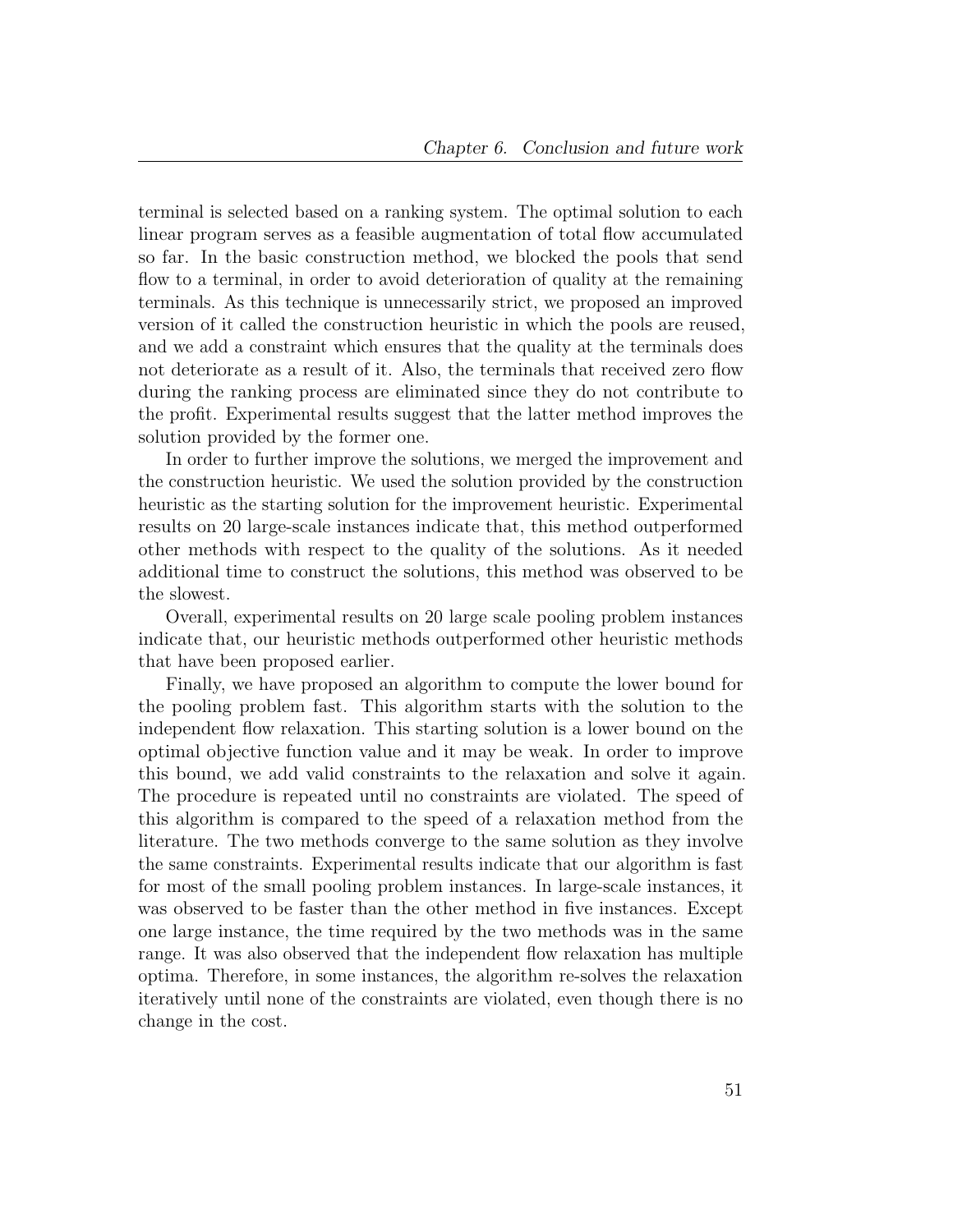### <span id="page-63-0"></span>6.2 Future work

Possible directions for future work would be to investigate other heuristics similar to the ones proposed by us. Some modifications can be done to the improvement heuristic. In this method, the proportion variables are fixed and the algorithm can possibly be trapped in a solution close to the initial one. As an alternative to fixing the proportions, deviations from the last observed proportions can be penalized and the penalties can be increased gradually. This would offer more freedom to search for good solutions in early iterations than what is the case when proportions are fixed.

Another direction for future work would be to further improve the construction heuristic proposed by us, such that it can find even better feasible solutions.

In Algorithm [4](#page-39-0) for fast computation of lower bounds, we observed that the algorithm re-solves the independent flow relaxation iteratively after adding violated constraints to it, even when there is no change in the cost. An improvement to this algorithm would be to modify the stopping criteria such that it terminates if the cost is unchanged after a fixed number of iterations.

A possible extension of this work can also be the implementation of the methods proposed in this thesis for the generalized version of the pooling problem in which the network consists of links between pools as well, and has applications in refineries, chemical plants and water treatment facilities.

It would also be interesting to note the performance of the algorithms in terms of speed if they are implemented in a platform other than GAMS such as C++ or Java.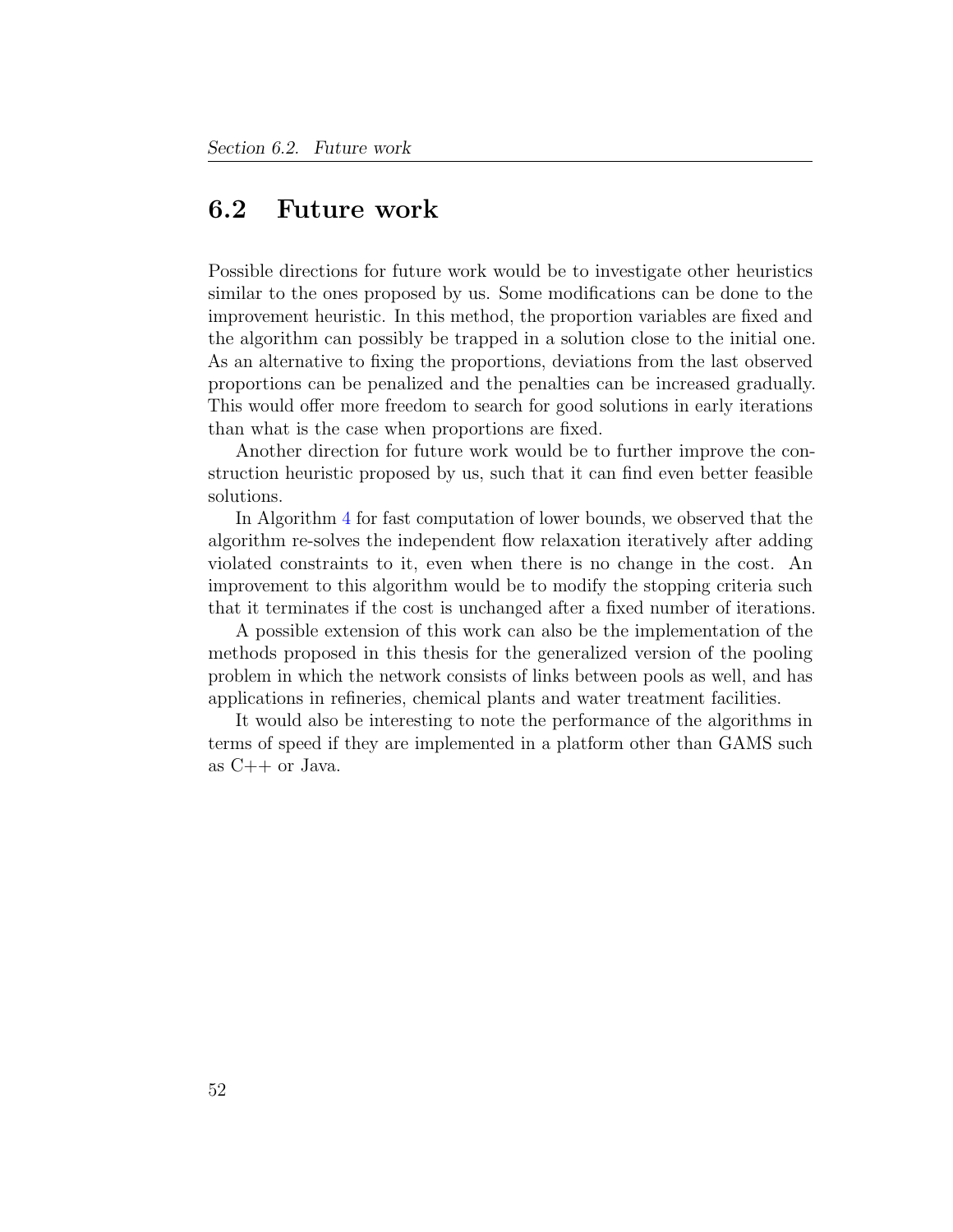### <span id="page-64-0"></span>Bibliography

- <span id="page-64-7"></span>[1] Adhya, N., Tawarmalani, M., and Sahinidis, N.V. (1999). A Lagrangian approach to the pooling problem. Industrial  $\mathcal C$  Engineering Chemistry Research, 38 (5), 1956-1972.
- <span id="page-64-3"></span>[2] Alfaki, M. and Haugland, D. (2013). Strong formulations for the pooling problem. Journal of Global Optimization, 56 (3), 897-916.
- <span id="page-64-1"></span>[3] Alfaki, M. and Haugland, D. (2013). A cost minimization heuristic for the pooling problem. Annals of Operations Research, 1-15.
- <span id="page-64-6"></span>[4] Alfaki, M., and Haugland, D. (2011). Comparison of discrete and continuous models for the pooling problem. In A. Caprara and S. Kontogiannis (Eds.), 11th Workshop on Algorithmic Approaches for Transportation Modelling, Optimization, and Systems (Vol. 20, pp. 112-121). OASICS. Schloss Dagstuhl-Leibniz-Zentrum fuer Informatik, Germany.
- <span id="page-64-9"></span>[5] Alfaki, M. (2012). Models and Solution Methods for the Pooling Problem (Doctoral dissertation, The University of Bergen).
- <span id="page-64-8"></span>[6] Almutairi, H., and Elhedhli, S. (2009). A new Lagrangian approach to the pooling problem. Journal of Global Optimization, 45 (2), 237-257.
- <span id="page-64-2"></span>[7] Audet, C., Brimberg, J., Hansen, P., Le Digabel, S., and Mladenovic, N. (2004). Pooling problem: Alternate formulations and solution methods. Management Science, 50 (6), 761-776.
- <span id="page-64-4"></span>[8] Baker, T.E., and Lasdon, L.S. (1985). Successive linear programming at Exxon. Management Science, 31 (3), 264-274.
- <span id="page-64-5"></span>[9] Benders, J.F. (1962). Partitioning procedures for solving mixed-variables programming problems. Numerische Mathematik, 4 (1), 238-252.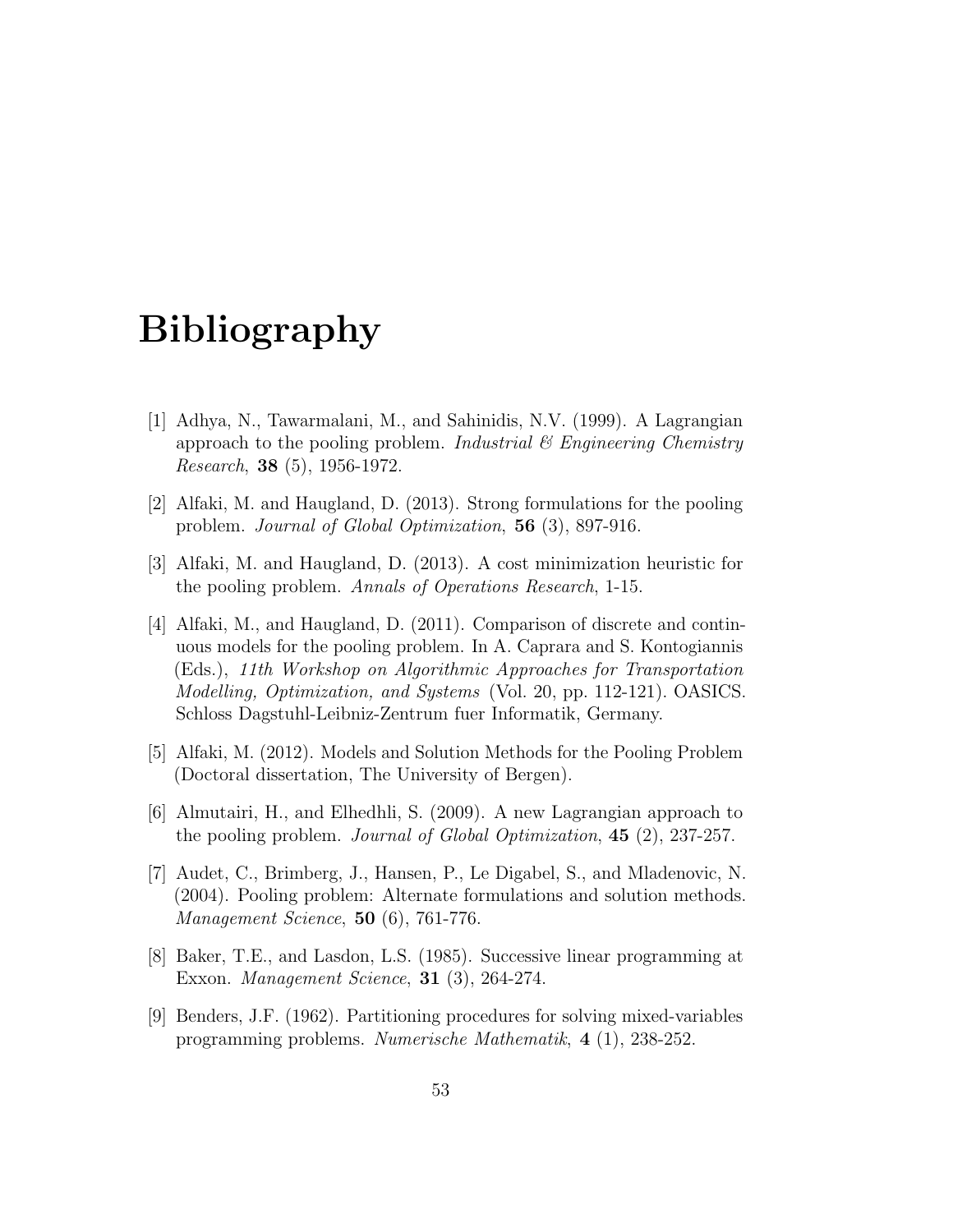- <span id="page-65-8"></span>[10] Ben-Tal, A., Eiger, G., and Gershovitz, V. (1994). Global minimization by reducing the duality gap. Mathematical Programming, 63 (2), 193-212.
- <span id="page-65-5"></span>[11] Faria, D.C., and Bagajewicz, M.J. (2008). A new approach for the design of multi-component water/wastewater networks. Computer Aided Chemical Engineering, 25, 43-48.
- <span id="page-65-4"></span>[12] Floudas, C.A., and Aggarwal, A. (1990). A decomposition strategy for global optimization search in the pooling problem. Operations Research Journal On Computing, 2 (3), 225-235.
- <span id="page-65-9"></span>[13] Foulds, L.R., Haugland, D., and Jörnsten, K. (1992). A bilinear approach to the pooling problem. Optimization, 24 (1), 165-180.
- <span id="page-65-7"></span>[14] Frimannslund, L., Gundersen, G., and Haugland, D. (2008). Sensitivity analysis applied to the pooling problem. Technical Report 380, University of Bergen.
- <span id="page-65-3"></span>[15] Geoffrion, A.M. (1972). Generalized benders decomposition. Journal of Optimization Theory and Applications, 10 (4), 237-260.
- <span id="page-65-10"></span>[16] Gounaris, C.E., Misener, R., and Floudas, C.A. (2009). Computational comparison of piecewise-linear relaxation for pooling problems. Industrial  $\mathscr$ *Engineering Chemistry Research*, **48** (12), 5742-5766.
- <span id="page-65-2"></span>[17] Greenberg H.J. (1995). Analysing the Pooling Problem. ORSA Journal of Computing, 7 (2), 205-217.
- <span id="page-65-1"></span>[18] Griffith, R.E., and Stewart, R.A. (1961). A nonlinear programming technique for the optimization of continuous processing systems. Management Science, **7** (4), 379-392.
- <span id="page-65-6"></span>[19] Gupte, A., Ahmed, S., Dey, S.S., and Cheon, M.S. (2013). Pooling problems: relaxations and discretizations. School of Industrial and Systems Engineering, Georgia Institute of Technology, Atlanta, GA. and ExxonMobil Research and Engineering Company, Annandale, NJ.
- <span id="page-65-0"></span>[20] Haverly, C.A. (1978). Studies of the behavior of recursion for the pooling problem. ACM SIGMAP Bulletin, 25, 19-28.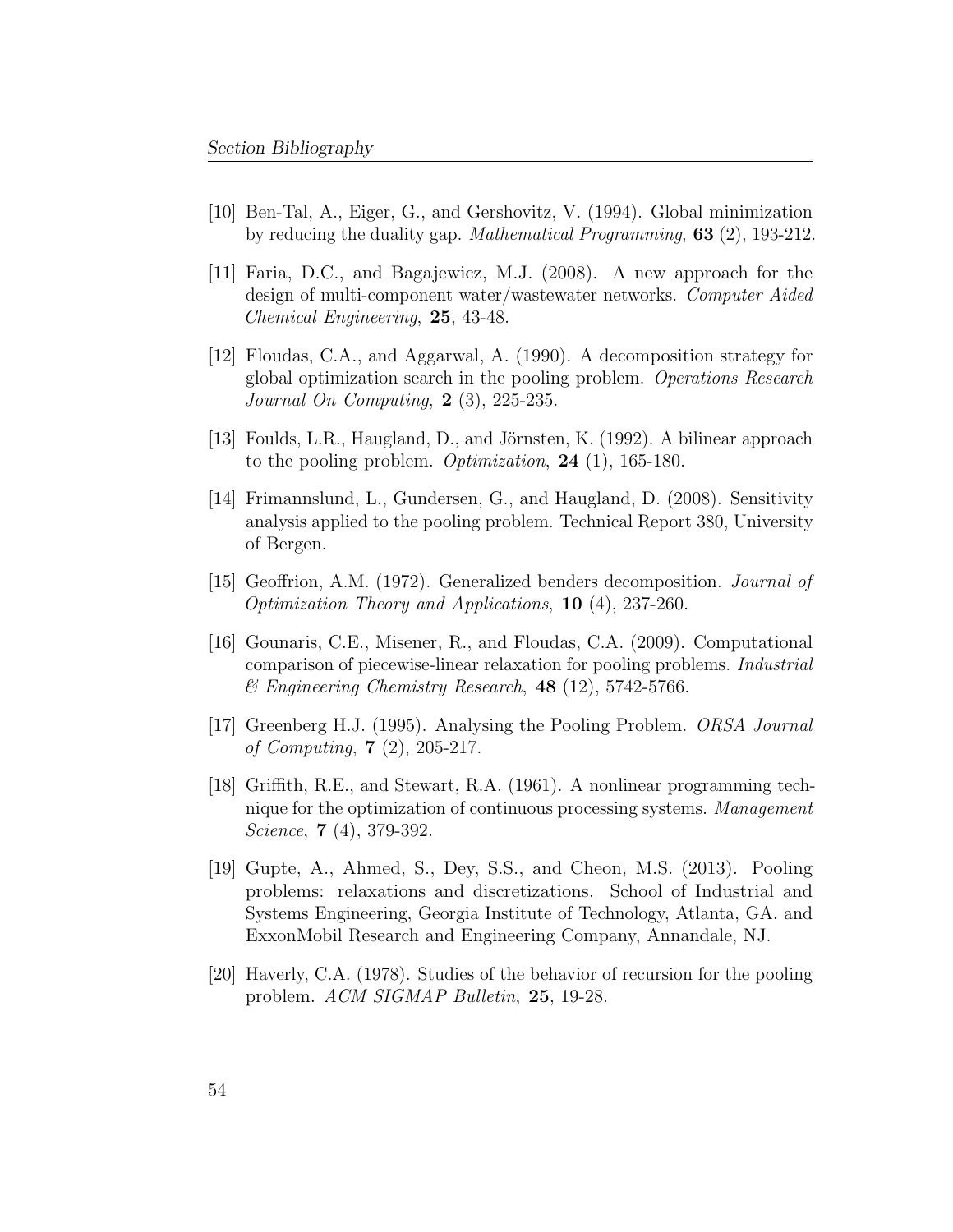- <span id="page-66-0"></span>[21] Kallrath, J. (2000). Mixed integer optimization in the chemical process industry: Experience, potential and future perspectives. Chemical Engineering Research and Design, 78 (6), 809-822.
- <span id="page-66-2"></span>[22] Lasdon, L.S., Waren, A.D., Sarkar, S., and Palacios, F. (1979). Solving the pooling problem using generalized reduced gradient and successive linear programming algorithms. ACM Sigmap Bulletin, 27, 9-15.
- <span id="page-66-8"></span>[23] Liberti, L., and Pantelides, C.C. (2006). An exact reformulation algorithm for large nonconvex NLPs involving bilinear terms. Journal of Global Optimization, 36 (2), 161-189.
- <span id="page-66-1"></span>[24] Main, R.A. (1993). Large recursion models: Practical aspects of recursion techniques. In T. Ciriani and R. Leachman (Eds.), Optimization in Industry: Mathematical Programming and Modeling Techniques in Practice (pp. 241-249). New York, USA: John Wiley & Sons Ltd.
- <span id="page-66-7"></span>[25] McCormick, G.P. (1976). Computability of global solutions to factorable nonconvex programs: part I - convex underestimating problems. Mathematical Programming,  $10$  (1), 147-175.
- <span id="page-66-9"></span>[26] Misener, R. (2013). Novel global optimization methods: Theoretical and computational studies on pooling problems with environmental constraints. (Doctoral dissertation, Princeton University).
- <span id="page-66-3"></span>[27] Palacios-Gomez, F., Lasdon, L.S., and Engquist, M. (1982). Nonlinear optimization by successive linear programming. Management Science, 28 (10), 1106-1120.
- <span id="page-66-5"></span>[28] Pham, V. (2007). A Global Optimization Approach to Pooling Problems in Refineries. (Masters thesis, Department of Chemical Engineering, Texas A&M University, Texas, USA).
- <span id="page-66-6"></span>[29] Pham, V., Laird, C., and El-Halwagi, M. (2009). Convex hull discretization approach to the global optimization of pooling problems. Industrial & Engineering Chemistry Research, 48 (4), 1973-1979.
- <span id="page-66-4"></span>[30] Rømo, F., Tomasgard, A., Hellemo, L., Fodstad, M., Eidesen, B.H., and Pedersen, B. (2009). Optimizing the Norwegian natural gas production and transport. Interfaces, 39 (1), 46-56.